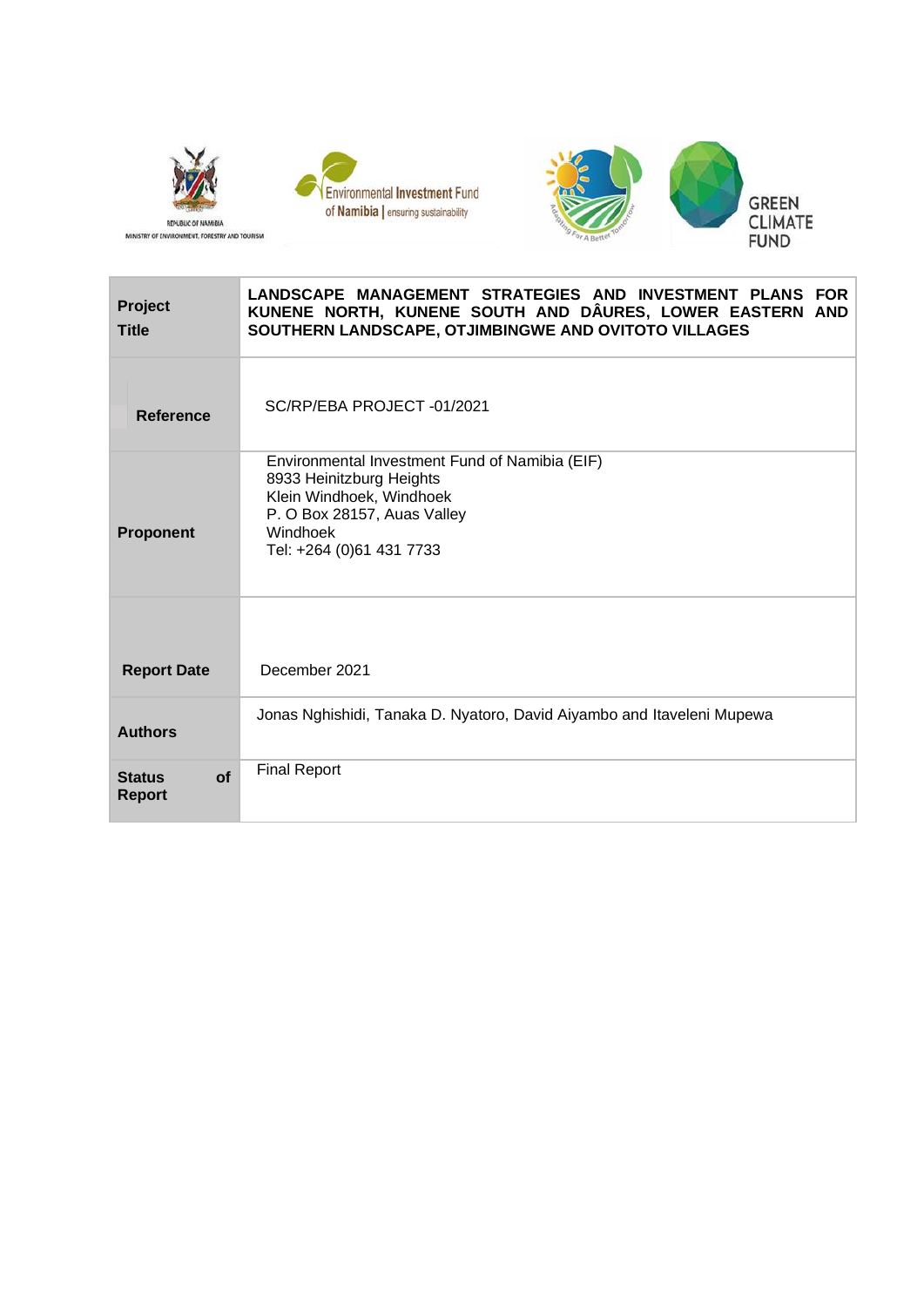### **EXECUTIVE SUMMARY**

#### **Purpose of this report**

This report is the Ecosystem-based Adaptation (EbA) Project's Landscape Management Strategies and Investment Plan for four focal landscapes (Kunene North, Kunene South and Dâures, Lower Eastern and Southern Landscape) and the two identified villages of Otjimbingwe and Ovitoto. Commissioned by the Environmental Investment Fund of Namibia (EIF), the objective of the report/plan is to develop landscape management strategies and investment plans to support component 1 of the EBA Project "*Development and Implementation of climate change resilient ecosystem management and product practices that reduce the vulnerability of communities*". The plan will guide investment interventions at the four landscapes and two villages through a ring-fenced grant facility targeting the ecosystem-based adaptation activities (Ecosystem-based Adaptation, Climate-resilient infrastructure and Natural Resource Enterprises).

### **Methodological approach**

### **Review of existing studies and strategies**

In developing the EBA Cluster 1 Plan, several reports were reviewed including, but not be limited to focal target landscapes such as documents generated thus far under the SAP006.

# **Focal Landscape Consultations**

Community consultations in the four targeted landscapes through a participatory rural appraisal was undertaken to inform the investment plan.

| <b>Deliverables</b>                                                | When                                                                                                                                  |  |  |  |  |
|--------------------------------------------------------------------|---------------------------------------------------------------------------------------------------------------------------------------|--|--|--|--|
| Inception meeting with EIF/MEFT<br>1.                              | Detailed concept and work plan. This includes<br>an agreed stakeholder list for consultations.                                        |  |  |  |  |
| 2.<br>North<br>Landscape<br>(Meeting<br>Kunene<br>in.<br>Opuwo)    | 8 <sup>th</sup> - 25 <sup>th</sup> September 2021 - Community<br>meetings with key local CBOs, government                             |  |  |  |  |
| Kunene South and Dâures Landscape<br>3.<br>(Meeting in Uis)        | officials responsible for extension services<br>related to Integrated Landscape Management,                                           |  |  |  |  |
| Kunene South and Dâures Landscape<br>4.<br>(Meeting in Otjimbinge) | Agriculture, Tourism, Natural<br>Resource<br>Management. This process served to identify                                              |  |  |  |  |
| 5.<br>Lower Eastern Landscape<br>(Meeting<br>in.<br>Okakarara)     | ILM management strategies and investment<br>initiatives<br>landscape<br>based<br>per<br>on.<br>- a                                    |  |  |  |  |
| in<br>Southern<br>Landscape<br>(Meeting)<br>6.<br>Keetmashoop)     | prioritisation process.                                                                                                               |  |  |  |  |
| Lower Eastern Landscape<br>(Meeting<br>in.<br>7.<br>Ovitoto)       |                                                                                                                                       |  |  |  |  |
| Validation Workshop<br>8.                                          | 2021<br>Refined<br>October<br>strategy,<br>$\overline{\phantom{a}}$<br>implementation<br>proposed<br>model,<br>and<br>investment plan |  |  |  |  |

<span id="page-1-0"></span>*Table 1: Community consultation (Landscape-level)*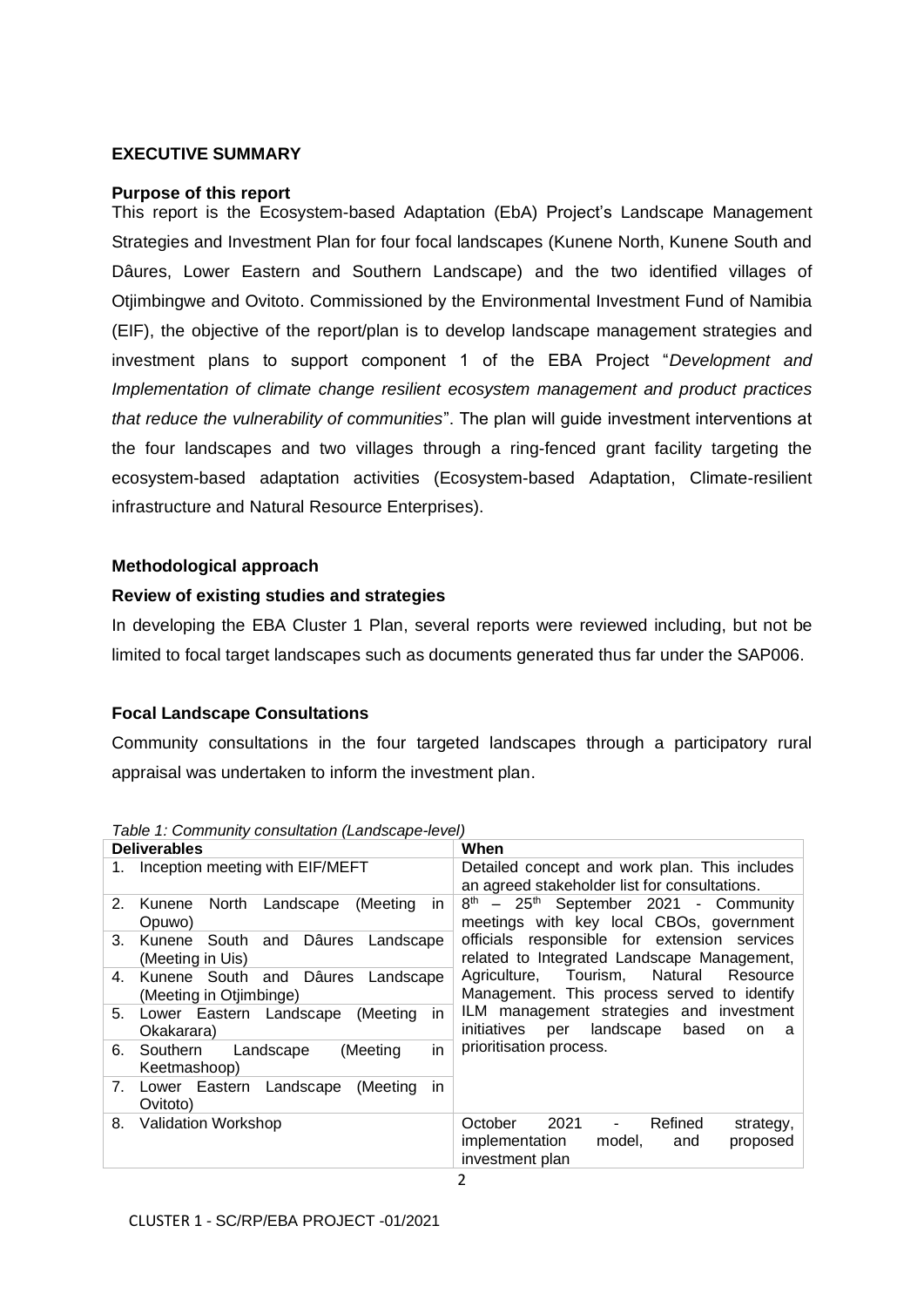**Table of Contents** 

| 1. |         |                                                             |  |
|----|---------|-------------------------------------------------------------|--|
|    |         | 2. THE NEED FOR INVESTMENTS IN ECOSYSTEM-BASED ADAPTATION 3 |  |
| 3. |         |                                                             |  |
| 4. |         |                                                             |  |
|    | 4.1     |                                                             |  |
|    | 4.1.1.  |                                                             |  |
|    | 4.1.2.  |                                                             |  |
|    | 4.1.3.  |                                                             |  |
|    | 4.1.4.  |                                                             |  |
|    | 4.1.5.  |                                                             |  |
|    | 4.1.6.  |                                                             |  |
|    | 4.1.7.  |                                                             |  |
|    | 4.1.8.  |                                                             |  |
|    | 4.1.9.  |                                                             |  |
|    | 4.1.10. |                                                             |  |
|    | 4.1.11. |                                                             |  |
|    | 4.1.12. |                                                             |  |
|    | 4.2.    |                                                             |  |
|    | 4.2.1.  |                                                             |  |
|    | 4.2.2.  |                                                             |  |
|    | 4.2.3.  |                                                             |  |
|    | 4.2.4.  |                                                             |  |
|    | 4.2.5.  |                                                             |  |
|    | 4.2.6.  |                                                             |  |
|    | 4.2.7.  |                                                             |  |
|    | 4.2.8.  |                                                             |  |
|    | 4.2.9.  |                                                             |  |
|    | 4.2.10. |                                                             |  |
|    | 4.2.11. |                                                             |  |
|    | 4.3.    |                                                             |  |
|    | 4.3.1.  |                                                             |  |
|    | 4.3.2.  |                                                             |  |
|    | 4.3.3.  |                                                             |  |
|    | 4.3.4.  |                                                             |  |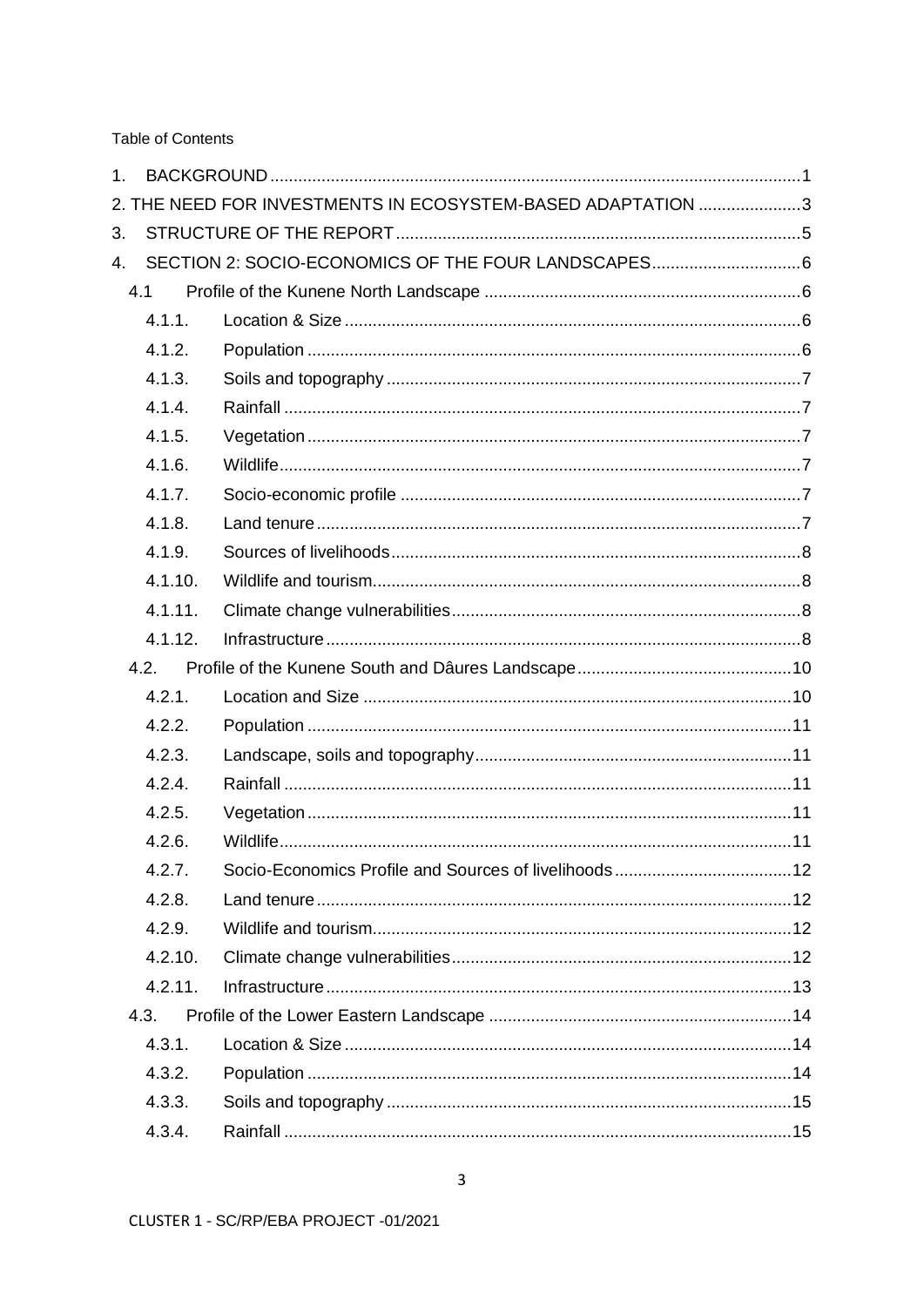|    | 4.3.5.  |                                                                    |  |
|----|---------|--------------------------------------------------------------------|--|
|    | 4.3.6.  |                                                                    |  |
|    | 4.3.7.  |                                                                    |  |
|    | 4.3.8.  |                                                                    |  |
|    | 4.3.9.  |                                                                    |  |
|    | 4.3.10. |                                                                    |  |
|    | 4.3.11. |                                                                    |  |
|    | 4.4.    |                                                                    |  |
|    | 4.4.1.  |                                                                    |  |
|    | 4.4.2.  |                                                                    |  |
|    | 4.4.3.  |                                                                    |  |
|    | 4.4.4.  |                                                                    |  |
|    | 4.4.5.  |                                                                    |  |
|    | 4.4.6.  |                                                                    |  |
|    | 4.4.7.  |                                                                    |  |
|    | 4.4.8.  |                                                                    |  |
|    | 4.4.9.  |                                                                    |  |
|    | 4.4.10. |                                                                    |  |
|    | 4.4.11. |                                                                    |  |
| 5. |         | SECTION C: INVESTMENT PRIORITIES PER LANDSCAPES21                  |  |
|    | 5.1.    |                                                                    |  |
|    | 5.2.    |                                                                    |  |
|    | 5.3.    |                                                                    |  |
|    | 5.4.    |                                                                    |  |
| 6. |         | ADAPTATION OPTION ICLUDING ALLIGNMENT OF IMPACT AREA,              |  |
|    |         |                                                                    |  |
|    | 6.1.    |                                                                    |  |
|    | 6.2.    |                                                                    |  |
|    | 6.3.    |                                                                    |  |
|    | 6.4.    |                                                                    |  |
|    |         | APPENDIX 1: SCREENING OF THE CONTRIBUTION OF PROPOSED INTERVENTION |  |
|    | 6.5.    |                                                                    |  |
|    | 6.6.    |                                                                    |  |
|    | 6.7.    |                                                                    |  |
|    | 6.8.    |                                                                    |  |
|    |         |                                                                    |  |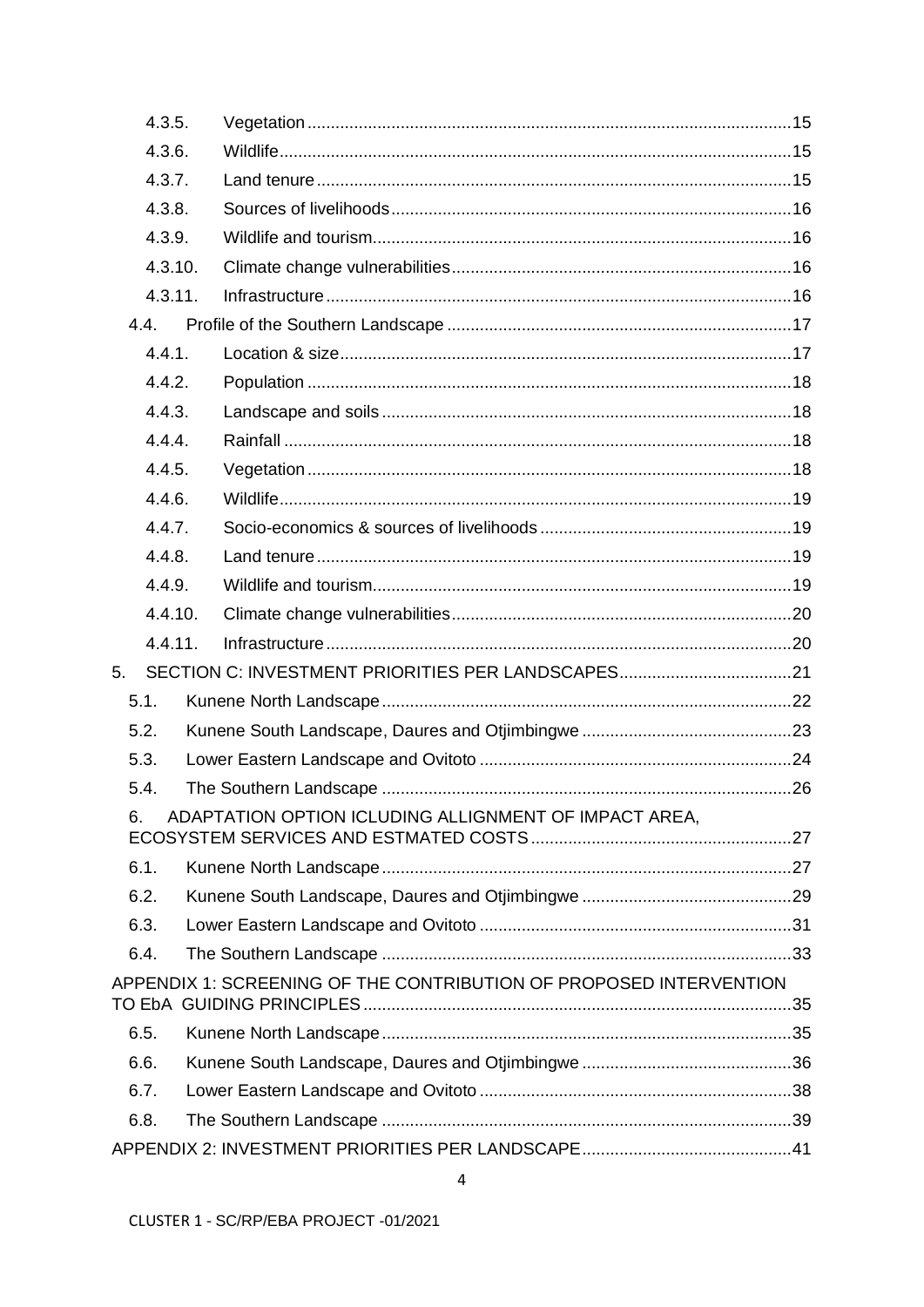# **List of Tables**

| Table 6: Prioritised investments for the Lower Eastern Landscape 24                       |     |
|-------------------------------------------------------------------------------------------|-----|
| Table 7: Prioritised investments for the Lower Eastern Landscape - Ovitoto 25             |     |
|                                                                                           |     |
| Table 9: Adaptation options including aligned to impact area and ecosystem services for   |     |
|                                                                                           |     |
| Table 10: Adaptation options including aligned to impact area and ecosystem services for  |     |
|                                                                                           | .29 |
| Table 11: Adaptation options including aligned to impact area and ecosystem services for  |     |
| Lower Easstern Landscape and Ovitoto                                                      | .31 |
| Table 12: Adaptation options including aligned to impact area and ecosystem services for  |     |
|                                                                                           | .33 |
| Table 13: Screening of the contribution of the identified intervention to the EbA guiding |     |
|                                                                                           | 35  |
| Table 14: Screening of the contribution of the identified intervention to the EbA guiding |     |
| principles in the Kunene South landscape, Dâures and Otjimbingwe                          | 37  |
| Table 15: Screening of the contribution of the identified intervention to the EbA guiding |     |
|                                                                                           | .38 |
| Table 16: Screening of the contribution of the identified intervention to the EbA guiding |     |
|                                                                                           | 39  |
|                                                                                           |     |

# **List of Figures**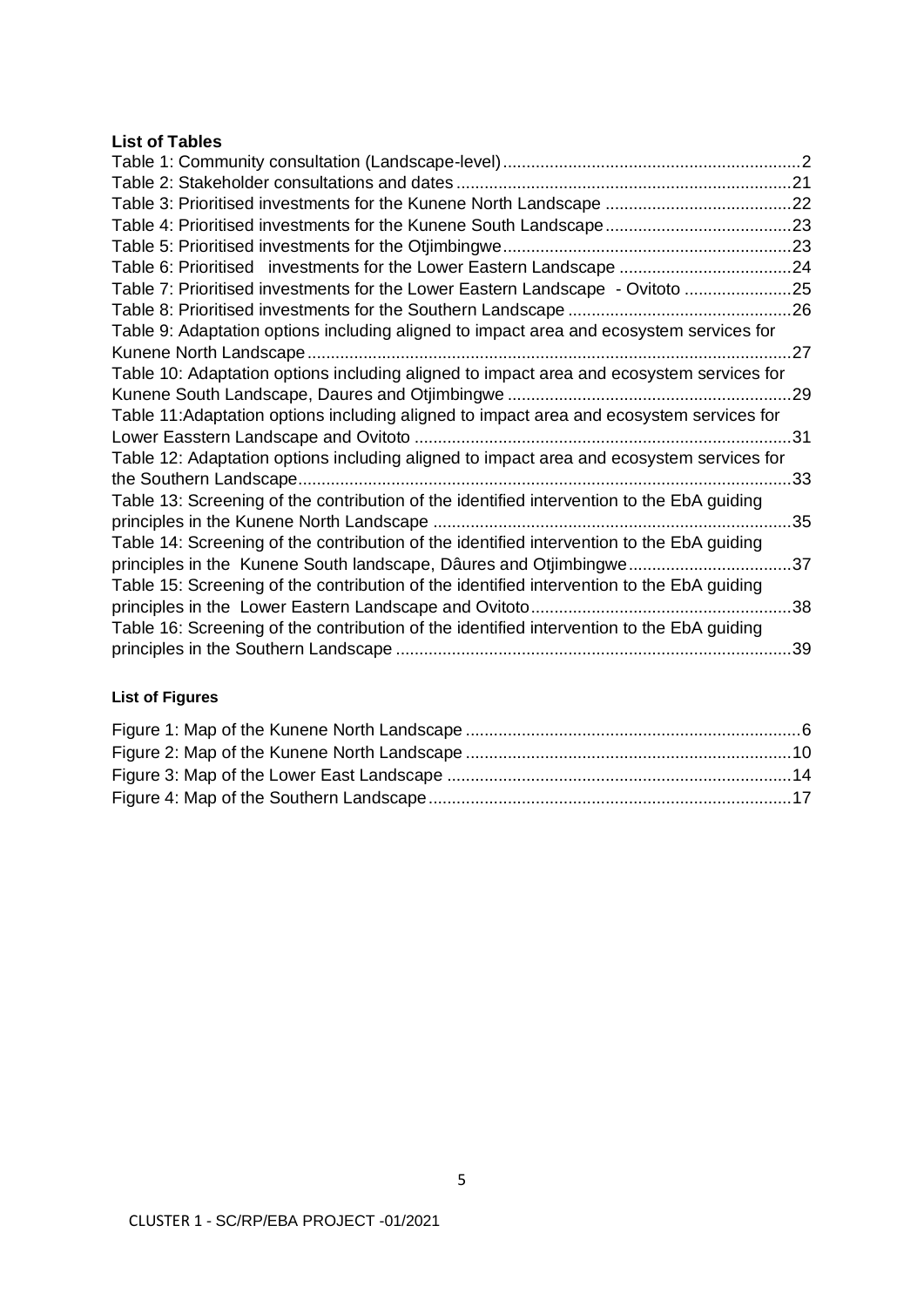# **List of Acronyms**

| <b>ACCT</b>                                 | Aus Community Conservation Trust                      |  |  |  |  |  |  |
|---------------------------------------------|-------------------------------------------------------|--|--|--|--|--|--|
| <b>CBO</b>                                  | Community-Based Organisation                          |  |  |  |  |  |  |
| <b>CBO</b>                                  | Community-Based Organisation                          |  |  |  |  |  |  |
| <b>CENORED</b>                              | <b>Central North Regional Electricity</b>             |  |  |  |  |  |  |
| EbA                                         | Ecosystem-Based Adaptation                            |  |  |  |  |  |  |
| EIF                                         | Environmental Investment Fund of Namibia              |  |  |  |  |  |  |
| <b>GCF</b>                                  | <b>Green Climate Fund</b>                             |  |  |  |  |  |  |
| <b>IRDNC</b>                                | Development<br>Nature<br>Integrated<br>Rural<br>and   |  |  |  |  |  |  |
|                                             | Conservation (IRDNC)                                  |  |  |  |  |  |  |
| <b>MEFT</b>                                 | Ministry of Environment, Forestry and Tourism         |  |  |  |  |  |  |
| <b>MME</b>                                  | Ministry of Mines and Energy                          |  |  |  |  |  |  |
| <b>NACSO</b>                                | Namibia Association of CBNRM Support Organisations    |  |  |  |  |  |  |
| <b>NAP</b>                                  | National Adaptation Plan                              |  |  |  |  |  |  |
| <b>NDC</b>                                  | Namibia Development Corporation                       |  |  |  |  |  |  |
| <b>NNFU</b>                                 | Namibia National Farmers Union                        |  |  |  |  |  |  |
| <b>NSA</b>                                  | Namibia Statistics Agency                             |  |  |  |  |  |  |
| <b>RWA</b>                                  | <b>Rural Women Assembly</b>                           |  |  |  |  |  |  |
| <b>UNFCCC</b>                               | United Nations Framework Convention on Climate Change |  |  |  |  |  |  |
| <b>USD</b>                                  | <b>United States Dollar</b>                           |  |  |  |  |  |  |
| <b>WAD</b>                                  | Women Action for Development                          |  |  |  |  |  |  |
| WWF - Namibia<br><b>World Wildlife Fund</b> |                                                       |  |  |  |  |  |  |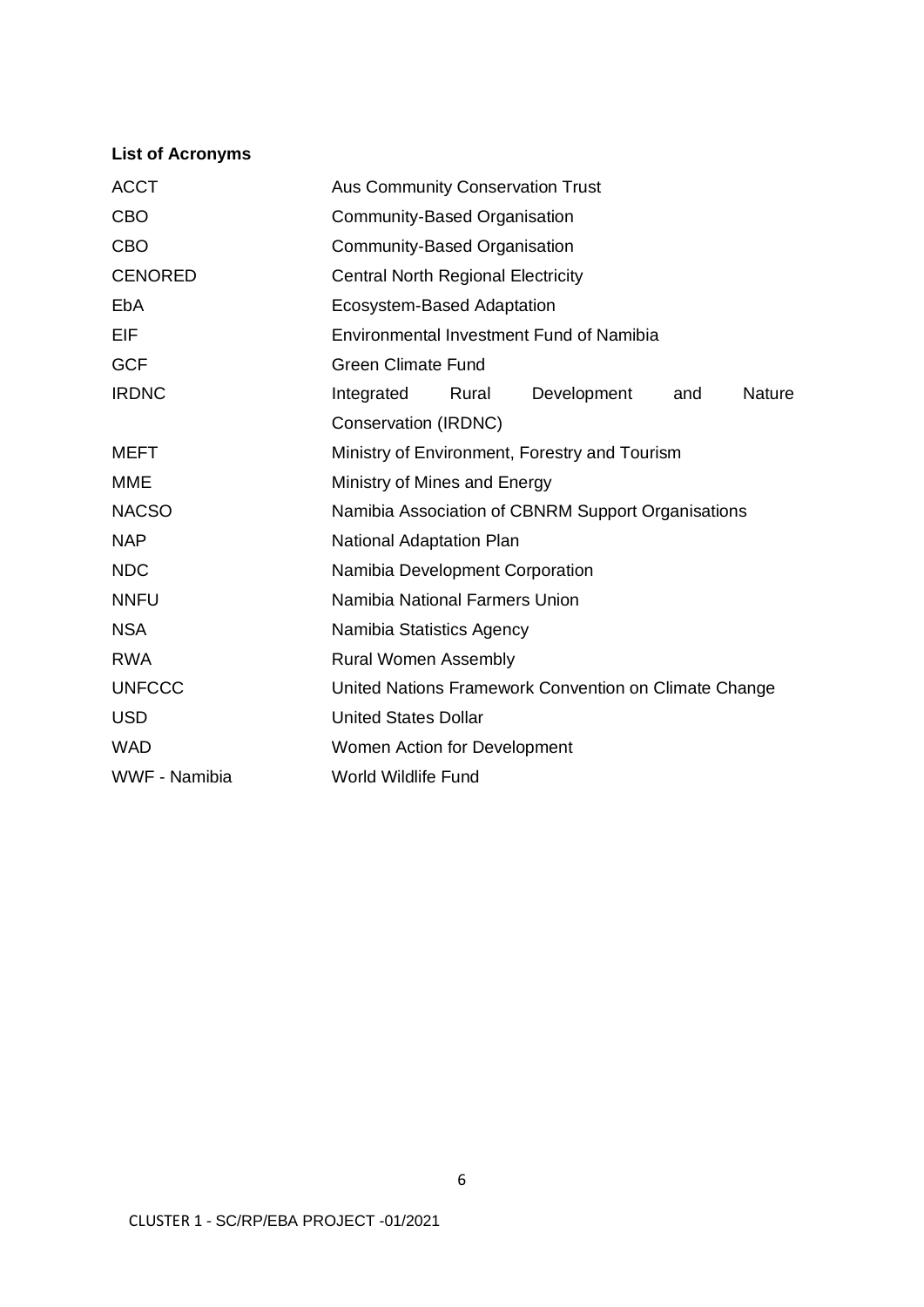# <span id="page-6-0"></span>1. BACKGROUND

The Environmental Investment Fund of Namibia (EIF), in 2015, obtained accreditation from the Green Climate Fund (GCF). The GCF is a unique global fund, established within the rubric of the United Nations Framework Convention on Climate Change (UNFCCC), as a response to climate change for investing in low-emission and climate-resilient development. The status of accreditation makes EIF eligible for accessing climate change funding from the GCF.

In February 2019, the 22<sup>nd</sup> GCF Board meeting approved the first Ecosystem-based Adaptation (EbA) project proposal entitled "Building resilience of communities living in landscapes threatened under climate change through an ecosystem-based adaptation approach in Namibia". The EbA concept involving the conservation, sustainable management and restoration of ecosystems are cost-effective solutions that can help people adapt to the impacts of climate change.

The EbA project's overall objective is to increase the climate change resilience in productive landscapes in Namibia through the implementation of ecosystem-based adaption actions that strengthen social and ecological systems to sustain livelihoods at local levels and facilitate value chains of natural resources. The project is being implemented in eight landscapes that are managed by registered Community-Based Organisations (CBOs), gazetted Communal Conservancies, Community Forests, Water Point Committees, Farmers Associations amongst others.

The project implementation is guided by the three (3) components below in eight landscapes:

*Component 1: Development and Implementation of climate change resilient ecosystem management and product practices that reduce the vulnerability of communities*  This component aims to provide technical assistance and training:

- Creating institutional landscape governance systems and/or strengthening them through participatory knowledge sharing at the local level.
- Enhancing institutional capacity for ecosystem landscape management and climate change resilience at sub-national & local levels.

*Component 2: Increase the resilience of productive landscapes to support ecosystem goods and services that improve livelihoods for local communities in Namibia*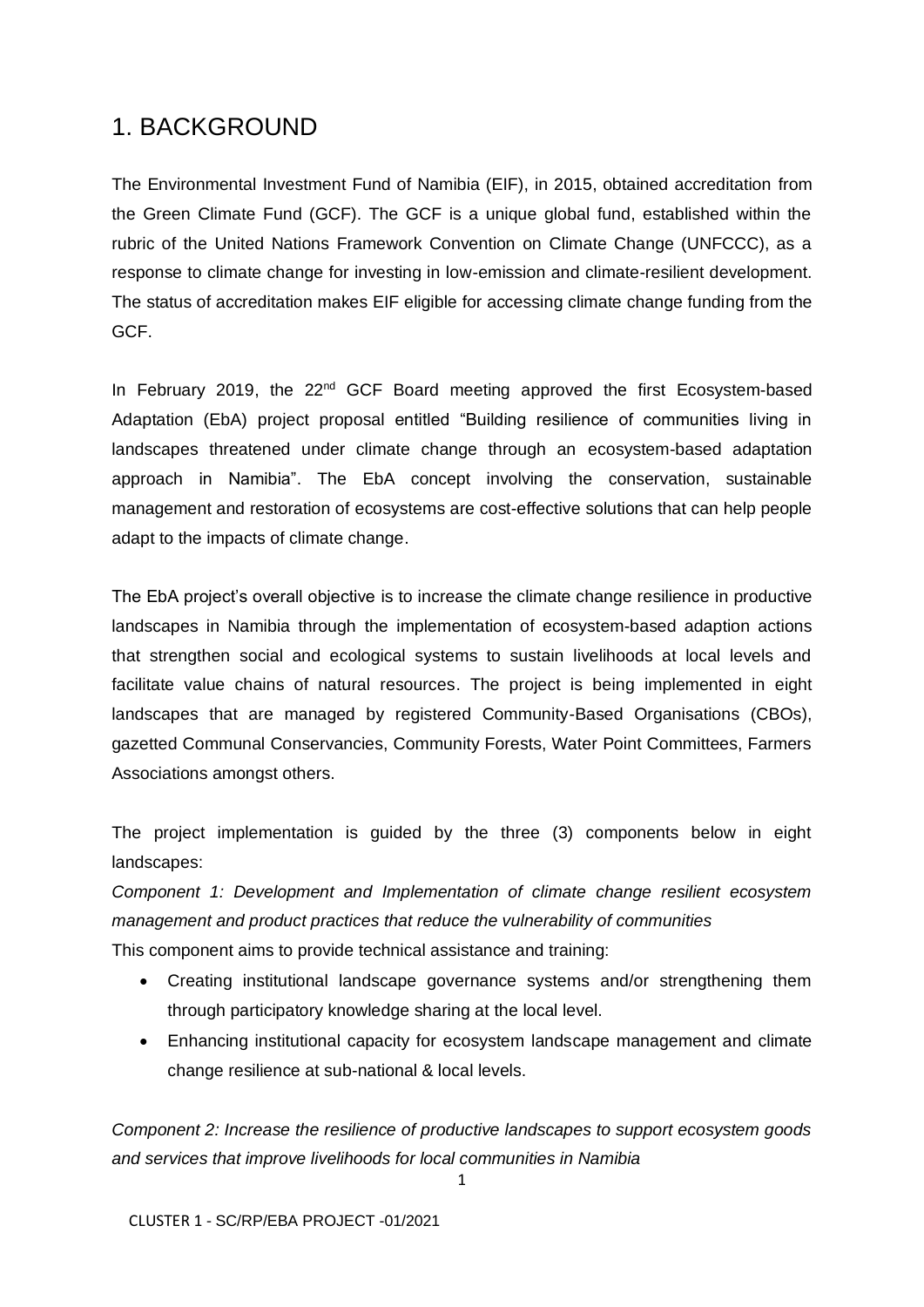This component aims to establish and implement a ring-fenced grant facility targeting the ecosystem-based adaptation activities by providing grant funding through two (2) investment windows following the eligibility criteria and procedure described in the funding proposal (Addendum VII – Funding proposal package for SAPOO6) and GCF Investment and Results Management Frameworks:

- Ecosystem-based Adaptation of 8 landscapes
- Climate-resilient infrastructure
- Natural Resource Enterprises

## *Component 3: Documentation, dissemination and uptake of lessons learned*

Establishing an integrated information system to effectively manage results in informed decision-making at all levels. The integrated information system will enable the;

- Developing knowledge products, e.g. Photo-stories & Presentations.
- Conducting annual policy advocacy activities & local forums.
- Developing a national EbA strategy in consultation with the NDC & NAP teams under the guidance of the NDA.
- Producing a policy-based assessment report.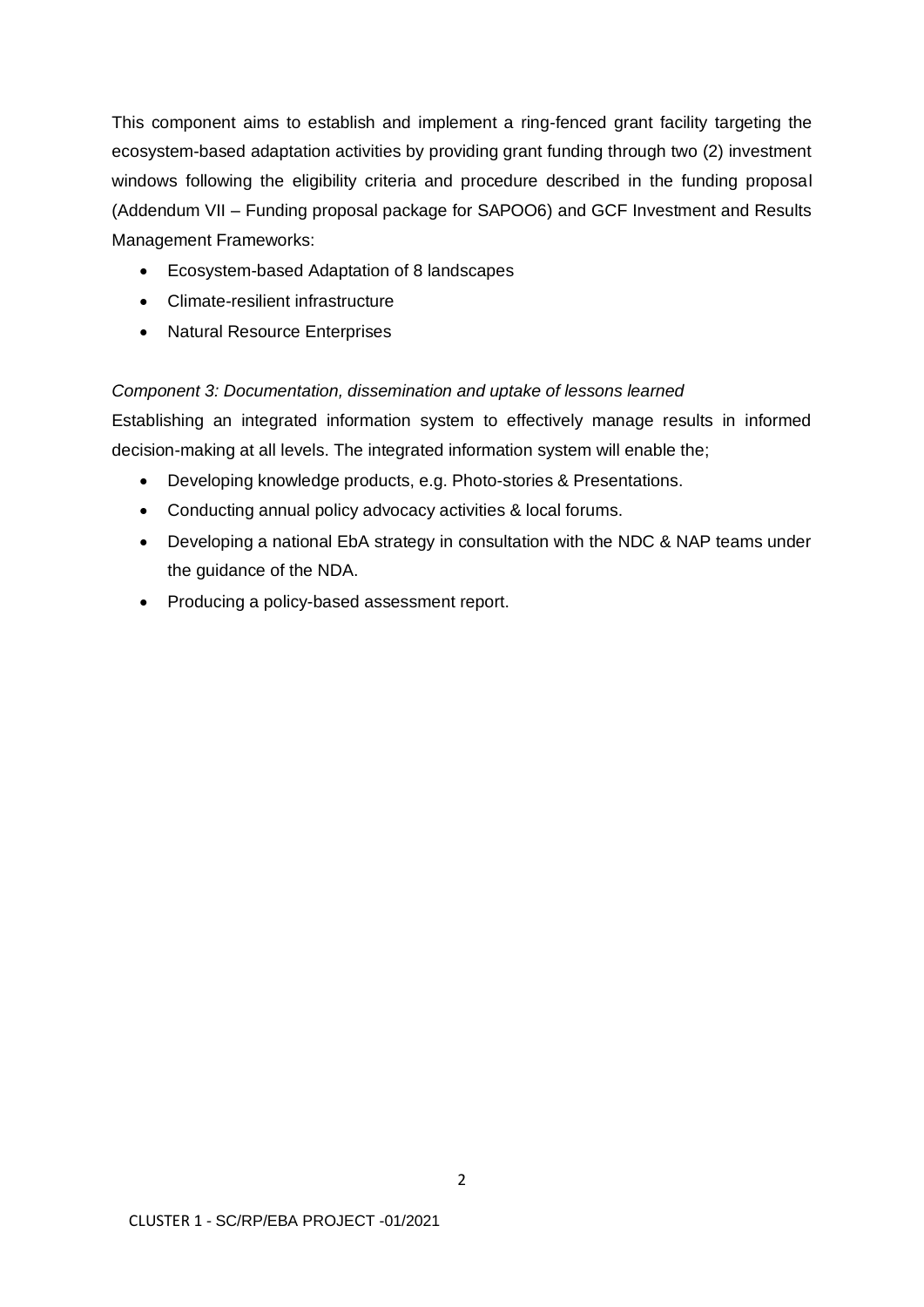# <span id="page-8-0"></span>2. THE NEED FOR INVESTMENTS IN ECOSYSTEM-BASED ADAPTATION

Namibia's climate is characterized by hot and dry conditions and sparse and erratic rainfall. Within Africa, the climate is second in aridity only to the Sahara Desert and 92 per cent of the land area is defined as hyper-arid, arid or semi-arid. Rainfall patterns are characterized by their high temporal and spatial variability. It is the second least densely populated country in the world after Mongolia. The country is covered by biomes ranging from sub-humid woodlands in the northeast to the true desert on the west coast with large arid and semi-arid climatic regions including savanna and karoo vegetation. To add to this, Namibia has an important marine environment – the northern Benguela. Only 2% of the country is arable, 46% is viable for perennial natural pasture, 22% is forest, and the rest is arid.

The rural areas in northern Namibia are communal with limited land tenure while in the south and central Namibia there is privately owned land, where livestock ranching and tourism take place. Livestock is of primary importance in the agricultural sector, both in the communallyowned areas north of the veterinary cordon fence/The Red Line and the privately-owned land in the rest of the country. The majority (57% in 2011; 67% in 2001) of Namibia's population is considered rural. Agriculture thus plays an important role, employing people in the formal economy on both communal and freehold land, as well as supporting subsistence farming, which provides the main source of income for 40% of Namibia's rural population.

Water is an extremely scarce resource in Namibia, and even in the absence of climate change, the country faces water scarcity. With climate change, it is expected that higher temperatures and changes in total amounts of rainfall will lead to reduced water quantity and quality in future. Expected changes in rainfall and runoff in Namibia suggest that groundwater recharge may suffer a reduction of 30-70% across the country (MET, 2011). Surface water flows are predicted to decline by up to 15% in the Orange River system to the south, 10% in western ephemeral rivers (Barnes et al., 2012) and about 20% in the Okavango River, which flows along the Angolan border in the North, by 2080 (Andersson et al., 2006). This situation will be further worsened by increased demand from population growth and increasing water demand for irrigation and urban centres in response to heat stress (Schneider et al., 2015). This is significant as Namibia's main water use is for irrigation (45%), livestock (26%), municipalities (24%) and industry (5%) (Frenken, 2005). In the north, reduced river flows could impact the output of the Ruacana hydropower plant,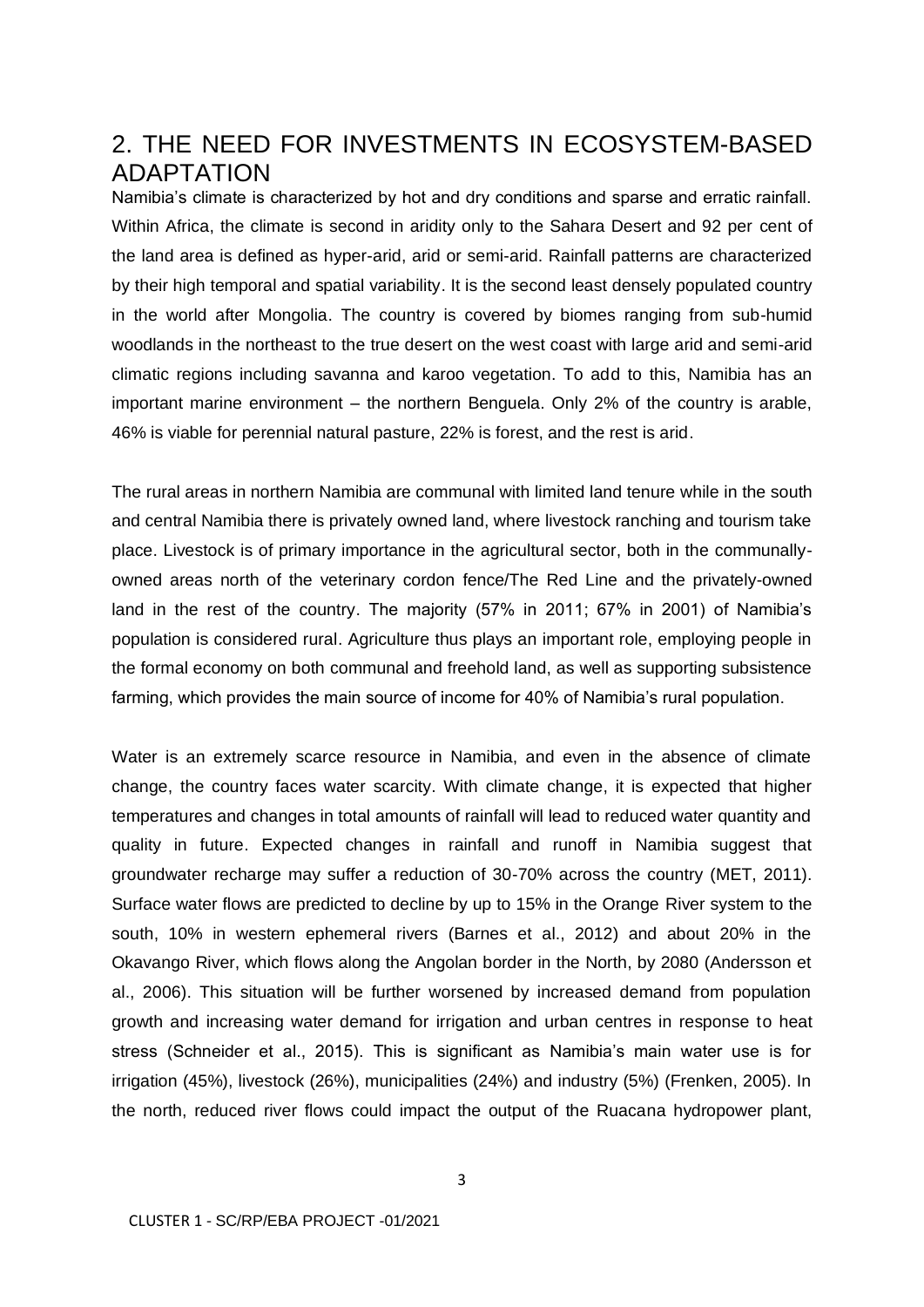which supplies most of Namibia's domestically-produced energy and about half of the country's electricity supply (MET, 2011).

The global climate is changing rapidly, and as nations and the international and bilateral organisations and processes that support them plan how best to adapt to climate change, they need evidence on where to focus adaptation efforts and direct financial resources accordingly. The main approach to climate change adaptation to date has tended to involve investment in engineered interventions, such as irrigation infrastructure and the adoption of integrated landscape management. There is a growing realisation, that ecosystem-based adaptation (EbA) may sometimes provide the optimal adaptation solution, particularly for developing countries such as Namibia where people are more dependent on natural resources for their lives and livelihoods. This calls for innovative approaches to ensure that ecosystem-based adaptation is invigorated. While EbA integrates the use of biodiversity and ecosystem services into an overall strategy to help communities adapt to the adverse impacts of climate change, strategies on sustainable management, conservation and restoration of ecosystems to provide services to assist rural communities are crucial to assist communities to adapt to both current climate variability and climate change.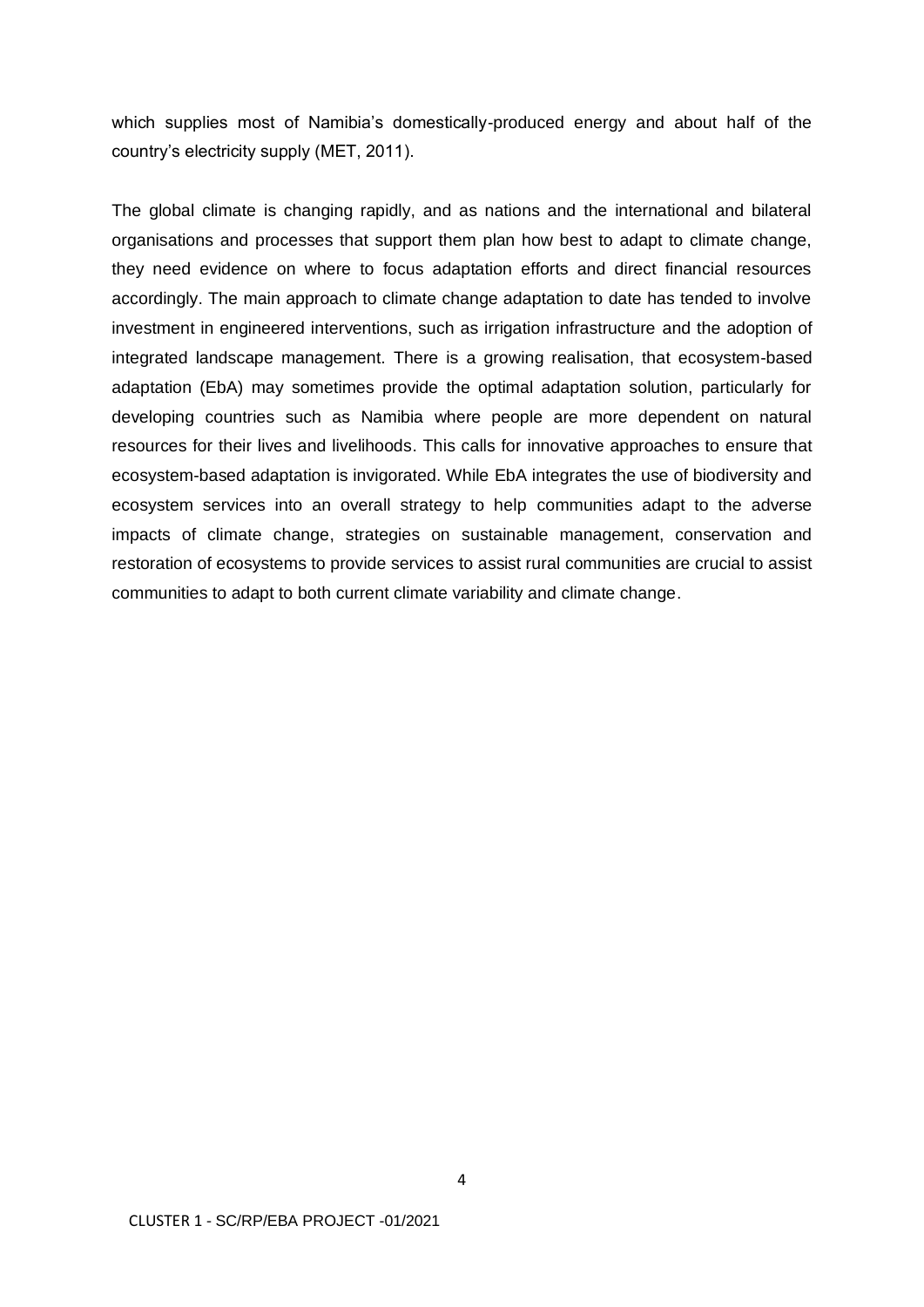# <span id="page-10-0"></span>3. STRUCTURE OF THE REPORT

The report proceeds as follows:

Section 2 describes the socio-economic of each landscape (four landscapes) and two identified villages of Otjimbingwe and Ovitoto to contextualise the current dynamics of each landscape

Section 3 presents the outcomes of the consultation per landscape and priorities for investment based on the prioritisation exercise.

Section 4 depicts an evaluation approach assessing the contribution of the proposed intervention to EbA guiding principles.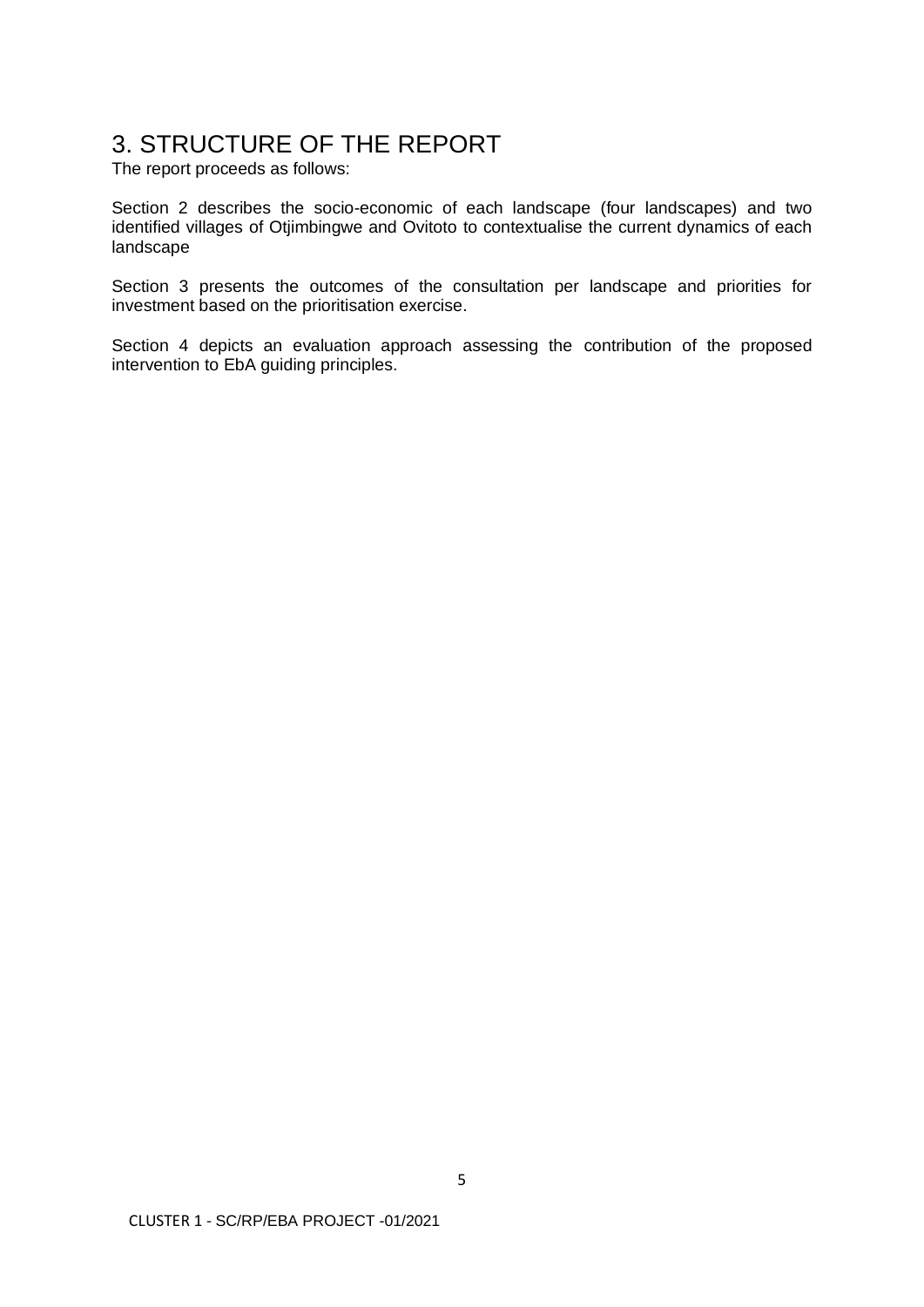# <span id="page-11-0"></span>4. SECTION 2: SOCIO-ECONOMICS OF THE FOUR LANDSCAPES

# <span id="page-11-1"></span>4.1 Profile of the Kunene North Landscape



<span id="page-11-4"></span>*Figure 1: Map of the Kunene North Landscape*

### <span id="page-11-2"></span>4.1.1. Location & Size

The landscape, which measures  $34,920$ km<sup>2</sup>, covers northern parts of the Kunene region  $$ encompassing 4 constituencies of Sesfontein, Opuwo Rural, Opuwo Urban and Epupa. Landscape is home to 28 conservancies(Anabeb, Omatendeka, Ehi-Rovipuka, Sesfontein, Ozondundu, Puros, Otjikondavirongo, Ombujokanguindi, Okangundumba, Orupapa, Otuzemba, Okongoro, Otjombande, Otjimbangu, Okatjandja, Okondjombo, Sanitatas, Orupembe, Marienfluss, Otjitanda, Etanga, Otjiu-West, Ongongo, Okatjandja Kozomenje, Ombombo, Ombazu, Kunene River, Epupa, Okanguati) and six Community Forests (Puros, Otjiu West, Orupembe, Okondjombo, Sanitatas, Marienfluss). It borders Angola to the north, Omusati Region and Etosha National park to the east, Skeleton Coast National Park to the west and the proposed Kunene South and Dâures Landscape to the south.

#### <span id="page-11-3"></span>4.1.2. Population

The total population of the landscape is 53,402 (NSA report, 2011) with effectively equal numbers of males and females, and accounting for estimated 9,693 households with 6.3 persons per household on average. Population segment in the age bracket of 15-59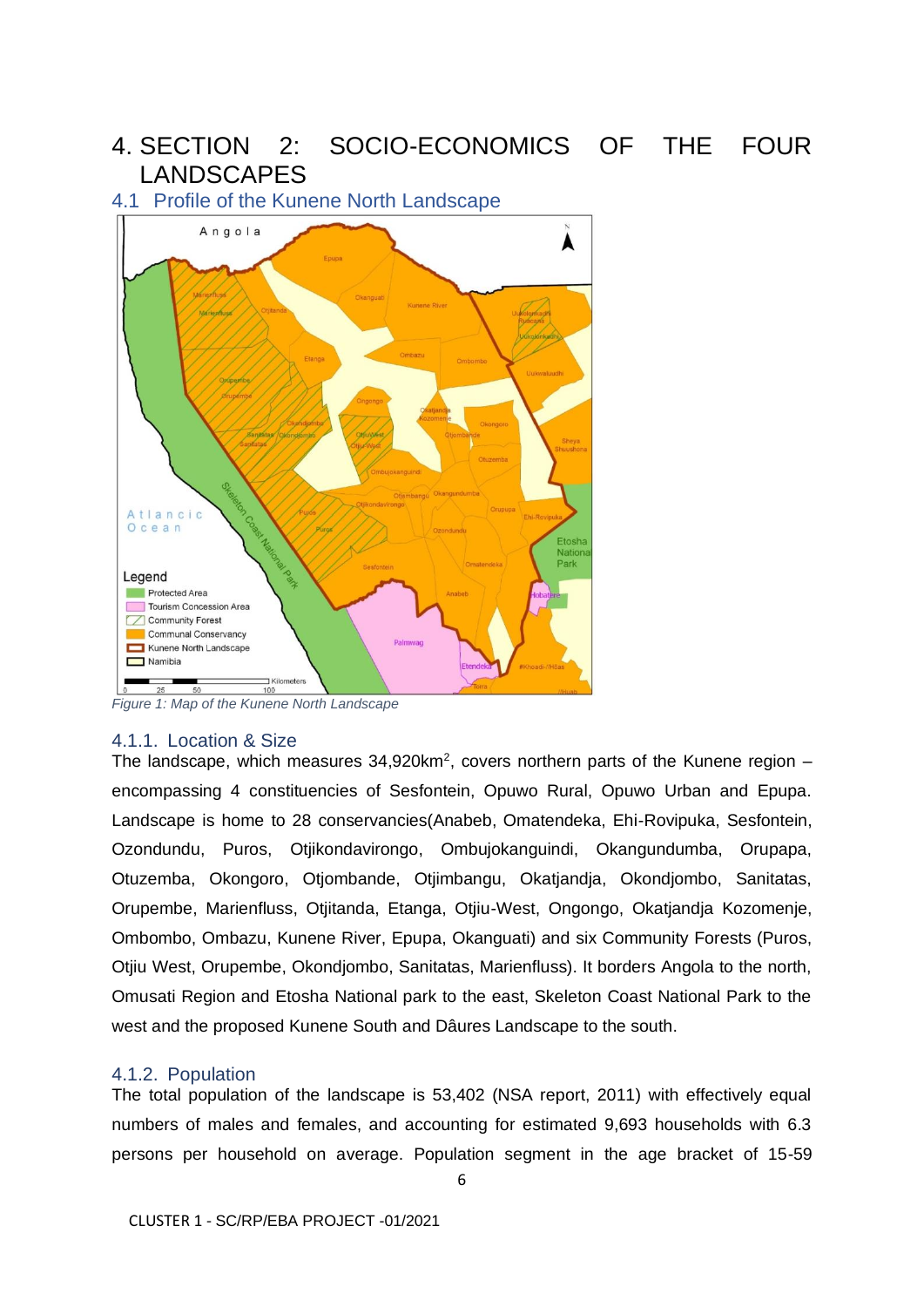accounts for 51% of the population which is largely rural. The inhabitants of the landscape area include Dhemba, Himba, Herero (majority inhabitants) Damara, and Ovambo people. The Himba, Dhemba and the San are classified as vulnerable minorities and reside only in this landscape

# <span id="page-12-0"></span>4.1.3. Soils and topography

The Landscape is divided into the interior highlands and the pro-Namib plains**.** It has six agro-ecological zones namely the Mountainous areas, Plateaus, Riverine, Lacustrine and Karst areas, Coastal desert and the Etosha region**.** Soils in the landscape area are generally characterised by low organic matter content and a deficit of Phosphorus. Their depth varies from shallow to deep and can predominantly be described as sandy to loamy sand. To the west, soils are marginal and consist of a thin layer of soil, sewn with stones and are of no arable value. The most northern parts of Kunene are largely mountainous, without easy road access.

# <span id="page-12-1"></span>4.1.4. Rainfall

Rainfall in this landscape area is usually low and extremely variable which means that years of abundant rain are often followed by extremely dry conditions. The annual average rainfall ranges from 0mm along the coast to 340mm on the east.

# <span id="page-12-2"></span>4.1.5. Vegetation

The vegetation of this landscape is predominantly Mopane savanna (*colophospermum mopane*), mixed woodlands with several species of *Acacia, Commiphora* and *Terminalia*. Additionally, grass species such as Bushman grass and *Stipagrostis spp* can be found in this landscape area.

# <span id="page-12-3"></span>4.1.6. Wildlife

The black rhino, eland, giraffe, blue wildebeest, roan, red hartebeest, sable and black-faced impala and zebra are some of the major animals seen in the area. This landscape forms part of the home range of the world's only free-roaming population of the black rhino.

# <span id="page-12-4"></span>4.1.7. Socio-economic profile

The majority of the population within the region live in rural areas. The literacy rate in rural areas of Kunene is very low. About 50.8 % of households in Kunene relied on wood as the main source of energy for cooking and only 4 percent of households in rural areas used electricity from the main grid for cooking (NSA 2011).

# <span id="page-12-5"></span>4.1.8. Land tenure

The landscape is wholly communal, under the administration of traditional Authorities.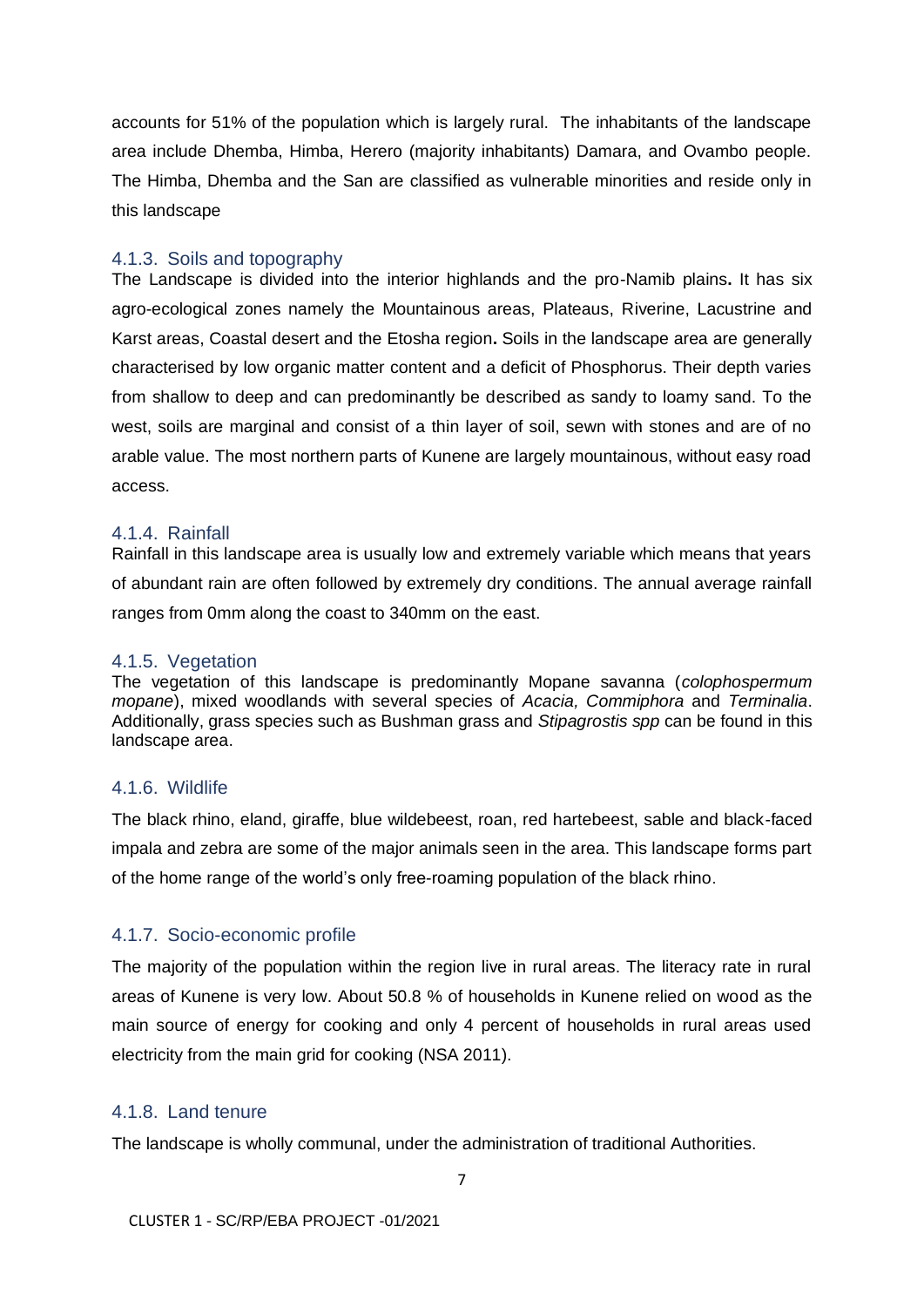## <span id="page-13-0"></span>4.1.9. Sources of livelihoods

The main source of livelihood in the Kunene region is livestock farming, with cattle, sheep and goats. Farming is thus a difficult enterprise and livestock densities are low in most areas as a result of the low productivity of farmland. The landscape also falls outside the veterinary cordon fence that controls livestock movements as a foot and mouth disease control measure. This Livestock farming is in any event getting increasingly precarious due to recurrent protracted droughts. Farmers suffered massive livestock losses during protracted drought experienced since 2012 with 2016 has been particularly devastating. Water is another major limiting factor as the landscape relies exclusively on dwindling underground water sources accessed through deep boreholes –except the Epupa constituency where the Kunene River is a source of water. Many NGOs, CBOs, farmers' associations and government agencies collaborate in implementing various programmes around wildlife, tourism and water sectors. There are also conservancy-related tourism enterprises as an additional source of livelihood.

# <span id="page-13-1"></span>4.1.10. Wildlife and tourism

Rugged terrain, picturesque sceneries, low human populations and the culture of the Himba people makes this landscape a major tourism attraction. It is a niche product for adventurous four-wheel drive tourists. A handful One major recent development to have contributed to the growth of the tourism industry and to have opened up new attractions for visitors is the establishment of conservancies on communal land in the area.

# <span id="page-13-2"></span>4.1.11. Climate change vulnerabilities

Declining rainfall, recurrent protracted droughts and fast degrading lands declining underground water sources, and extreme temperatures, high run-offs, high levels of evaporation are already being experienced. Livestock farming the main source of livelihood has been dealt a devastating blow during the 2011 - 2016 drought and is highly unlikely to recover. This has increased the vulnerability of the communities drastically  $$ especially from a food security perspective. Sustainable alternative livelihood opportunities could be identified e.g. in tourism and nature-based sectors

# <span id="page-13-3"></span>4.1.12. Infrastructure

The landscape is rural, remote and very rugged. A bitumen road serves the regional capital of Opuwo and good standard gravel roads are connecting Opuwo with smaller service points of Sesfontein and Epupa. Otherwise, the rest is only accessible by 4-wheel driven vehicles.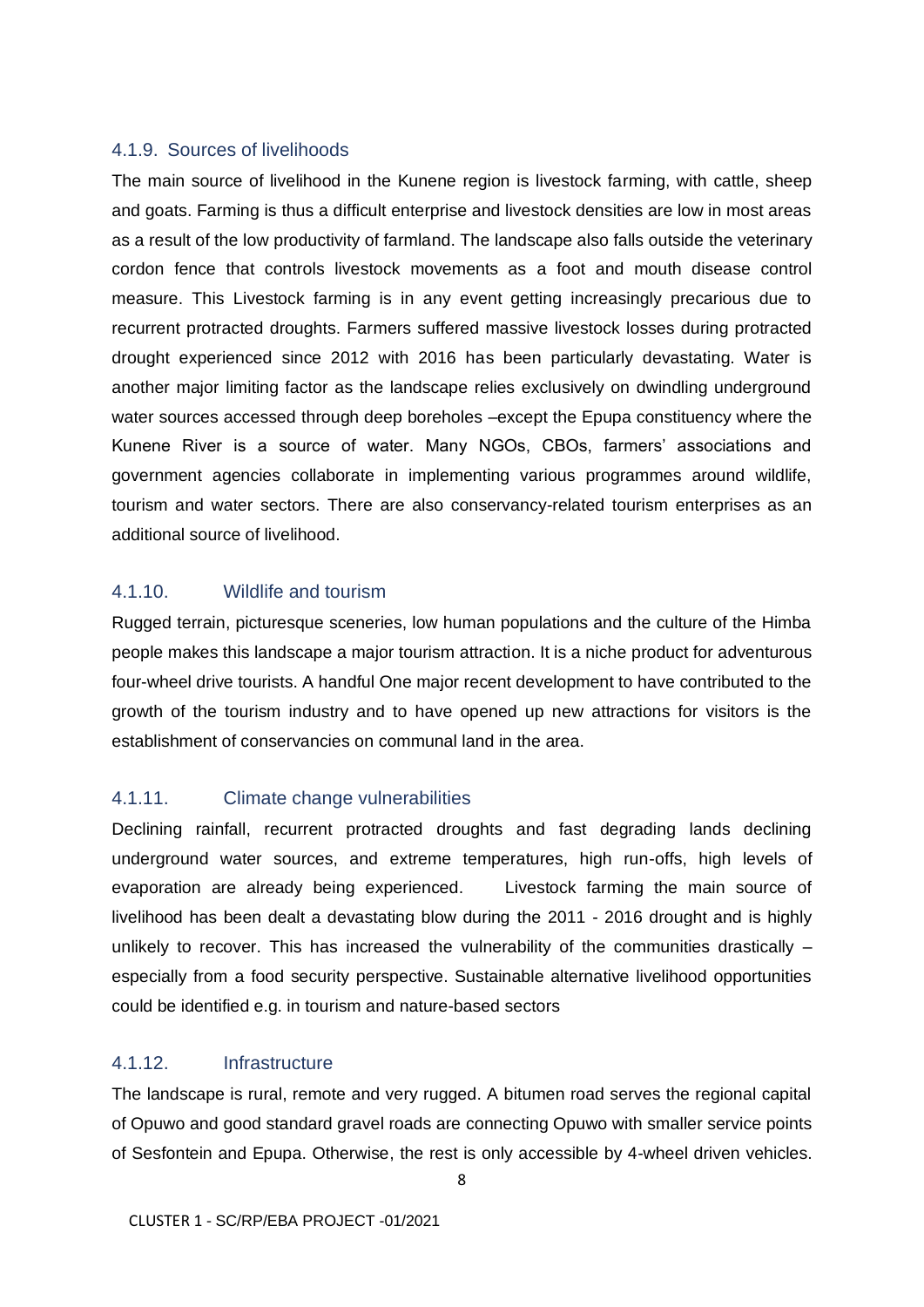Rural electrification services are very limited especially to the west due to low populations and remoteness. Opuwo, Sesfontein and Epupa have registered aerodromes while privatelyowned registered aerodromes - mostly linked to lodges - service the tourism sector. Rural water supply is being implemented by MAWF in partnership with community-level waterpoint management committees but relies exclusively on underground water.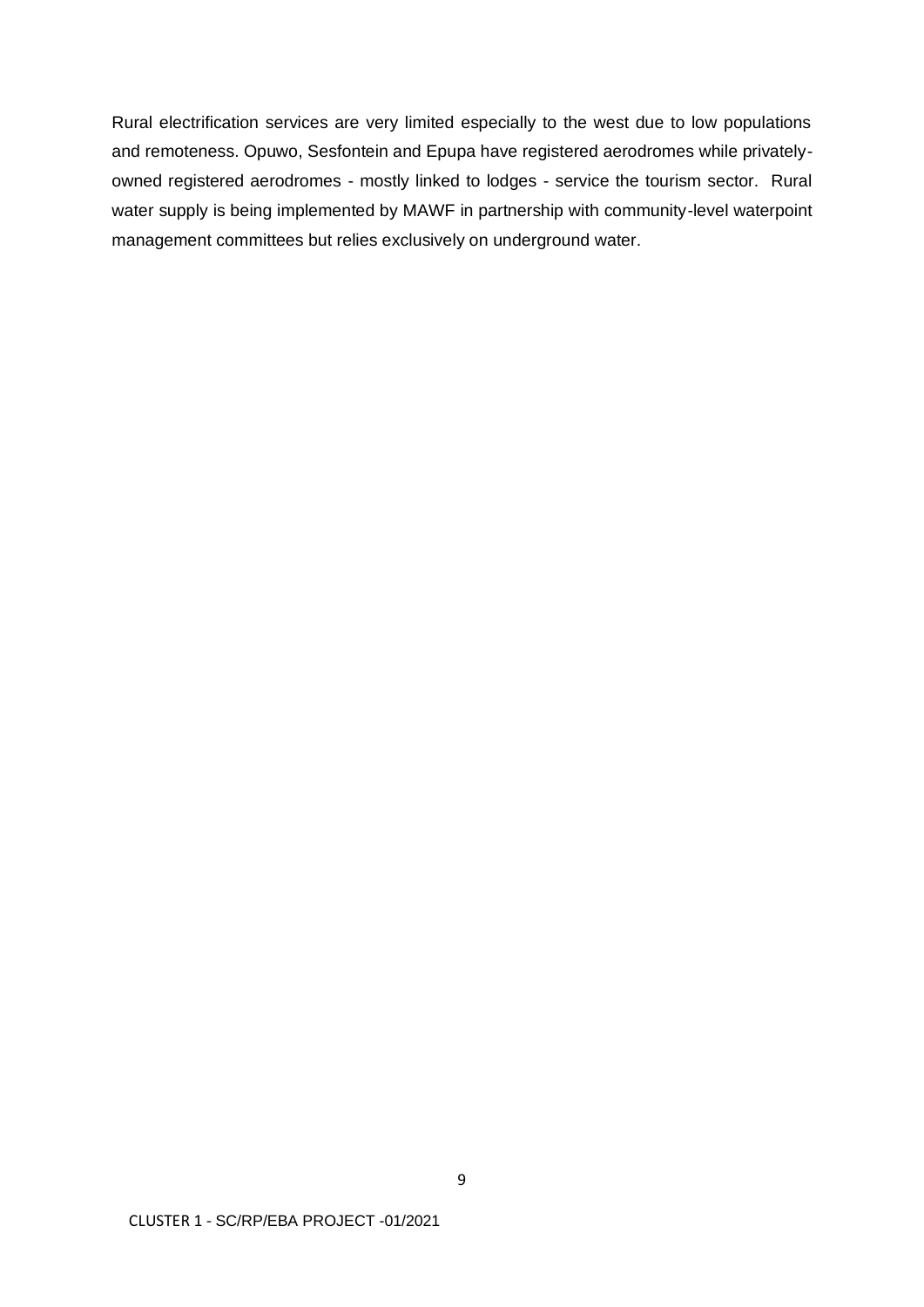

# <span id="page-15-0"></span>4.2. Profile of the Kunene South and Dâures Landscape

#### <span id="page-15-2"></span>*Figure 2: Map of the Kunene North Landscape*

# <span id="page-15-1"></span>4.2.1. Location and Size

This landscape covers southern parts of the Kunene Region (entire Khorixas constituency, communal areas of Kamanjab constituency and portions of Sesfontein constituency outside of the veterinary cordon fence). It also encompasses the entire Dâures constituency in Erongo Region which represents the northern communal areas of this region. The Ugab River marks the boundary between Kunene and Erongo Regions. The landscape shares borders with 3 national parks i.e. Skeleton Coast NP (west), Dorob NP (west and south) and Etosha NP to the northeast.

The total size of the landscape is  $34,920 \text{km}^2$  and hosts 12 conservancies in the landscape and no community forests. The conservancies are ! Khoro !Goreb, ≠Khoadi-//Hôas, //Audi, //Huab, Doro !Nawas, Sorris Sorris, Torra, Uibasen Twyfelfontein, #Gaingu, Ohungu, Otjimboyo and Tsiseb.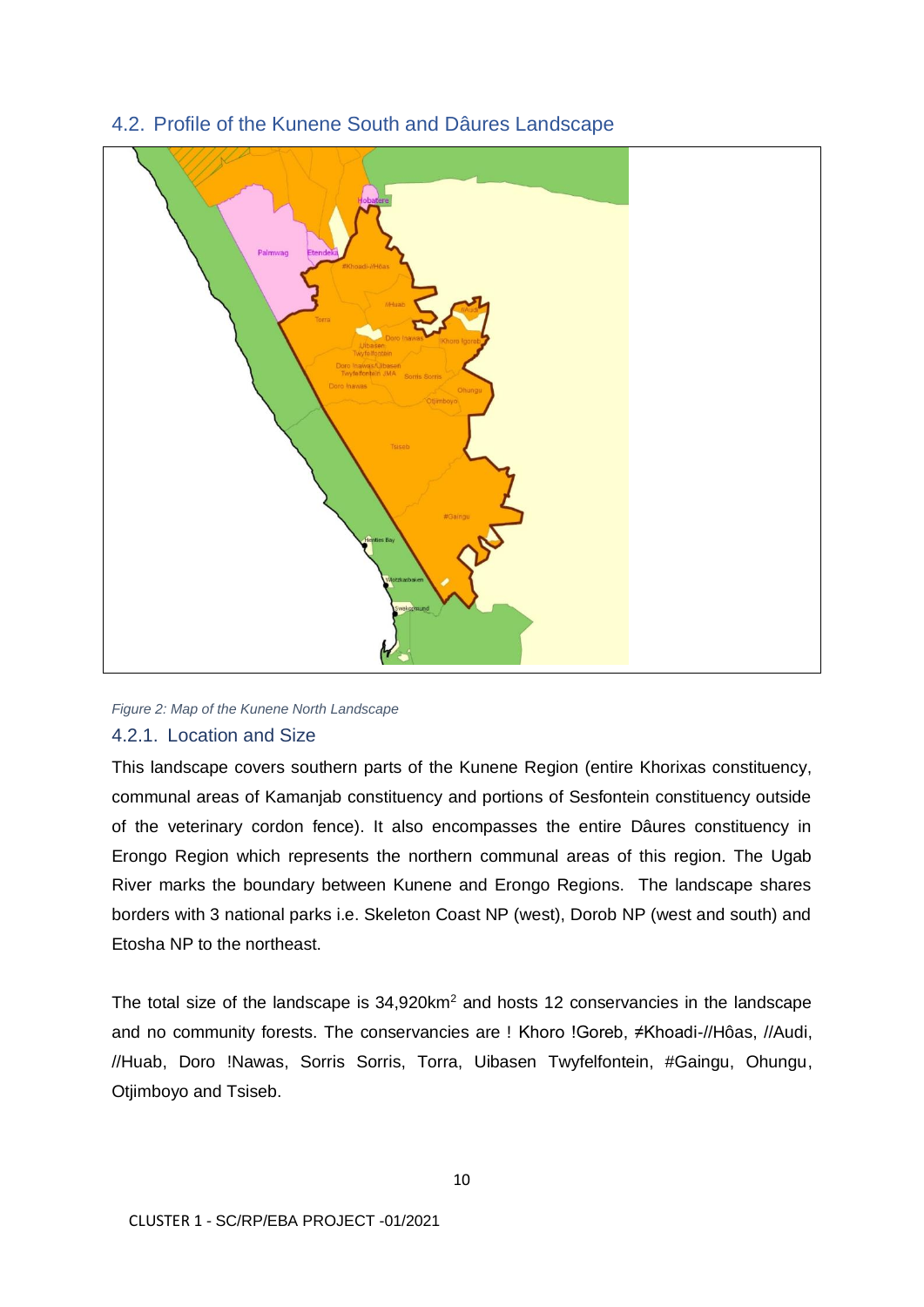#### <span id="page-16-0"></span>4.2.2. Population

The estimated total population in the proposed landscape is estimated around 30,224 people with 51% of the whole population being in the bracket of 15-59 years. There are about 2 911 households, with an average size of 3.8 persons per household NSA, 2011 & NACSO, 2016). The landscape is mostly inhabited by Damara and Herero speaking people.

### <span id="page-16-1"></span>4.2.3. Landscape, soils and topography

Topography is extremely rough and rugged comprising of a mixture of mountain ranges, hills, sparse savannah plains and wooded river valleys dissected 2 major ephemeral rivers of Huab and Ugab with gorges that seldom carry water. The southern expanses are comparatively flattered Brandberg (Namibia's highest peak), sections of the Erongo Mountain range (Namibia's longest) and Spitzkoppe Mountain standing out. The entire landscape is rich archaeological and paleontological resources which include rock painting sites, rock engravings sites, and petrified forest sites.

### <span id="page-16-2"></span>4.2.4. Rainfall

The landscape falls within an extremely low rainfall hyper-arid to arid climatic zones with a gradient increasing from less than 100mm to the southwest to over 250mm per annum to the northeast. The landscape is often subject to protracted dry spells with devastating impacts on livestock and wildlife.

### <span id="page-16-3"></span>4.2.5. Vegetation

Largely semi-desert and sparse savannah. Northern parts are mostly mopane (*Colophospermum mopane*) dominated woodlands interspersed with Terminalia (*Terminalia prunioides*) and various Acacia (*Acacia erubescens)* species. The area is also home to thickstemmed trees of the Commiphora species while the succulent Euphorbias species (*Damara, Verosa and Mauritania)* and the unusual looking Bottle trees. The Ana tree (*Faidherbia albida*) and the Camelthorn tree (*Acacia erioloba*) tend to grow in ephemeral riverbeds with their pods serving as extremely important nutritional sources for both livestock and wildlife. The Brandberg massif is also known for high levels of species diversity as well as endemism.

## <span id="page-16-4"></span>4.2.6. Wildlife

Kudu, gemsbok, springbok, leopard, elephant (the so-called desert elephant), cheetah, ostrich, steenbok, duiker, black rhino, Hartmann's mountain zebra, black-backed jackal, klipspringer is some of the major wildlife found in the two landscapes. A high incidence of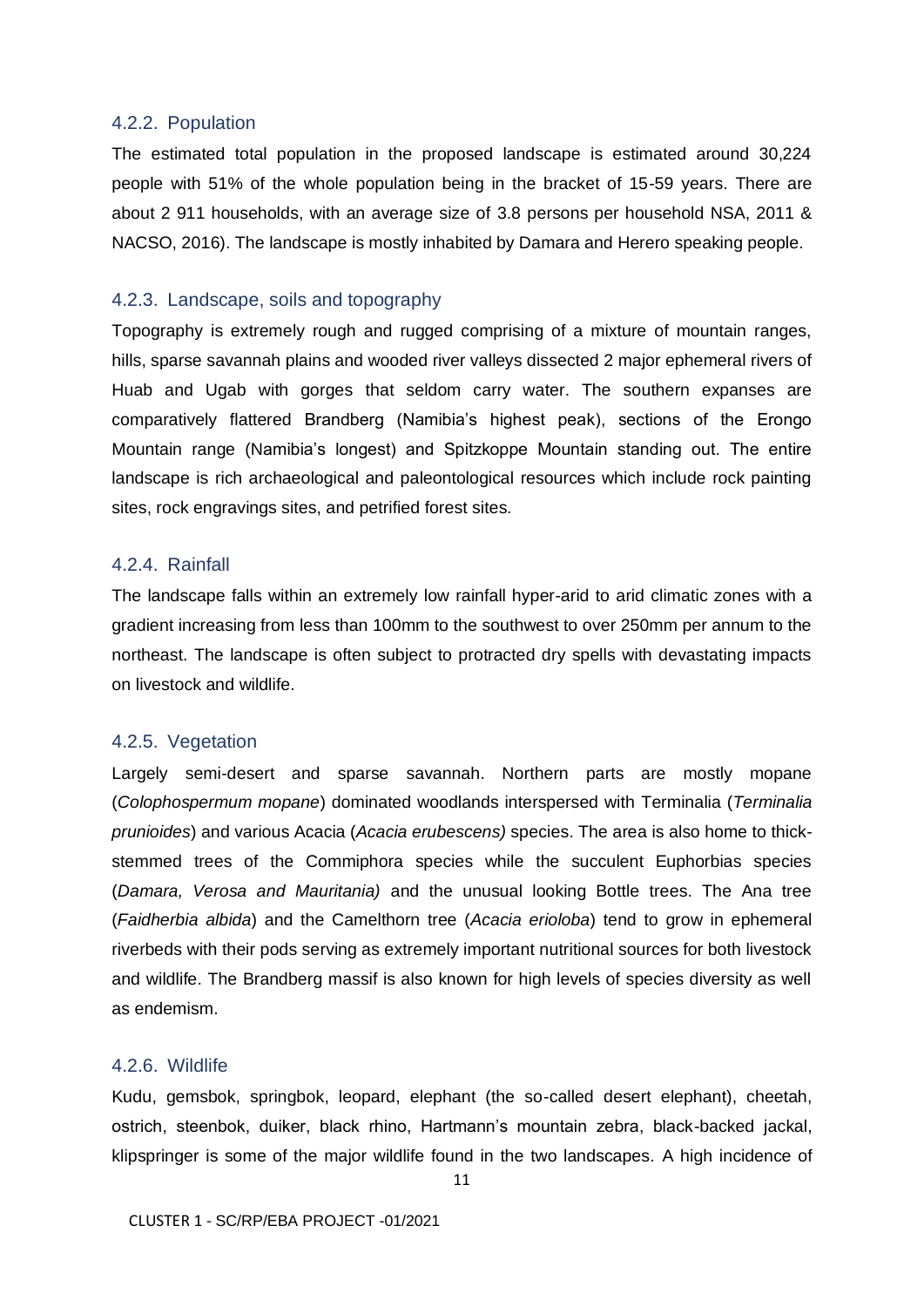human-wildlife conflict is being experienced mostly predation of livestock and elephant damage to water installations and causing occasional loss of human lives.

### <span id="page-17-0"></span>4.2.7. Socio-Economics Profile and Sources of livelihoods

Livestock farming (cattle, goats and sheep) is the only and major agricultural activity because the landscape is unsuitable for crop farming due to its aridity and poor soils. Even livestock farming is getting increasingly precarious due to recurrent protracted droughts. Farmers suffered massive livestock losses during protracted drought experienced since 2012 with 2016 has been particularly devastating. Small-scale mining for semi-precious stones, sale of handy crafts and employment at tourism facilities and heritage sites also contribute to livelihoods. Water is a major limiting factor as the landscape relies exclusively on dwindling underground water sources accessed through deep boreholes. Many NGOs, CBOs, farmers' associations and government agencies collaborate in implementing various programmes around wildlife, tourism, heritage and water sectors.

### <span id="page-17-1"></span>4.2.8. Land tenure

The land is exclusively communal and is being managed by various traditional authorities.

### <span id="page-17-2"></span>4.2.9. Wildlife and tourism

The landscape is one of Namibia's tourism drawcards due to scenic landscapes, low human populations, internationally-acclaimed attractions such as Twyfelfontein World Heritage Site (a rock art site); Brandberg White Lady (rock art as well as adventure); Burnt Mountain and Organ Pipes (geological formations); the Spitzkoppe National Monument Area; and the Petrified Forest paleontological site. As a result, quiet, several private and public sector tourism establishments exist some providing limited but decent job opportunities.

# <span id="page-17-3"></span>4.2.10. Climate change vulnerabilities

The landscape, except in its northeast, is already highly fragile and susceptible to climate change. Declining rainfall, recurrent protracted droughts and fast degrading lands declining underground water sources, and extreme temperatures, high run-offs, high levels of evaporation are already being experienced. Livestock farming, hitherto the main source of livelihoods, has been dealt a devastating blow during the 2016 drought and is highly unlikely to recover triggering fears of depopulation in some parts while more sustainable alternative opportunities could be identified e.g. in tourism and nature-based sectors.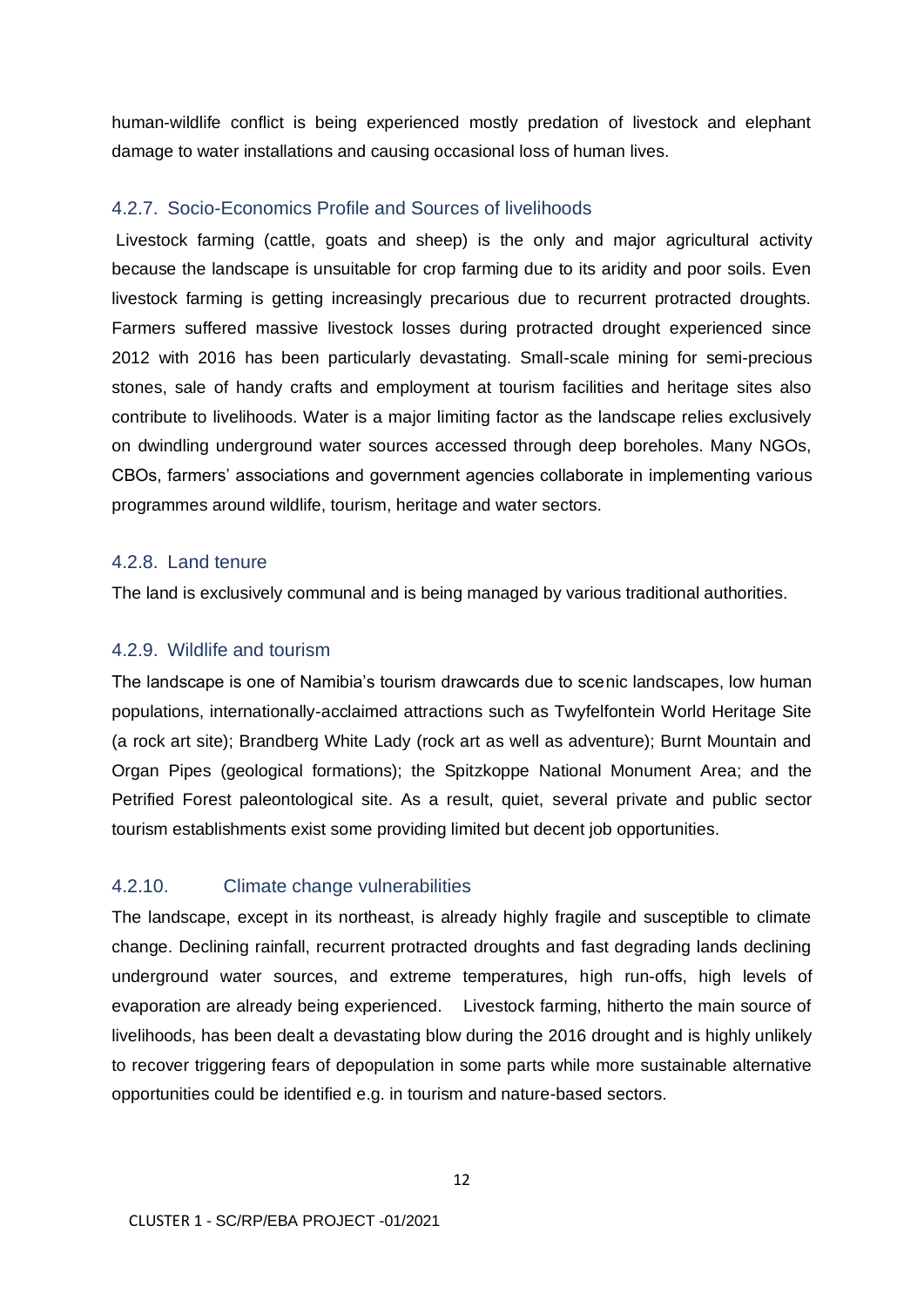# <span id="page-18-0"></span>4.2.11. Infrastructure

The landscape is rural, remote and very rugged. As a result, most of it is inaccessible by normal 2-wheel driven cars. However, major well-maintain gravel roads traverse the landscape making the area (especially the attractions) accessible to tourists and linking the service hubs of Kamanjab, Khorixas and Uis with the rest of the country. Rural electrification services are very limited especially to the west due to low populations and remoteness. Many privately-owned registered aerodromes mostly linked to lodges service the tourism sector. Rural water supply is being implemented by MAWF in partnership with communitylevel waterpoint management committees but relies exclusively on underground water.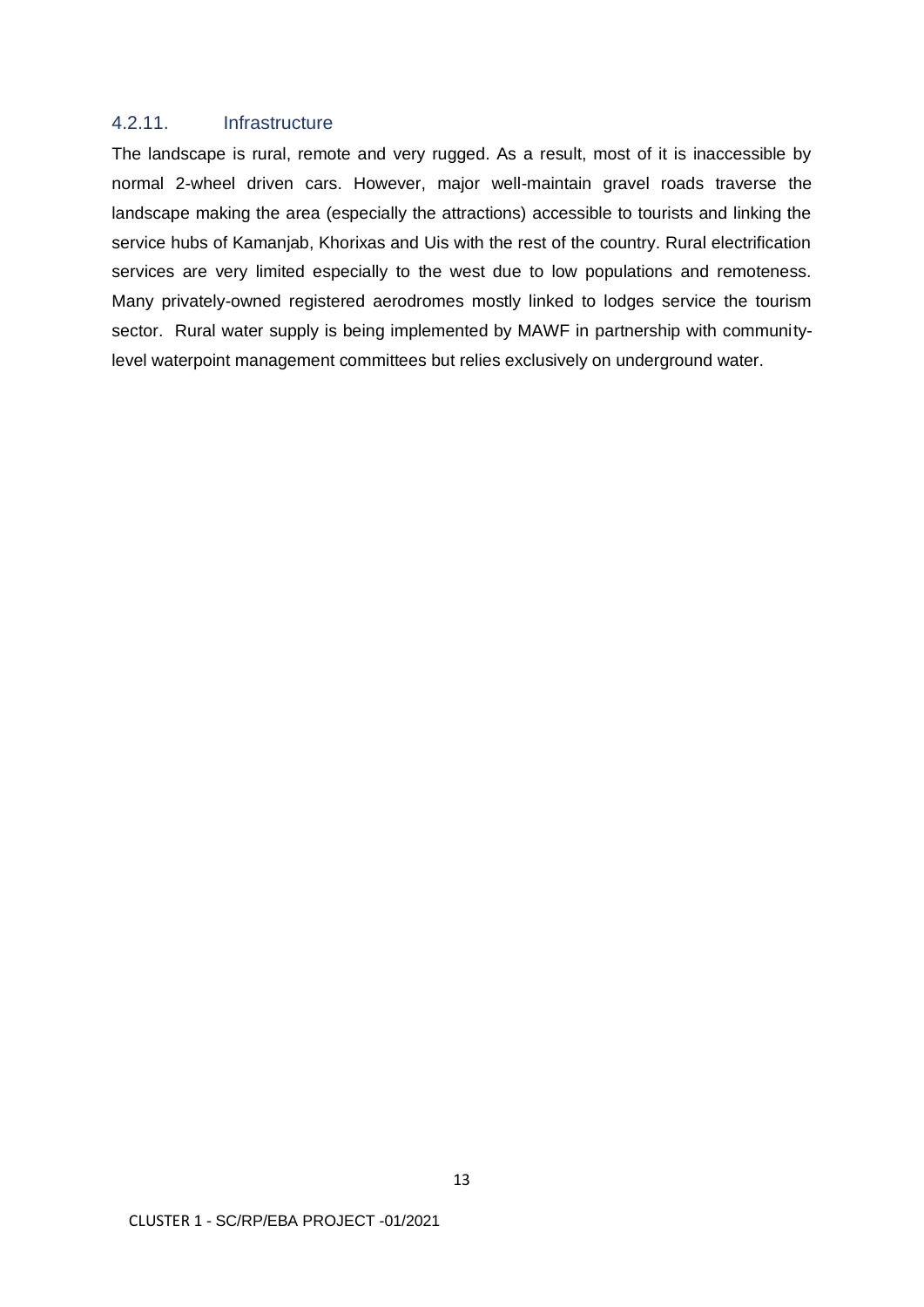

# <span id="page-19-0"></span>4.3. Profile of the Lower Eastern Landscape

<span id="page-19-3"></span>*Figure 3: Map of the Lower East Landscape*

# <span id="page-19-1"></span>4.3.1. Location & Size

The size of the landscape is estimated at  $59,504 \text{km}^2$ . It straddles 2 regions of Otjozondjupa and Omaheke. It covers 2 rural constituencies of Okakarara and Tsumkwe in Otjozondjupa and Otjombinde constituency in the Omaheke Region. The landscape borders 3 proclaimed national parks of Khaudum (north), Waterberg (west) and Mangetti (northwest); surrounded by freehold cattle farms to the west and borders to Botswana to the east. It covers 11 conservancies (Otjombinde, Omuramba Ua Mbinda, Eiseb, African Wild Dog, N#a-Jaqna, Nyae Nyae, Okamatapati, Ondjou, Otjituuo, Ovitoto, Ozonahi) and 2 Community Forests of Naye-Naye and M'kata

# <span id="page-19-2"></span>4.3.2. Population

The total population is estimated to be 39,498 people – on average 51% female and 49% male. The age group of 15-59 on average accounts for 49-51% of the population. This is largely a rural landscape with only settlements of Okakarara, Tsumkwe and Otjombinde as key service hubs. The landscape is home to the Herero, Damara,!Kung San, Ju-/hoasi San, Kalahari San and Batswana peoples.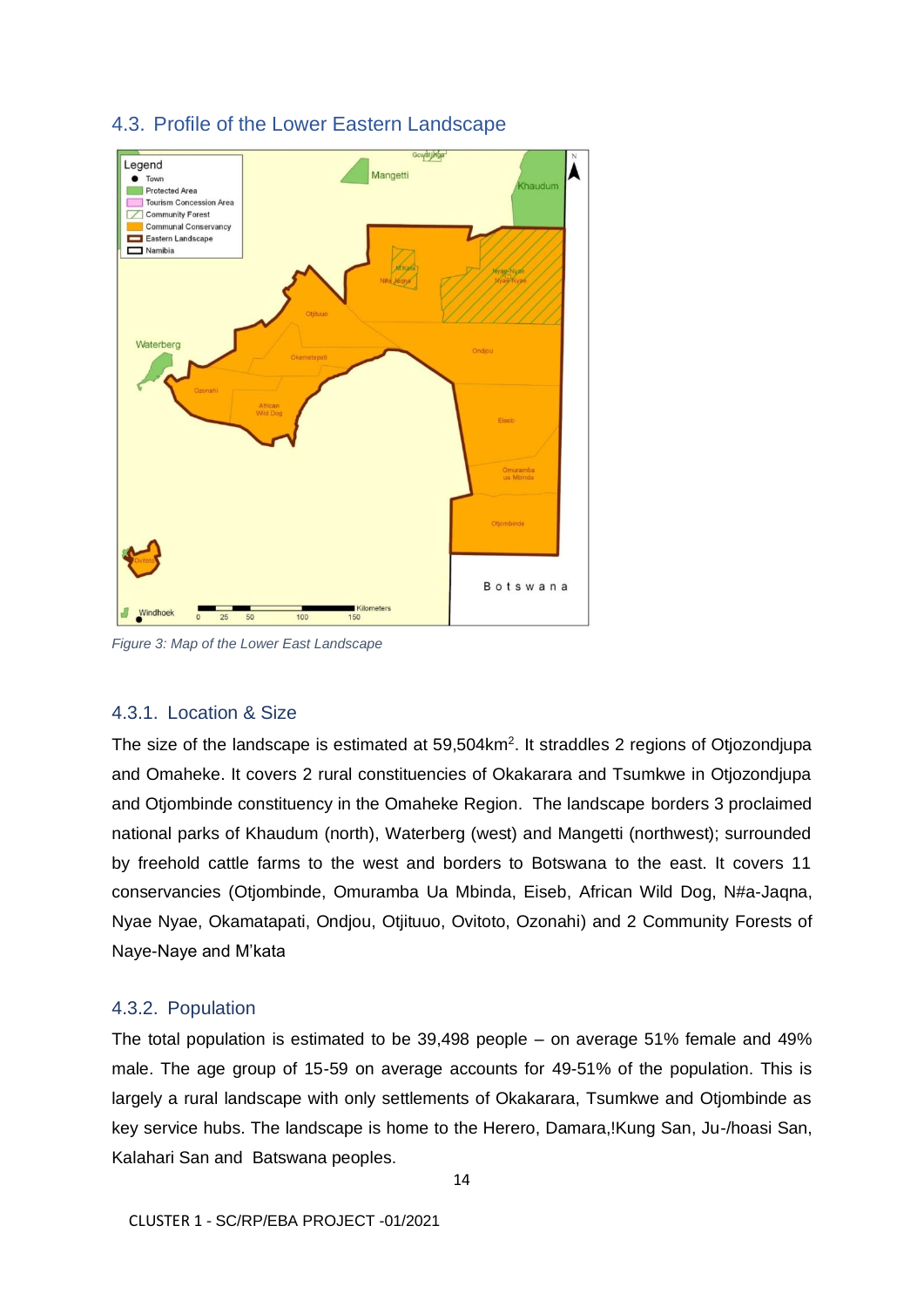### <span id="page-20-0"></span>4.3.3. Soils and topography

Omaheke region is mainly dominated by the Kalahari sand soils and flat plains and Otjozodjupa is characterised by the Central plateau, fringe plains around the Omatako plains, mountain ranges and massive bright red sandstone cliffs.

## <span id="page-20-1"></span>4.3.4. Rainfall

Mean annual precipitation in the Omaheke region increases from south to north, ranging from 250 mm to 450 mm per annum whereas in Otjozodjupa it ranges from 300–600 mm, increasing from the southwest to the north-east. Groundwater is generally available throughout the landscape, and the quality of water is also generally good. The higheryielding aquifer is in the Eiseb area of the Omaheke Region.

# <span id="page-20-2"></span>4.3.5. Vegetation

Vegetation in the landscape ranges from open savanna lush vegetation whereas in Omaheke, under a steep west to east rainfall gradient. More broad-leaf deciduous trees occur in the northern parts while more thorny species grow in the south. The western parts are covered in thorny species growing on more rocky, shallow soils. Common species include thorny microphyllous *Acacia, Terminalia sericea* and *Combretum spp.*

## <span id="page-20-3"></span>4.3.6. Wildlife

The landscape hosts diverse wildlife resources such as the Springbok, Steenbok, warthog, waterbuck, Kudu, Hartebeest, eland and Oryx and Omaheke has Lions, Leopards, African Wild Dog, Cheetah, Baboons, Kudu, Blue Wildebeest, Oryx, Eland, Zebra, Hartebeest, Warthog, Impala (common), Hartebeest (red cape), Blesbok, Gemsbok, Giraffe, Leopard, Cheetah, Zebra ( Burchells), Zable, Roan, White Rhino. Otjozondjupa accounts for most of the wildlife while Omaheke is mainly rich in bird species such as Ostriches, Secretary birds and other bird species both endemic to Namibia and migratory to Namibia The ephemeral Nyae-Naye Pans serves as an important transit point for migratory birds moving between Namibia's Walfish Bay Lagoon, Etosha Pans and Botswana's Magkadikgadi Pans.

# <span id="page-20-4"></span>4.3.7. Land tenure

The land tenure is exclusively communal land administered by various traditional authorities.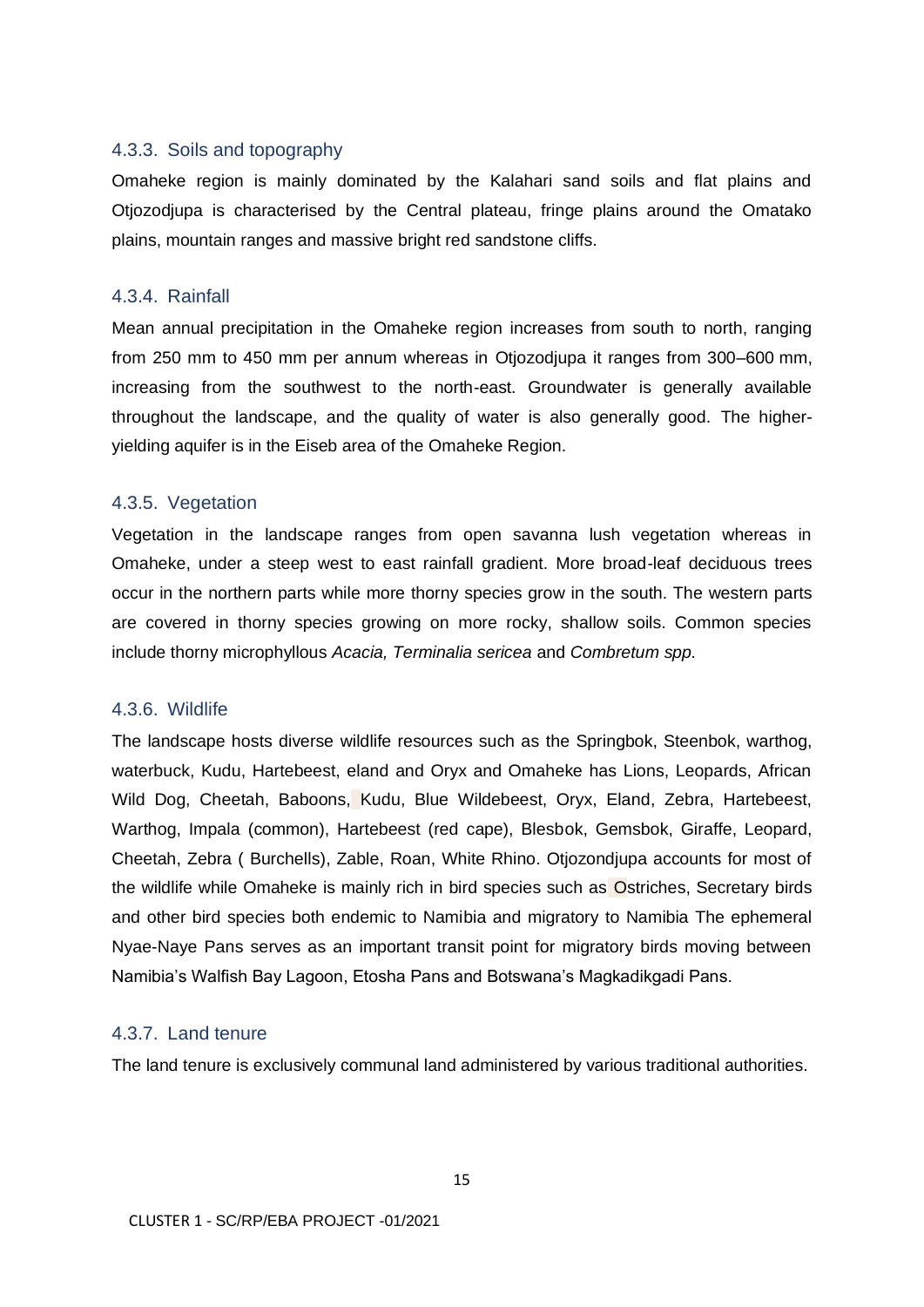#### <span id="page-21-0"></span>4.3.8. Sources of livelihoods

Cattle farming is the major source of livelihood especially in Okakarara and Otjombinde constituencies. Livestock farming is not as strong in the Tsumkwe area which is predominantly and traditionally occupied by the San communities where tourism-based livelihoods are stronger. There are well-established farmers associations and communitybased waterpoint associations that collaborate with government ministries and NGOs in the landscape.

# <span id="page-21-1"></span>4.3.9. Wildlife and tourism

Wildlife populations occur in higher densities in the Tsumkwe constituency than the other 2 cattle-farming constituencies. As a result, tourism investments and developments are higher in the Tsumkwe area. Comparative compatibility with the lifestyle of the San community, San culture as a tourism attraction, remote and isolated location, fairly abundant wildlife numbers give Tsumkwe area an edge. There are several tourism accommodation facilities and conservation hunting enterprises operate in partnership with 2 conservancies. San communities also earn some income from the sale of crafts. Such developments and investments are virtually non-existent in the other 2 constituencies forming part of the landscape.

## <span id="page-21-2"></span>4.3.10. Climate change vulnerabilities

Besides the temperature changes, rainfall changes are expected to increase seasonally. The distribution of rainfall may become more erratic and an overall later start and earlier cessation of the rainy season is projected. There has been an indication that potentially greater rainfall totals will occur in the east, in line with projected increases of summer rainfall across much of the country, with high intensities over a shorter period. These areas are the most degraded in the country as a result of bush encroachment. This problem is largely and directly due to a lack of fires in areas used for livestock farming; farmers prevent fires and there is little grass to burn anyway because of heavy grazing (Mendelsohn, 2006).

# <span id="page-21-3"></span>4.3.11. Infrastructure

This is a rural landscape with fairly underdeveloped infrastructure. Well-maintained gravel roads are linking the main centres with the regional hubs of Okakarara-Otjiwarongo, Tsumkwe-Grootfontein, Otjombinde-Gobabis. Okakarara, Tsumkwe, Gam and Otjombinde are all served by registered aerodromes. Rural water supply is managed by MAWLR and implemented in partnership with community-based waterpoint committees. Water supply remains a challenge because of the very deep underground water table. Rural electrification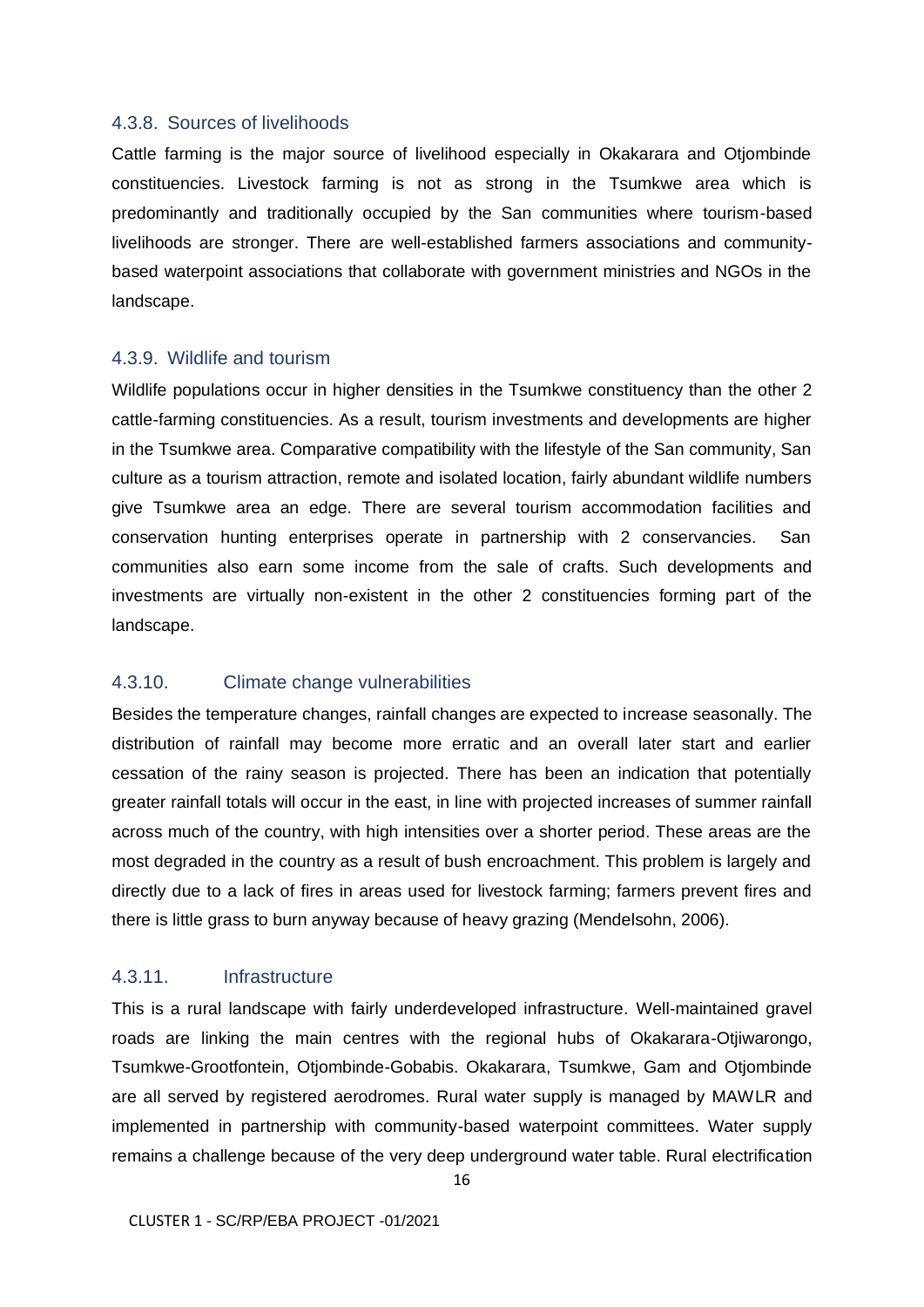is managed by MME and CENORED (a regional distributor) but is a major challenge more in the Tsumkwe constituency because of remoteness and sparse population.



# <span id="page-22-0"></span>4.4. Profile of the Southern Landscape

<span id="page-22-2"></span>*Figure 4: Map of the Southern Landscape*

# <span id="page-22-1"></span>4.4.1. Location & size

The Southern Landscape straddles the //Karas and Hardap Regions in the southern reaches of Namibia. It covers //Gamaseb, !Khob !Naub, !Han /Awab, //Huibes and Oskop Conservancies are situated in Warmbad, Bethanie, Berseba (all //Karas) and Gibeon (Hardap) communal areas. The landscape is  $36,344 \, \text{km}^2$  in size. While they do not share immediate boundaries with the landscape, world-renowned protected areas occur in Hardap and //Karas Regions i.e. Ais Ais Hotspring Game Park which houses the world-famous Fish River Canyon, Sperrgebiett/Tsau//khaeb NP that protects succulent vegetation biome, and the Namib Naukluft Park which accommodates Namibia's second World Heritage Site of Namib Sand Sea and Sosussvlei with the country's highest dunes.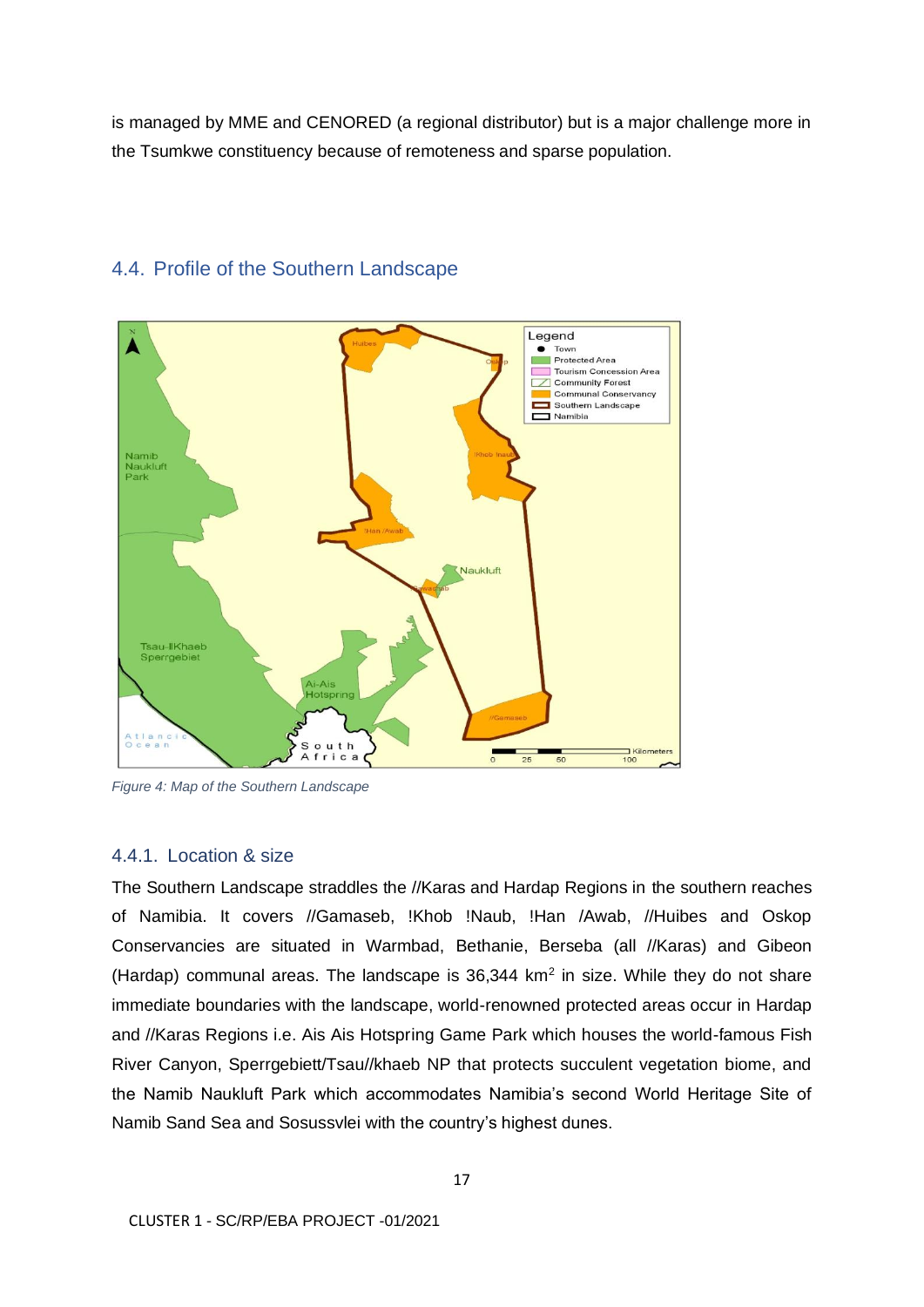#### <span id="page-23-0"></span>4.4.2. Population

An estimated population of 31, 914 people reside in the landscape with estimated 5,502 households (average household size 4). Over a half living in urban areas (54%) compared to only 46 percent in rural areas where population density is the lowest in the country at 0.7 persons per square kilometre due to arid to desert conditions characterised by dry/arid climate uninhabitable by human beings. Males make up slightly more than half of the population (50.9%), compared to 49.1 percent for females. People of the age group of 15-59 make up a whopping 60% of the population. The landscape is occupied by predominantly Nama-speaking communities while Afrikaans is widely spoken.

#### <span id="page-23-1"></span>4.4.3. Landscape and soils

Much of Hardap and //Karas is fairly flat but there is a stunning scenic beauty, especially along the escarpment, the coast, in the Namib, the Karas Mountains, the Kalk Plateau and the famous Fish River canyon and the Orange River. The soils are coarse sands derived from the rocks of the Namaqualand belt of metamorphisation and granitisation. These soils are poor and characterised by low carrying capacity largely rendering crop farming impossible.

### <span id="page-23-2"></span>4.4.4. Rainfall

The area is in a transitional zone between the winter (northeast) and summer rainfall regions with the southern extreme receiving more winter rainfall than summer rains. It experiences extremely low rainfall (less than 100mm in the north to less than 50mm near the Orange River in the southwest) and varies considerably from year to year. The little rain that does fall is highly variable and unreliable Maximum temperatures are exceptionally high (34-40ºC) and are mostly experienced during summer with a general temperature decline as one moves westwards towards the Atlantic coast. This gives the landscape the best solar regime in the country with immense potential for investment into solar energy facilities. There are few frost days per year with an increasing occurrence towards the west (1-5 days per year).

#### <span id="page-23-3"></span>4.4.5. Vegetation

As a result of low rainfall, vegetation is generally sparse, with few trees and a thin covering of grass. Plant cover varies with rainfall, and so the northern areas of Hardap have more trees and grass than the western, coastal areas. Vegetation is dominated by short shrublands (including mega succulents such as including *Aloe dichotoma, A.ramosissima, A.*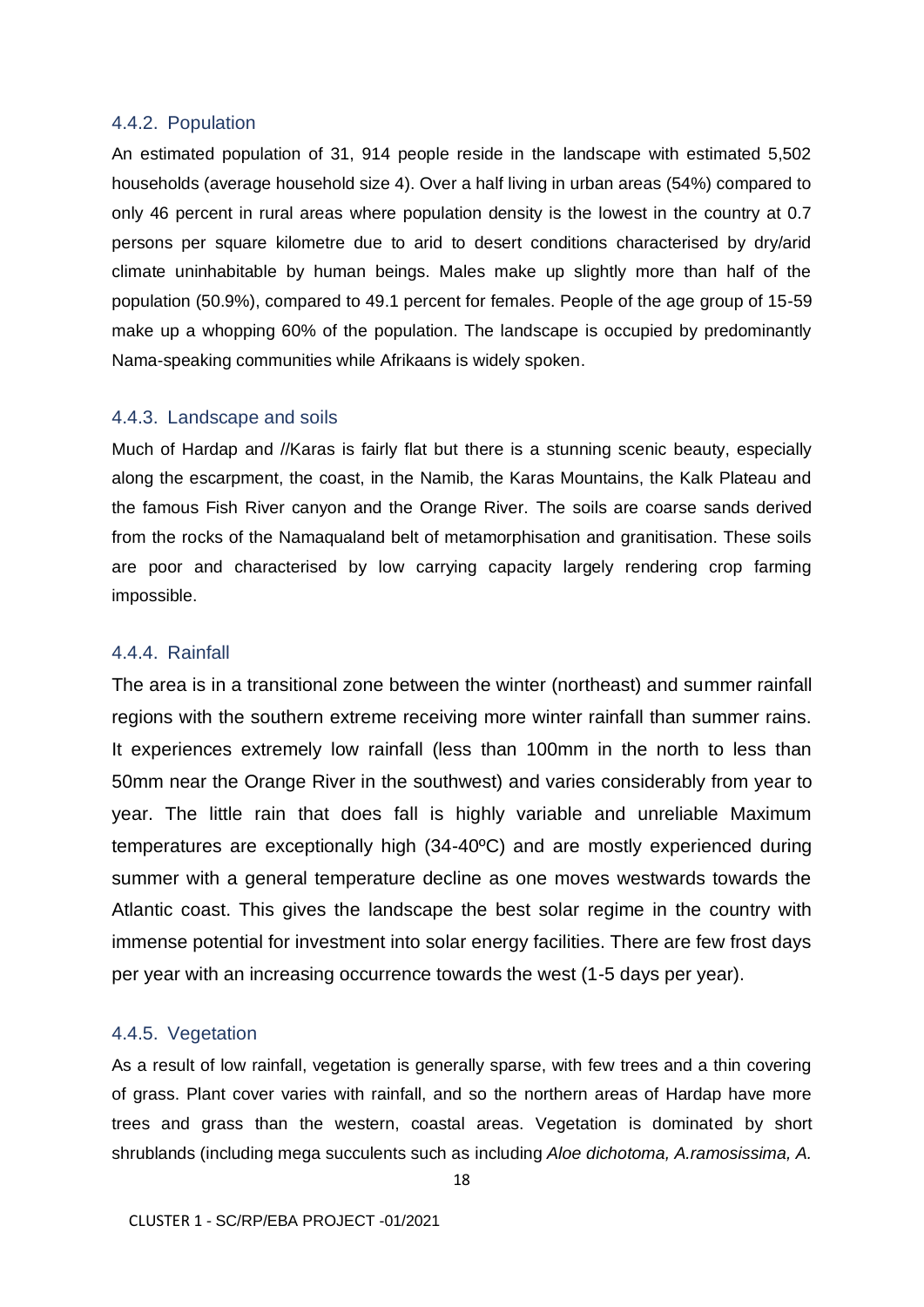*pillansii* and *Pachypodium namaquanum*) with the Succulent Shrubland getting more prevalent as one moves south-west. Winter rains and the generally arid conditions help contribute to the formation of the Succulent Shrubland, also known as the Succulent Karoo. This vegetation type is unique to southern Africa and has special value because of its high species endemism. The biome is also recognised as one of the biological 'hotspots' of the world and therefore has a global biodiversity significance. Grass production is highly dependent on rainfall resulting in both livestock and wildlife suffering when rains fail.

### <span id="page-24-0"></span>4.4.6. Wildlife

Larger species include oryx, springbok, the greater kudu and Hartmann's mountain zebra while smaller antelopes such as klipspringer, steenbok and duiker are also found. After good rains, when there is sufficient grass, gemsbok and springbok are found in large herds of several hundred animals. Carnivores include side-striped jackals, brown hyena, mongoose, bat-eared fox and cats. The Orange River (which fall in //Karas Region but does not form part of the landscape) is rich in birdlife.

### <span id="page-24-1"></span>4.4.7. Socio-economics & sources of livelihoods

Farming with mutton sheep predominates, while, goats and a limited number of cattle are also fairly abundant in the communal farmlands. Farmers also earn some income from the pelt of the karakul sheep exported to Belgium. However, the demands and prices for this product fluctuate due to pressure from animal rights lobbies. The low carrying capacities of the vegetation also mean that farms have to be extremely large to carry enough livestock to make farming economically viable. Farming is generally a difficult enterprise in this landscape and livestock densities are low throughout both regions as a result of the low vegetation cover and low productivity of farmland. Communal area farmers belong to highly organised and active farmers' associations all of which are affiliated with national farmers' unions.

## <span id="page-24-2"></span>4.4.8. Land tenure

The land is entirely communal and is being administered by various traditional authorities.

## <span id="page-24-3"></span>4.4.9. Wildlife and tourism

Wildlife numbers are extremely low in communal areas because the populations concentrate on freehold land (where game farming and hunting enterprises are strongly established) and in protected areas. The world-class tourist attraction in the regions notwithstanding, tourism development has lagged quite substantially (compared to more northern communal area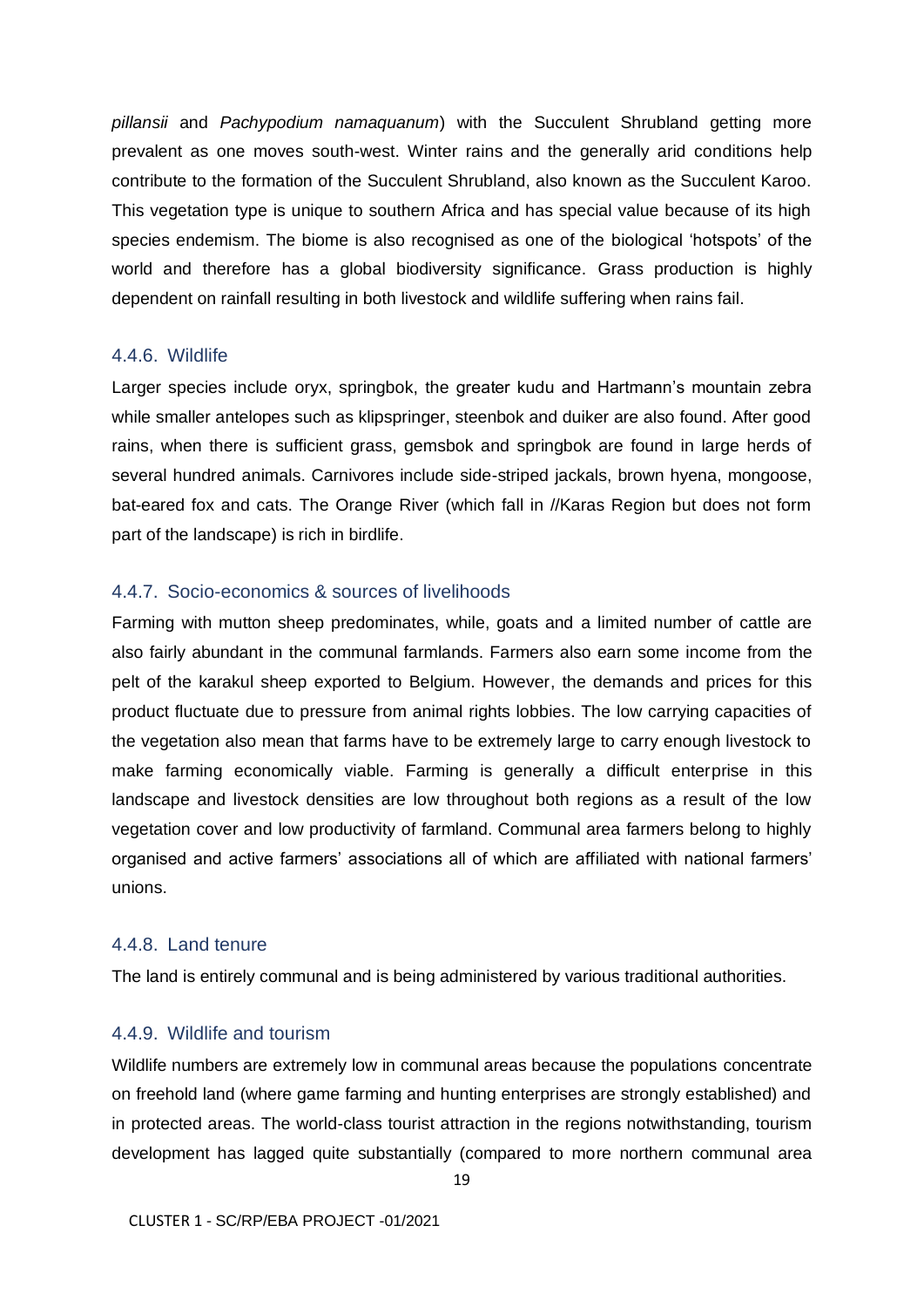regions such as Kunene, Erongo, Kavango and the Zambezi). There is indeed much potential for tourism development in the communal areas of the Hardap and //Karas regions.

## <span id="page-25-0"></span>4.4.10. Climate change vulnerabilities

Temperatures are already extremely high in this landscape and are predicted to further increase because of climate change. These extreme temperatures combine with diminishing and erratic rainfall to threaten the species-rich Succulent Karoo biome. Furthermore, the low carrying capacities of the vegetation also forces many small stock farmers to keep large herds to make farming economically viable. As a result, communal areas are severely overstocked with sheep, and this has led to degradation of pastures and bush encroachment and desertification.

# <span id="page-25-1"></span>4.4.11. Infrastructure

The landscape is traversed by several well-maintained gravel roads that are mostly in good condition due to low rainfall. A tarred major highway and a railway line both linking Namibia with South Africa as well as the road and railway line that links the historic harbour town of Lüderitz with the rest of the country also go through the landscape. Telecommunication infrastructure is also well-developed and accessible throughout the landscape largely because of the presence of big mines in some remote parts of the //Karas region (outside the landscape). The rural electrification network is well distributed tapping into quite a several high-voltage lines connecting the mines to the national grid. Like in most communal areas, MAWF oversees the rural water supply system in close collaboration with communitybased waterpoint associations.

Although not strictly in the landscape, Lüderitz hosts a regional airport served by Air Namibia 4 times a week, while the urban centres of Mariental, Maltahöhe, Keetmanshoop and Karasburg as well as Namibia-South Africa border points of Noordower and Vioolsdrif all have registered aerodromes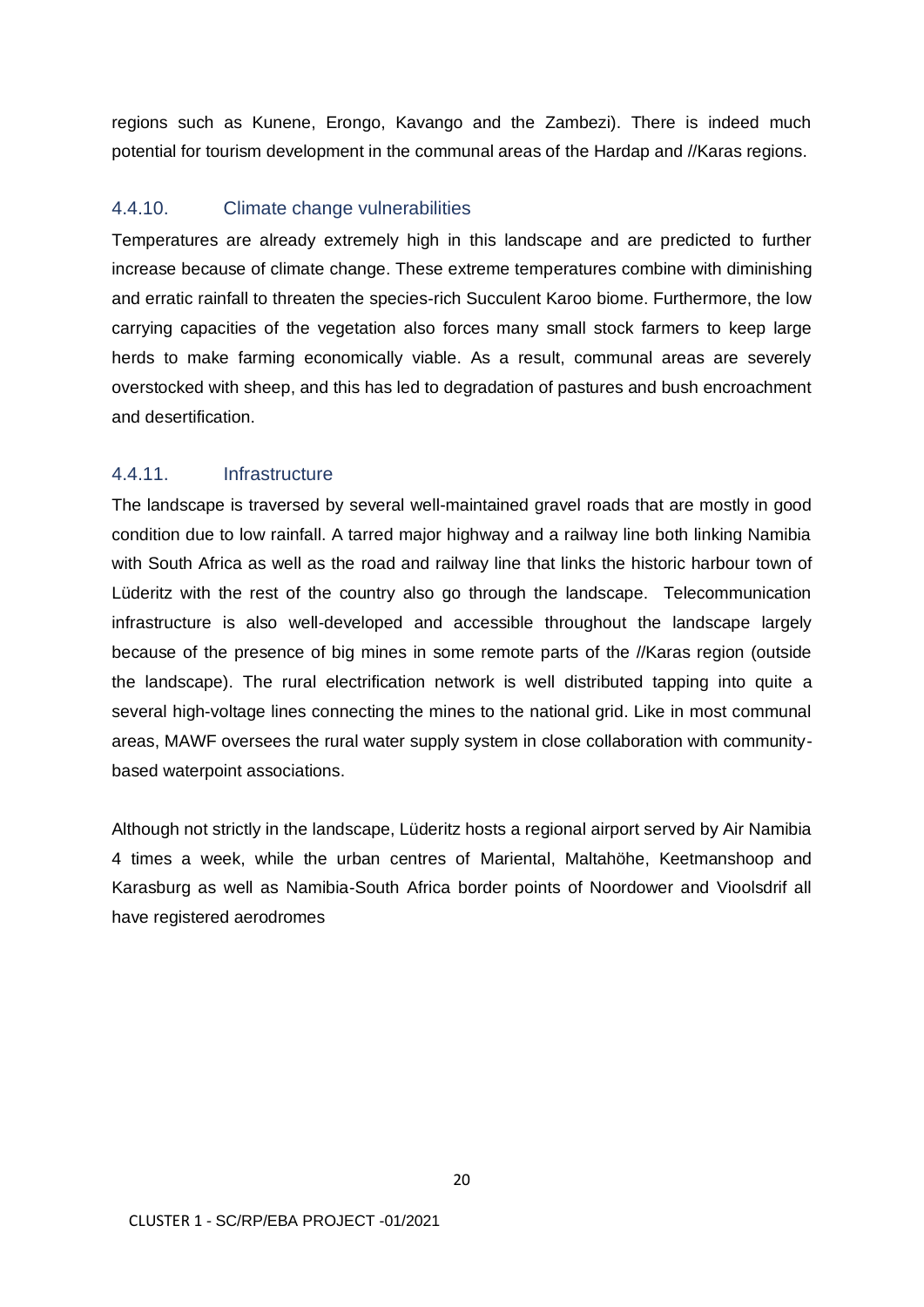# <span id="page-26-0"></span>5. SECTION C: INVESTMENT PRIORITIES PER LANDSCAPES

Consultative meetings were undertaken from the  $8<sup>th</sup> - 25<sup>th</sup>$  September 2021 in six areas (Opuwo, Uis, Otjimbingwe, Okakarara, Ovitoto and Keetmanshoop) as per Table 2 below. A total number of 135 individuals were consulted representing farmers unions, conservancies, community forest, traditional authorities, regional councils, non-governmental organisations, extension services staff and community representatives.

<span id="page-26-1"></span>*Table 2: Stakeholder consultations and dates*

|    | <b>Landscape Stakeholder Consultations</b>                                | <b>Dates</b>      |
|----|---------------------------------------------------------------------------|-------------------|
|    | 1. Kunene North Landscape (Meeting in Opuwo)                              | 8 September 2021  |
|    | 2. Kunene South and Dâures Landscape (Meeting in Uis)                     | 10 September 2021 |
| 3. | in<br>Dâures Landscape<br>(Meeting<br>South and<br>Kunene<br>Otjimbingwe) | 13 September 2021 |
| 4. | Lower Eastern Landscape (Meeting in Okakarara)                            | 15 September 2021 |
| 5. | Southern Landscape (Meeting in Keetmashoop)                               | 20 September 2021 |
| 6. | Lower Eastern Landscape and Ovitoto (Meeting in Ovitoto)                  | 25 September 2021 |

During all consultations, stakeholders were requested to prepare the following:

- 1. Identify developmental challenges in line with project objectives;
- 2. Prioritise developmental challenges for the landscapes;
- 3. Developmental challenges turned into project investment;
- 4. Identify activities for each investment initiative;
- 5. List CBOs, NGOs that have a footprint in the landscapes.

The consultative processes yielded the following investment priorities for the four landscapes: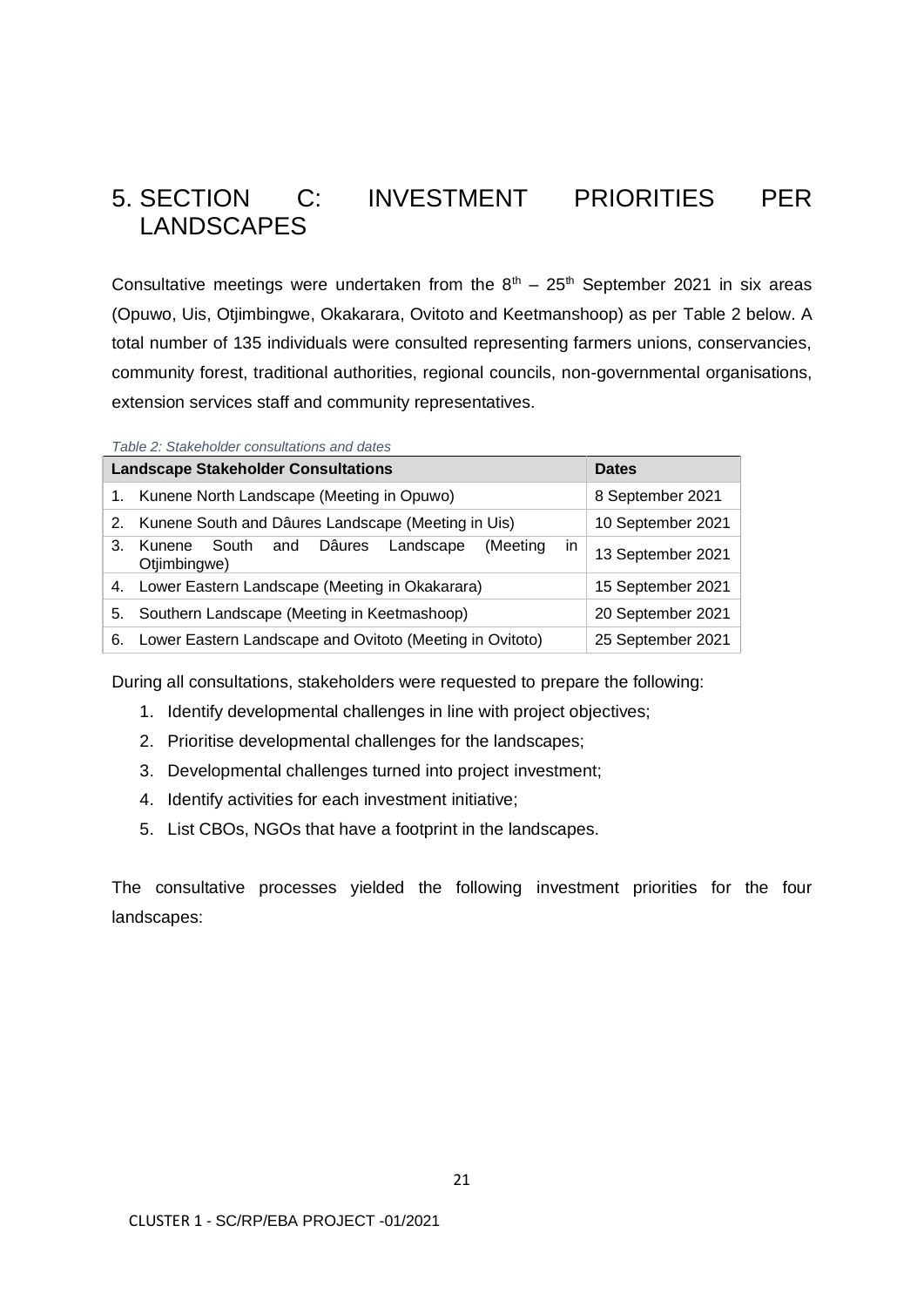# 5.1. Kunene North Landscape

The existing CBOs in the landscape are the:

- Namibia Nature Foundation
- Integrated Rural Development and Nature Conservation (IRDNC)
- Save the Rhino Trust
- Constituency Development Committee
- Farmer's Association

| Table 3: Prioritised investments for the Kunene North Landscape |  |
|-----------------------------------------------------------------|--|
|-----------------------------------------------------------------|--|

<span id="page-27-1"></span><span id="page-27-0"></span>

| <b>FIRST PRIORITY</b>                                                                                                                                                                                                                                                                      | <b>SECOND PRIORITY</b>                                                                                                                                                                                                                                                                                         | <b>THIRD PRIORITY</b>                                                                                                                              |
|--------------------------------------------------------------------------------------------------------------------------------------------------------------------------------------------------------------------------------------------------------------------------------------------|----------------------------------------------------------------------------------------------------------------------------------------------------------------------------------------------------------------------------------------------------------------------------------------------------------------|----------------------------------------------------------------------------------------------------------------------------------------------------|
| <b>Food security and Agricultural Production</b><br>Fodder production for a livestock project<br>Vegetable production at household level (training and<br>provisioning of materials)<br>Poultry farming to produce meat and eggs using<br>traditional chicken varieties (marathon chicken) | <b>Water Infrastructure Development</b><br>Retro-fitting of boreholes – replacement of diesel- $\bullet$<br>powered boreholes with a solar-powered system to<br>ensure that there is a reliable water supply for<br>humans and water points to have water readily<br>available for livestock and wild animals. | <b>Capacity Building</b><br>Arts & Craft Centres - Set up trading centres<br>so that women can sell their handicrafts and<br>gemstones to tourists |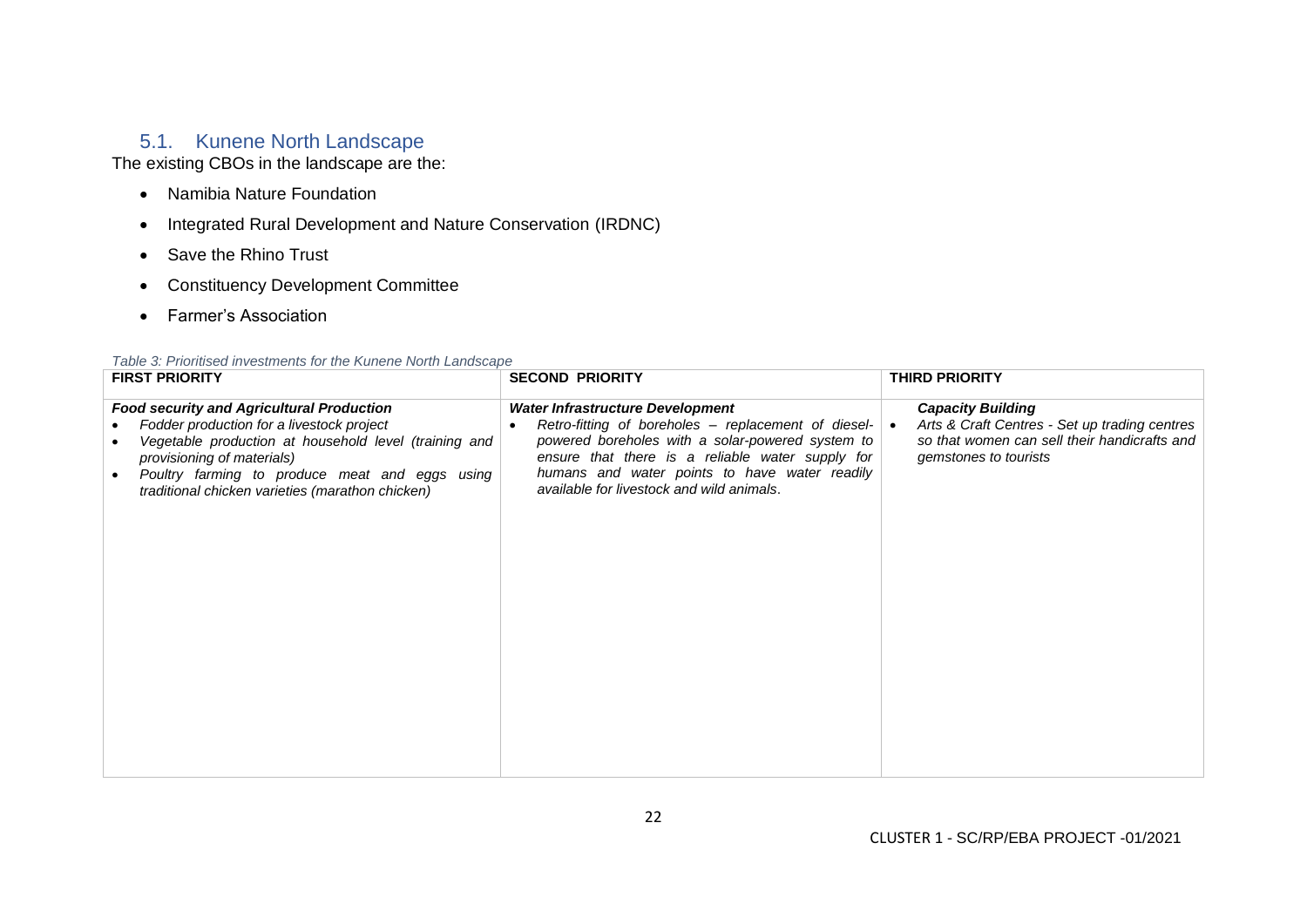# 5.2. Kunene South Landscape, Daures and Otjimbingwe

The existing CBOs in the landscape are the:

- Namibia Nature Foundation
- WWF
- Save the Rhino Trust
- Spitzkoppe Development Trust
- Constituency Development Committee
- Otjimbingwe Farmer's Association
- Otjimbingwe Youth Forum
- Otjimbingwe Anti-Stock Theft
- Garden Club

#### *Table 4: Prioritised investments for the Kunene South Landscape*

<span id="page-28-0"></span>

| <b>FIRST PRIORITY</b>                          | <b>SECOND PRIORITY</b> |                      |     |                                                                                                                                                         | <b>THIRD PRIORITY</b>                                                                 |  | <b>FOURTH PRIORITY</b>                        |  |
|------------------------------------------------|------------------------|----------------------|-----|---------------------------------------------------------------------------------------------------------------------------------------------------------|---------------------------------------------------------------------------------------|--|-----------------------------------------------|--|
| Water Infrastructure Development               |                        | <b>Food</b> security | and | Agricultural                                                                                                                                            | Small & Medium Enterprises and   •                                                    |  | Arts & Craft Centres - Set up trading centres |  |
| Rehabilitation of 40 boreholes to              | <b>Production</b>      |                      |     |                                                                                                                                                         | alternative farming with poultry                                                      |  | so that women can sell their handicrafts and  |  |
| diesel-powered $  \bullet  $<br>the<br>replace |                        |                      |     | Hydroponic gardens for women and                                                                                                                        | and pigs                                                                              |  | gemstones to tourists                         |  |
| pumps with solar pumps in 8                    |                        | vouth:               |     |                                                                                                                                                         | Poultry farming to produce meat                                                       |  |                                               |  |
| Conservancies                                  |                        | plants               |     | Date plantations (1 or 2 hectares)<br>along the Omaruru river through the<br>removal of of the invasive Prosopis<br>spp and replacing it with date palm | traditional<br>usina<br>eggs<br>and<br>varieties<br>chicken<br>(marathon<br>chickens) |  |                                               |  |

#### *Table 5: Prioritised investments for the Otjimbingwe*

<span id="page-28-2"></span><span id="page-28-1"></span>

| <b>FIRST PRIORITY</b>                                                                                  | <b>SECOND PRIORITY</b>                                                                                                 | <b>THIRD PRIORITY</b>                                               | <b>FOURTH PRIORITY</b>                                                                                                                        |  |
|--------------------------------------------------------------------------------------------------------|------------------------------------------------------------------------------------------------------------------------|---------------------------------------------------------------------|-----------------------------------------------------------------------------------------------------------------------------------------------|--|
| Water<br><i>Infrastructure</i>                                                                         | <b>Food security (Agriculture)</b>                                                                                     | <b>Bush Encroachment</b>                                            | <b>Infrastructure Development</b>                                                                                                             |  |
| <b>Development</b><br>Refitting of existing boreholes<br>with solar panels and pumps<br>(20 boreholes) | qardens<br>alternative<br>Backvard<br>and<br>Hydroponics,<br>methods-<br>farming<br>Aquaculture, Poultry & Pig Farming | for<br>Bush<br>harvesting<br>fodder/charcoal/electricity production | Construction of a bridge<br>$\bullet$<br>Small & Medium Enterprises -<br><b>Refuse Management</b><br><b>Collection &amp; Sorting Facility</b> |  |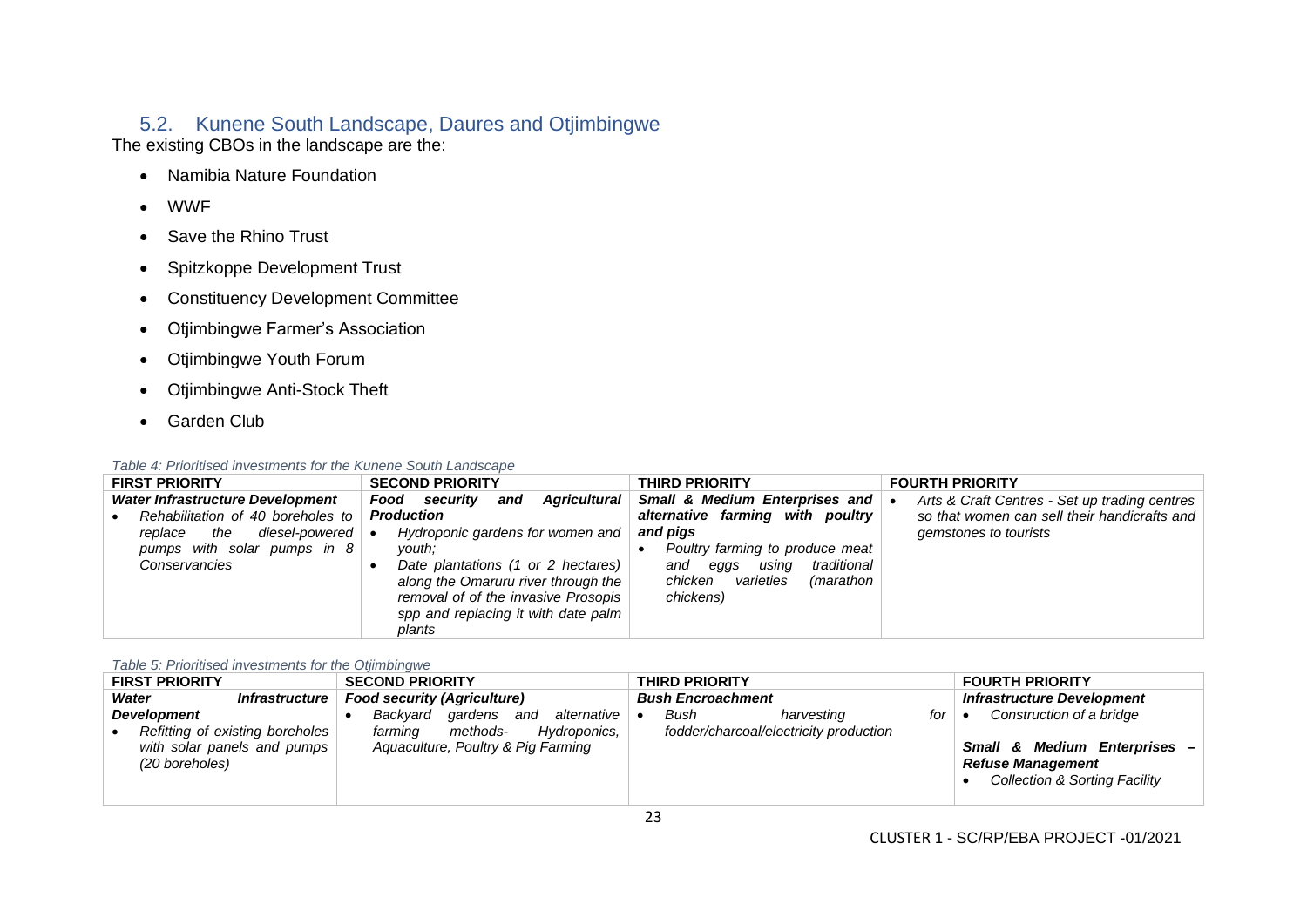# 5.3. Lower Eastern Landscape and Ovitoto

The existing CBOs in the landscape are the:

- Namibia Nature Foundation
- Ozonahi Conservancy and Community Forest
- Constituency Development Committee
- Farmer's Association
- Namibia Nature Foundation (NNF)
- Namibia National Farmers Union *(*NNFU*)*
- Ovitoto Conservancy
- Constituency Development Committee
- Farmer's Association

<span id="page-29-1"></span><span id="page-29-0"></span>

|                                         | <b>FIRST PRIORITY</b>                                                |           | <b>SECOND PRIORITY</b>                                            |  | <b>THIRD PRIORITY</b>                               |
|-----------------------------------------|----------------------------------------------------------------------|-----------|-------------------------------------------------------------------|--|-----------------------------------------------------|
| <b>Water Infrastructure Development</b> |                                                                      |           | <b>Food security and Agricultural Production</b>                  |  | Energy                                              |
|                                         | Earth<br>Dams<br>and<br>upqradinq<br>$\hspace{0.1mm}-\hspace{0.1mm}$ |           | Hydroponic Fodder production as a supplement to the meagre        |  | Solar home systems for rural electrification        |
|                                         | rehabilitation of 10<br>earth<br>dams to                             |           | pasture resources                                                 |  | Crops, Fish and Poultry Production - integration of |
|                                         | enhance water provision for animals and                              |           | Community food production system – community gardening:           |  | fish farming with livestock production and farming  |
|                                         | establishment<br>0f<br>community  <br>the                            |           | Integration of fish farming with livestock production and farming |  | of crops, including vegetable farming               |
|                                         | vegetable gardens                                                    |           | of crops, including vegetable farming;                            |  |                                                     |
|                                         | Retrofitting existing boreholes with Solar $\bullet$                 |           | Bush to feed initiatives:                                         |  |                                                     |
|                                         | $PV$ systems $-$ 40 boreholes for                                    | $\bullet$ | Fire control mobile units                                         |  |                                                     |
|                                         | rehabilitation                                                       |           |                                                                   |  |                                                     |

#### *Table 6: Prioritised investments for the Lower Eastern Landscape*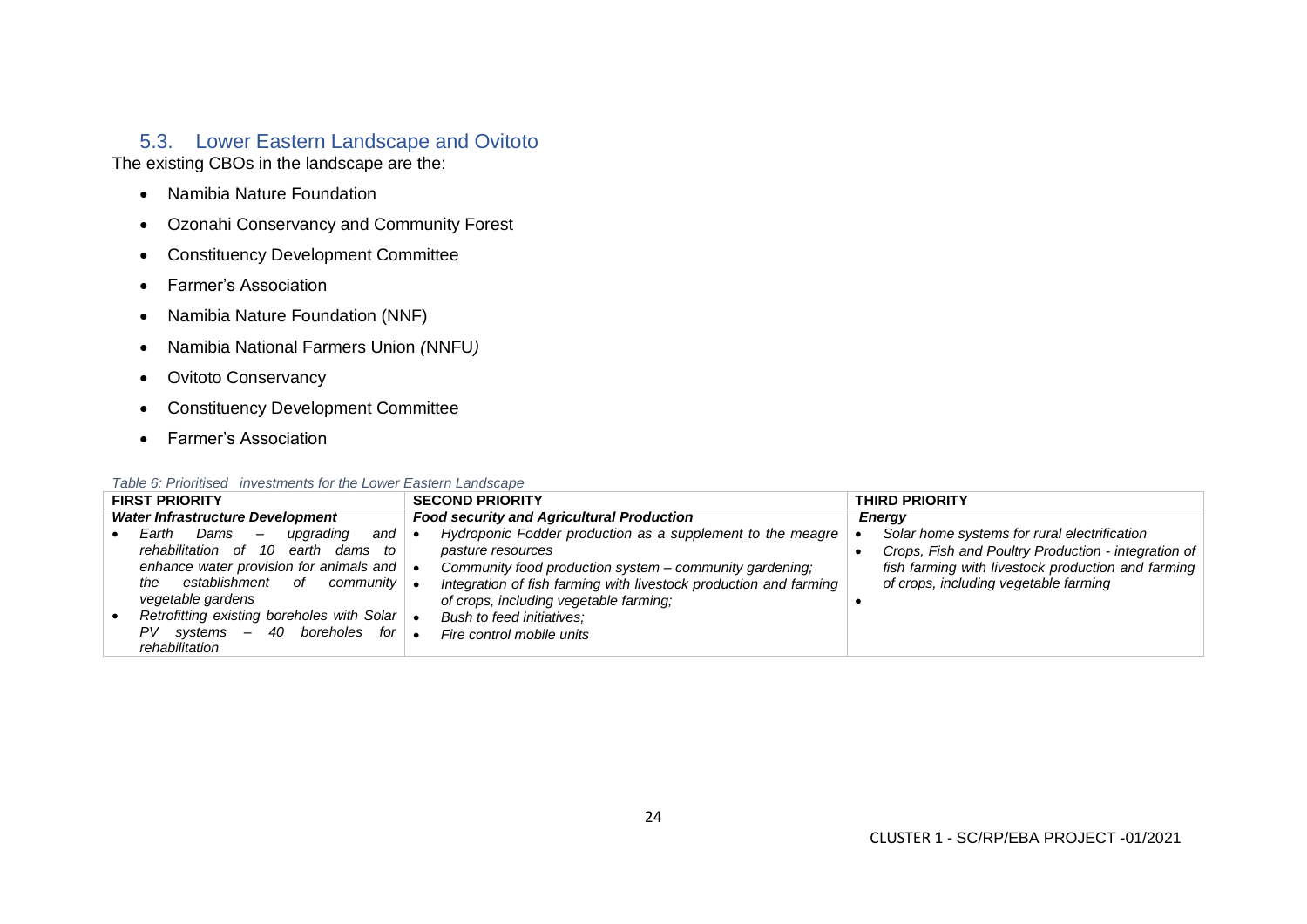*Table 7: Prioritised investments for the Lower Eastern Landscape - Ovitoto*

<span id="page-30-0"></span>

| <b>FIRST PRIORITY</b>            |                                                              | <b>SECOND PRIORITY</b> |                                 | <b>THIRD PRIORITY</b>   |                 |              |     | <b>FOURTH PRIORITY</b>      |  |                                |
|----------------------------------|--------------------------------------------------------------|------------------------|---------------------------------|-------------------------|-----------------|--------------|-----|-----------------------------|--|--------------------------------|
| Water Infrastructure Development |                                                              | <b>Aariculture</b>     |                                 | <b>Renewable Energy</b> |                 |              |     | <b>Rangeland Management</b> |  |                                |
|                                  | Upgrading/Rehabilitating Earth Dams                          |                        | Fodder production for livestock |                         |                 | Solar system | for | rural $\bullet$             |  | Grazing management             |
|                                  | Rehabilitating and retrofitting existing boreholes $\bullet$ |                        | Backyard gardening for rural    |                         | electrification |              |     |                             |  | Veld fire management           |
|                                  | with Solar PV Systems at least six boreholes                 |                        | women – provision of training   |                         |                 |              |     |                             |  | Charcoal production as a youth |
|                                  | Fire control mobile units                                    |                        | and farming equipment           |                         |                 |              |     |                             |  | employment scheme              |
|                                  |                                                              |                        |                                 |                         |                 |              |     |                             |  | Orchard project                |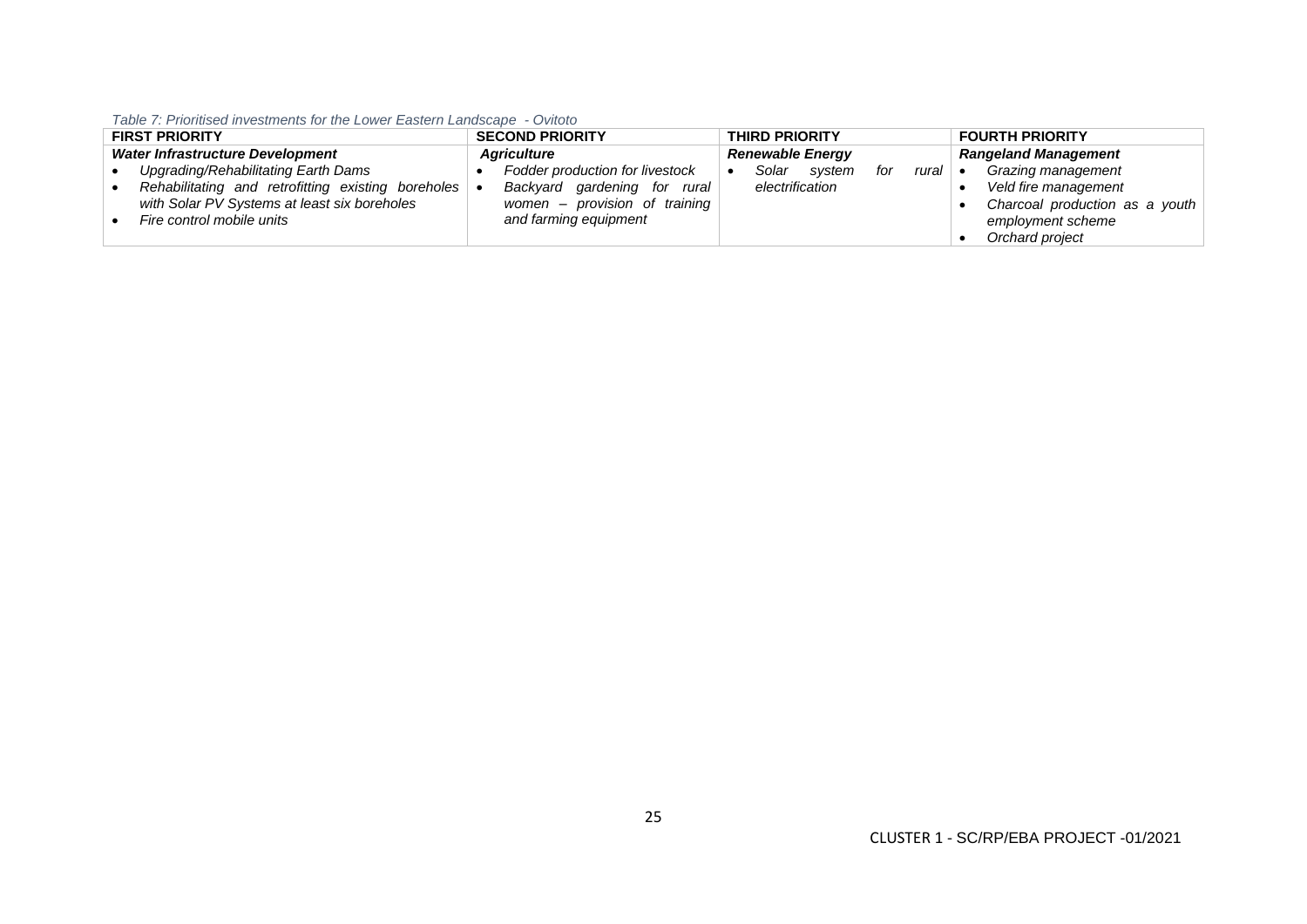# 5.4. The Southern Landscape

The existing CBOs in the landscape:

- Aus Community Conservation Trust (ACCT)
- Rural Women Assembly (RWA)
- Women Action for Development (WAD
- Southern Namibia Farmers Union
- Namibia Development Trust

#### *Table 8: Prioritised investments for the Southern Landscape*

<span id="page-31-1"></span><span id="page-31-0"></span>

| <b>FIRST PRIORITY</b>                                                                                                                                                                                                                                                                                                                 | <b>SECOND PRIORITY</b>                                                                                                                                                                                                                                               | <b>THIRD PRIORITY</b>                                                                                                                                    | <b>FOURTH PRIORITY</b>                                                              |  |  |
|---------------------------------------------------------------------------------------------------------------------------------------------------------------------------------------------------------------------------------------------------------------------------------------------------------------------------------------|----------------------------------------------------------------------------------------------------------------------------------------------------------------------------------------------------------------------------------------------------------------------|----------------------------------------------------------------------------------------------------------------------------------------------------------|-------------------------------------------------------------------------------------|--|--|
| <b>Agroforestry production:</b>                                                                                                                                                                                                                                                                                                       | <b>Manufacturing:</b>                                                                                                                                                                                                                                                | <b>Energy production</b>                                                                                                                                 | <b>Livestock Farming</b>                                                            |  |  |
| 1. Crop production – Agribusiness products<br>(high-value crops) to create youth and<br>women employment<br>Rabbit Farming<br>2.<br>Fish<br>Commercial<br>Subsistence and<br>3.<br>Farming through aquaculture<br>4. Bee Farming (Training and supply of<br>equipment for honey production<br>5. Poultry Farming (Chicken Farm at the | <b>Small Scale Tannery (Training  </b><br>$\vert$ 1.<br>of women and youth and<br>provision of equipment for the<br>production of leather related<br>products such as shoes,<br>handbags etc<br>Hand Crafting & Needlework<br>$\cdot$ + 2.<br>(Traditional products) | Green Energy (Small-scale, distributed<br>solar home systems provide an<br>effective and affordable way to bring<br>light to people without electricity) | Livestock Production: Restocking of<br>-1.<br>small stock on communal area<br>farms |  |  |
| household<br>level<br>for<br>women-led<br>households)<br>- hydroponic fodder<br>Fodder Production<br>production structures as a mechanism to<br>reduce the vulnerability of communities to<br>drought for livestock                                                                                                                   | <b>Water provisioning:</b><br>Rehabilitation and retrofitting<br>3.<br>of existing boreholes for rural<br>communities (Agroforestry and<br>rangeland management)                                                                                                     |                                                                                                                                                          |                                                                                     |  |  |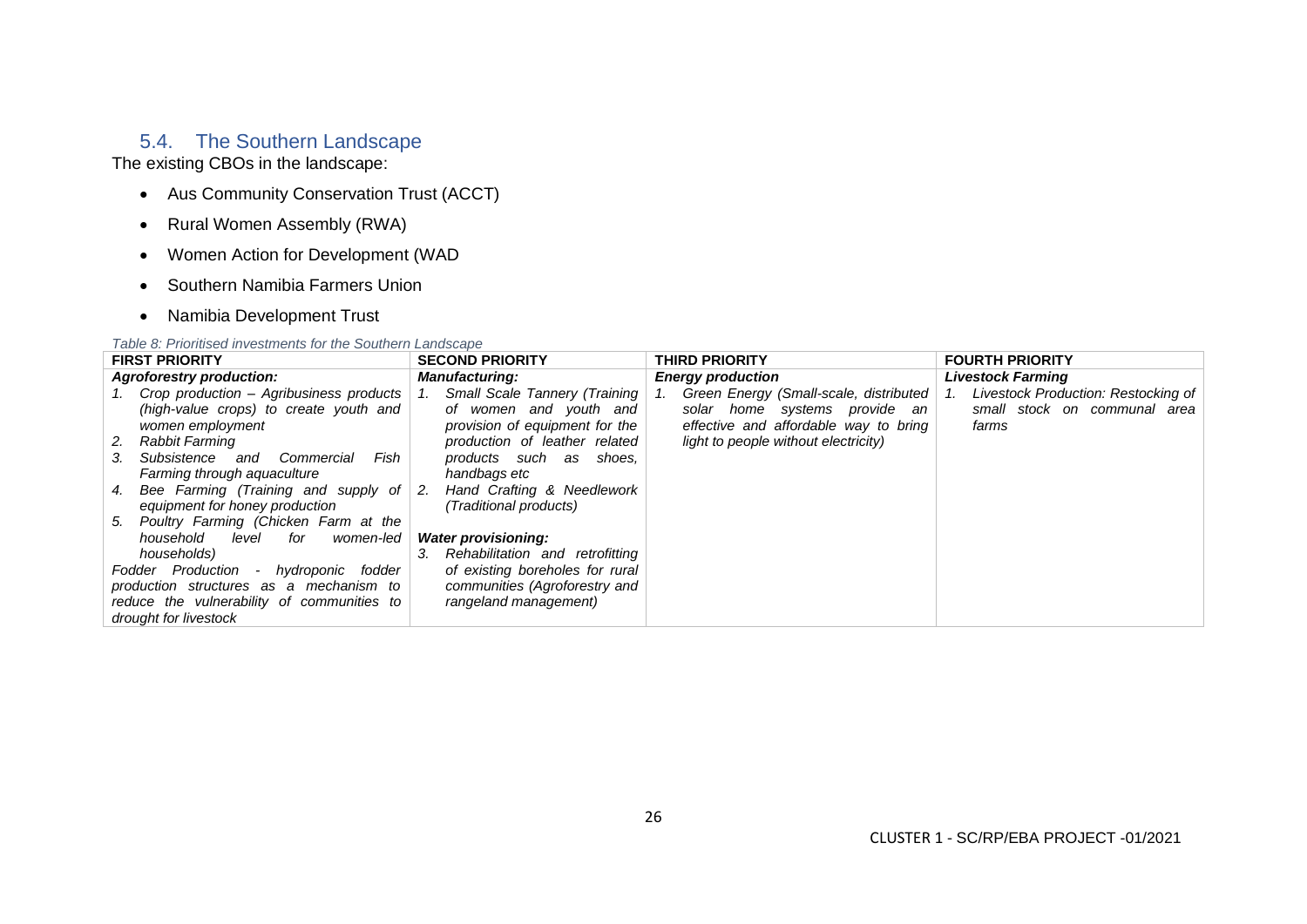# 6. ADAPTATION OPTION ICLUDING ALLIGNMENT OF IMPACT AREA, ECOSYSTEM SERVICES AND ESTMATED COSTS

# 6.1. Kunene North Landscape

| Impact Area                | <b>Adaptation</b> | <b>Description</b>                                                      | EbA/Soft/Hard | Ecosvstem      | <b>Benefits</b>        |
|----------------------------|-------------------|-------------------------------------------------------------------------|---------------|----------------|------------------------|
|                            | Technology        |                                                                         |               | <b>Service</b> |                        |
|                            |                   |                                                                         |               | Addressed      |                        |
| <b>Agriculture:</b>        | Mixed Farming     | Fodder production for a livestock – surplus fodder for livestock during | EbA           | Fiber          | Increased fodder for I |
| <b>Sustainable Farming</b> |                   | droughts                                                                |               |                | livestock              |
|                            |                   |                                                                         |               |                |                        |

<span id="page-32-2"></span><span id="page-32-1"></span><span id="page-32-0"></span>*Table 9: Adaptation options including aligned to impact area and ecosystem services for Kunene North Landscape*

CLUSTER 1-SC/RP/EBA PROJECT -01/2021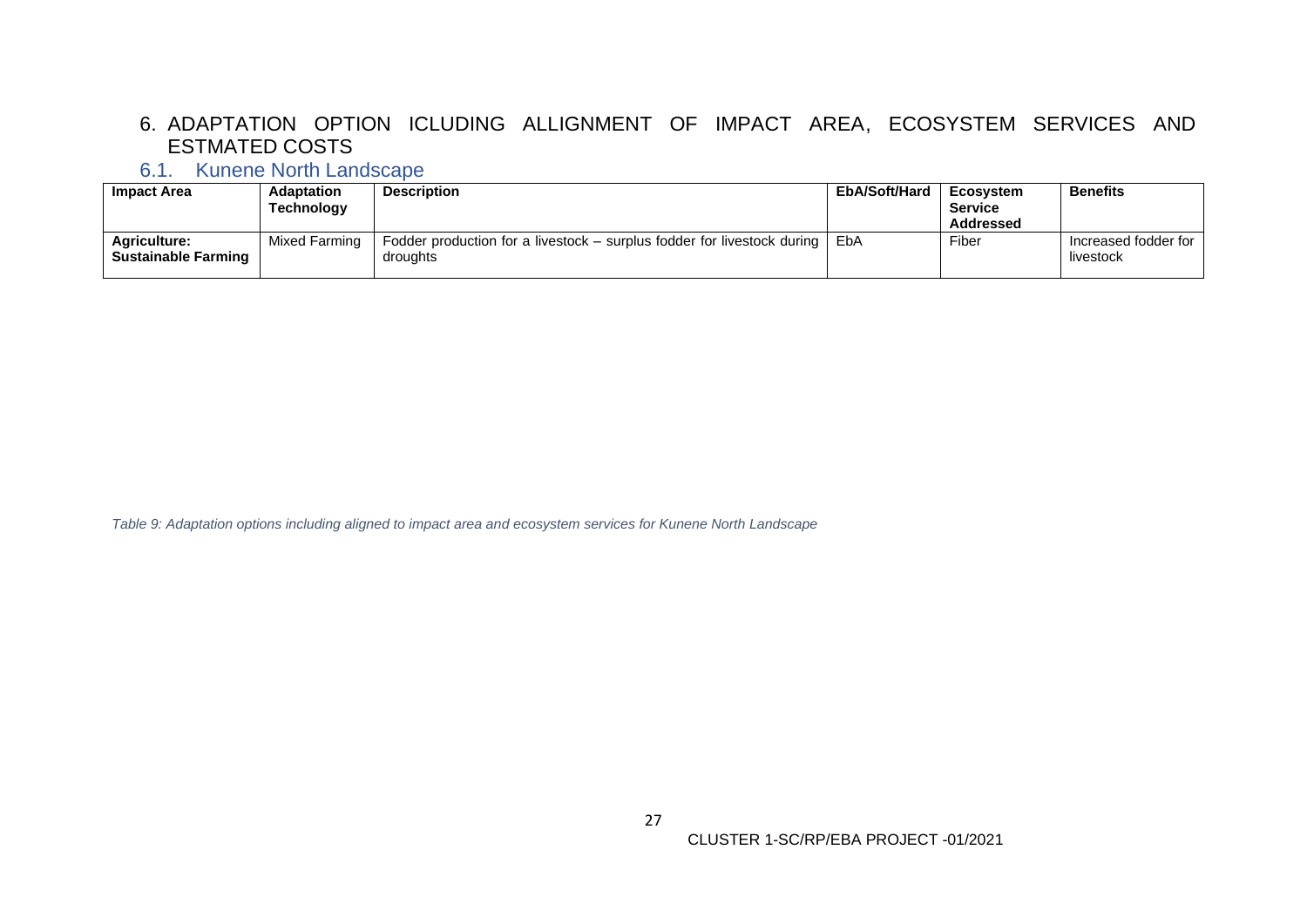| <b>Systems</b>         |                  | Vegetable production at household level – aimed to increase<br>productivity and to complement land and labour demands throughout<br>the year in varying conditions                                                                                                                        | EbA  | Food       | Increased food<br>security                                  |
|------------------------|------------------|-------------------------------------------------------------------------------------------------------------------------------------------------------------------------------------------------------------------------------------------------------------------------------------------|------|------------|-------------------------------------------------------------|
|                        |                  | Poultry farming to produce meat and eggs using traditional chicken<br>varieties                                                                                                                                                                                                           | EbA  | Food       | Increased food<br>security                                  |
| <b>Water Resources</b> | <b>Boreholes</b> | Retro-fitting of existing boreholes - replacement of diesel-powered<br>boreholes with solar-powered systems to increase access to ground<br>water through installation and improvement of boreholes to ensure s<br>source of potable water throughout the year especially during droughts | Hard | Freshwater | Increased water<br>security<br>High quality water<br>supply |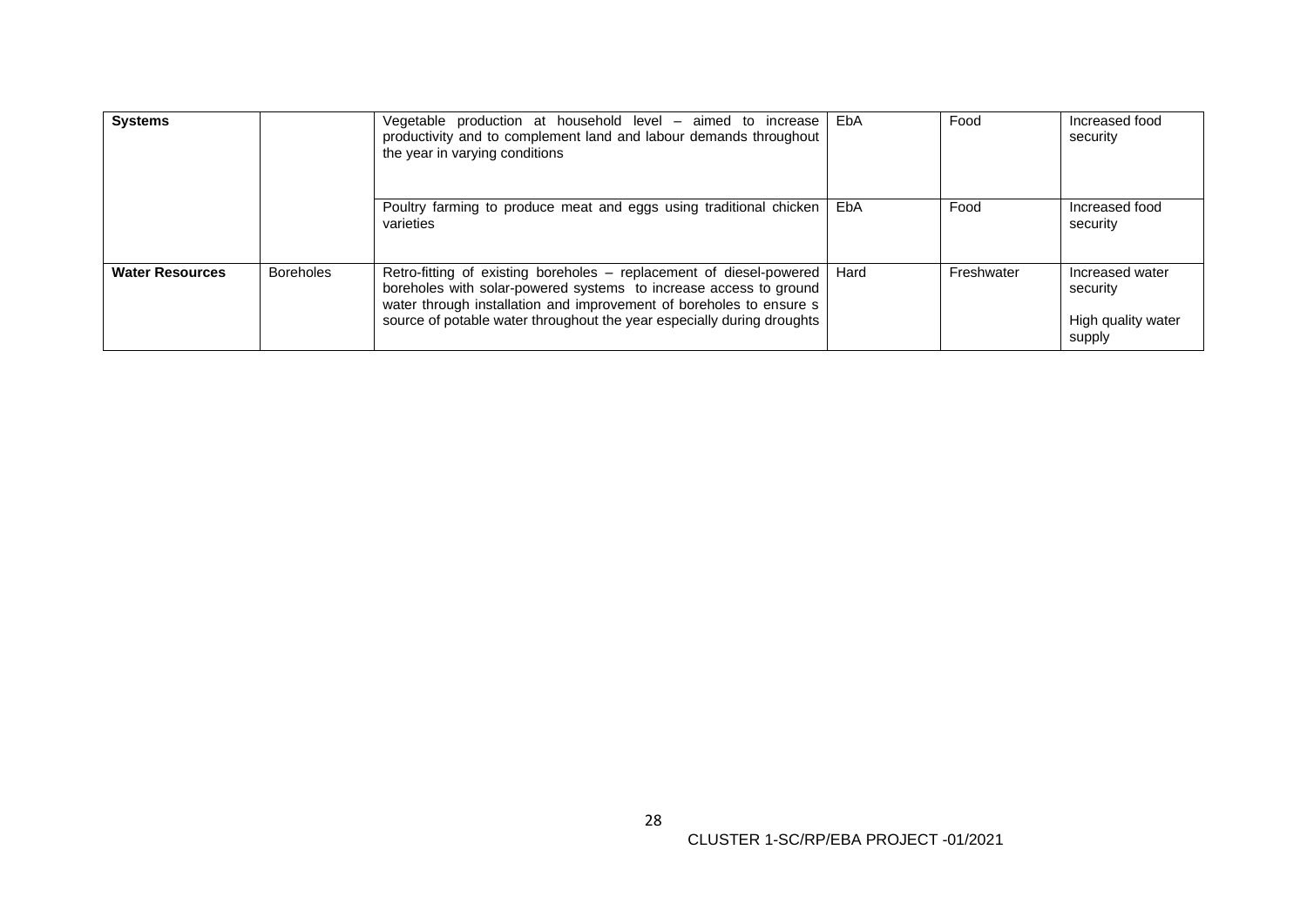# 6.2. Kunene South Landscape, Daures and Otjimbingwe

| <b>Impact Area</b>                        | <b>Adaptation</b><br>Technology | <b>Description</b>                                                                                                                                                                                         | EbA/Soft/Hard | Ecosystem<br><b>Service</b><br><b>Addressed</b> | <b>Benefits</b>                                                |
|-------------------------------------------|---------------------------------|------------------------------------------------------------------------------------------------------------------------------------------------------------------------------------------------------------|---------------|-------------------------------------------------|----------------------------------------------------------------|
| <b>Water Resources</b>                    | <b>Boreholes</b>                | Rehabilitation of existing boreholes to replace the diesel-powered pumps<br>with solar pumps in eight (8) Conservancies and Otjimbingwe village                                                            | Hard          | Freshwater                                      | Increased<br>water<br>security<br>High quality<br>water supply |
|                                           | Rainwater<br>harvesting         | Upgrading/Rehabilitating Earth Dams (4 earth dams)                                                                                                                                                         | Hard          | Freshwater                                      | Increased<br>water<br>security                                 |
| <b>Agriculture:</b><br><b>Sustainable</b> | Mixed farming                   | Hydroponic gardens for women and youth -<br>Vegetable production at<br>household level – aimed to increase productivity and to complement land<br>and labour demands across the year in varying conditions | EbA           | Food                                            | Increased<br>food security                                     |

<span id="page-34-1"></span><span id="page-34-0"></span>*Table 10: Adaptation options including aligned to impact area and ecosystem services for Kunene South Landscape, Daures and Otjimbingwe*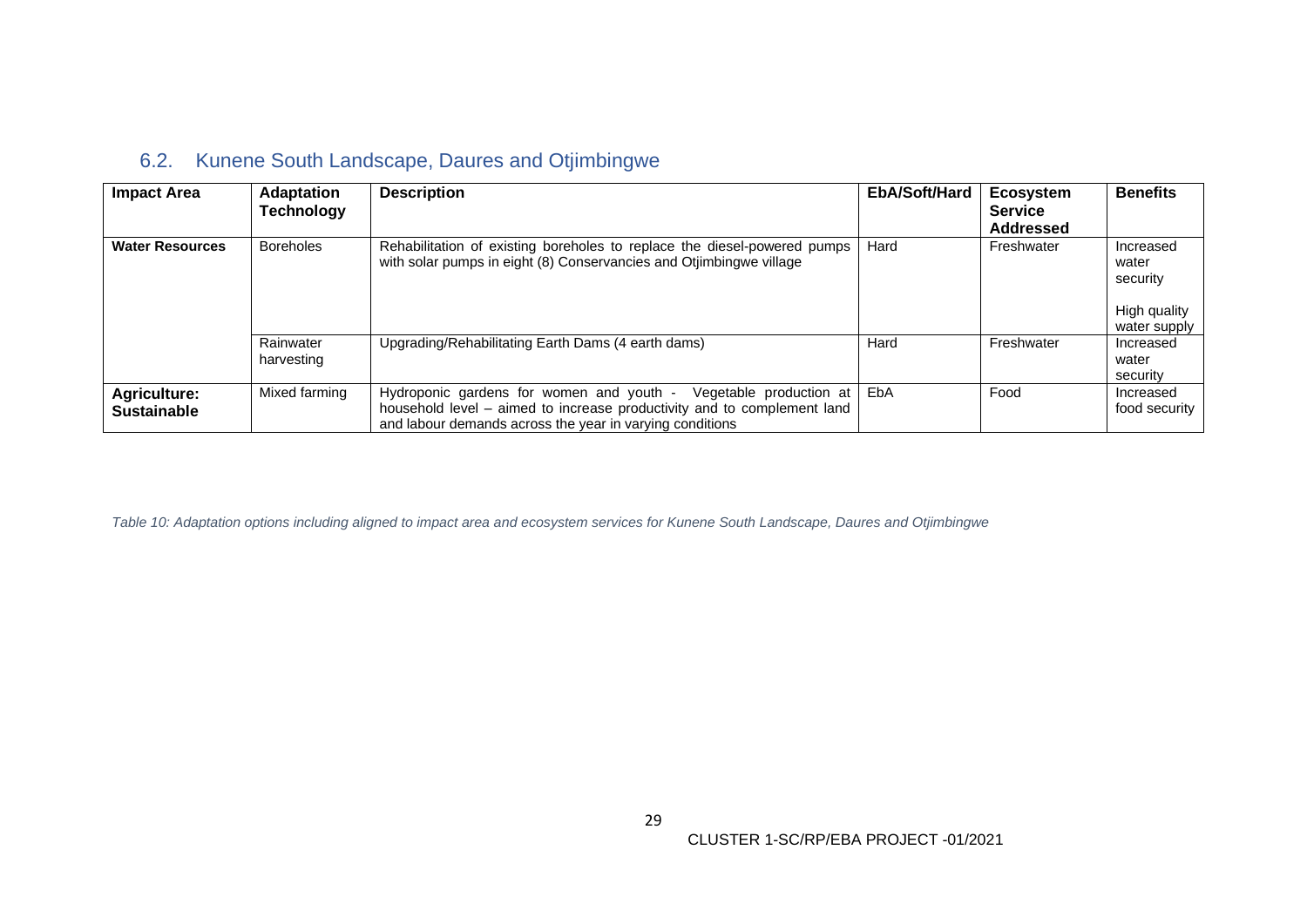| <b>Farming Systems</b> | Debushing | fodder/charcoal/electricity<br>production<br>Bush<br>harvesting for<br>Bush l | EBA | Invasion   | Improved  |
|------------------------|-----------|-------------------------------------------------------------------------------|-----|------------|-----------|
|                        |           | encroachment threatens natural habitats for animals and plants of the         |     | resistance | rangeland |
|                        |           | savannah ecosystem. Local bushes, such as black thorn (Senegalia)             |     |            | Potential |
|                        |           | mellifera), are spreading massively at the expense of grass vegetation in     |     |            | source of |
|                        |           | the savannah.                                                                 |     |            | fuel      |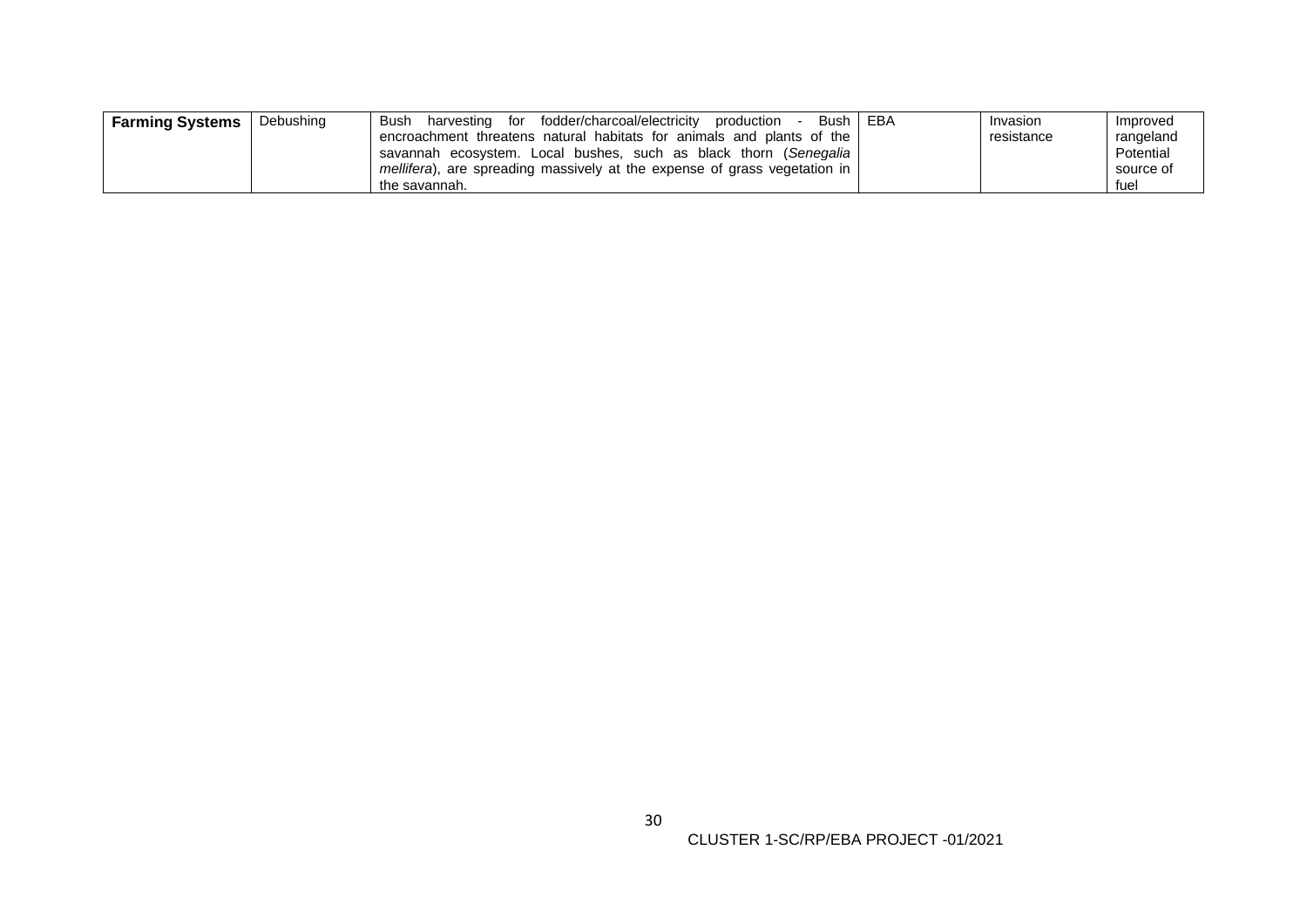| 6.3. Lower Eastern Landscape and Ovitoto |
|------------------------------------------|
|------------------------------------------|

| <b>Impact Area</b>     | <b>Adaptation</b><br>TechnologyAD | <b>Description</b>                                                                                                                          | EbA/Soft/Hard | <b>Ecosystem</b><br><b>Service</b><br>Addressed | <b>Benefits</b>                                                |
|------------------------|-----------------------------------|---------------------------------------------------------------------------------------------------------------------------------------------|---------------|-------------------------------------------------|----------------------------------------------------------------|
| <b>Water Resources</b> | <b>Boreholes</b>                  | Rehabilitation of boreholes to replace the diesel-powered pumps with<br>solar pumps (10 boreholes) in the eastern landscape                 | Hard          | Freshwater                                      | Increased<br>water<br>security<br>High quality<br>water supply |
|                        | Rainwater<br>harvesting           | Earth Dams – upgrading and rehabilitation of 10 earth dams to enhance<br>water provision for animals and community vegetable gardens in the | Hard          | Freshwater                                      | Increased<br>water                                             |

<span id="page-36-1"></span><span id="page-36-0"></span>*Table 11:Adaptation options including aligned to impact area and ecosystem services for Lower Easstern Landscape and Ovitoto*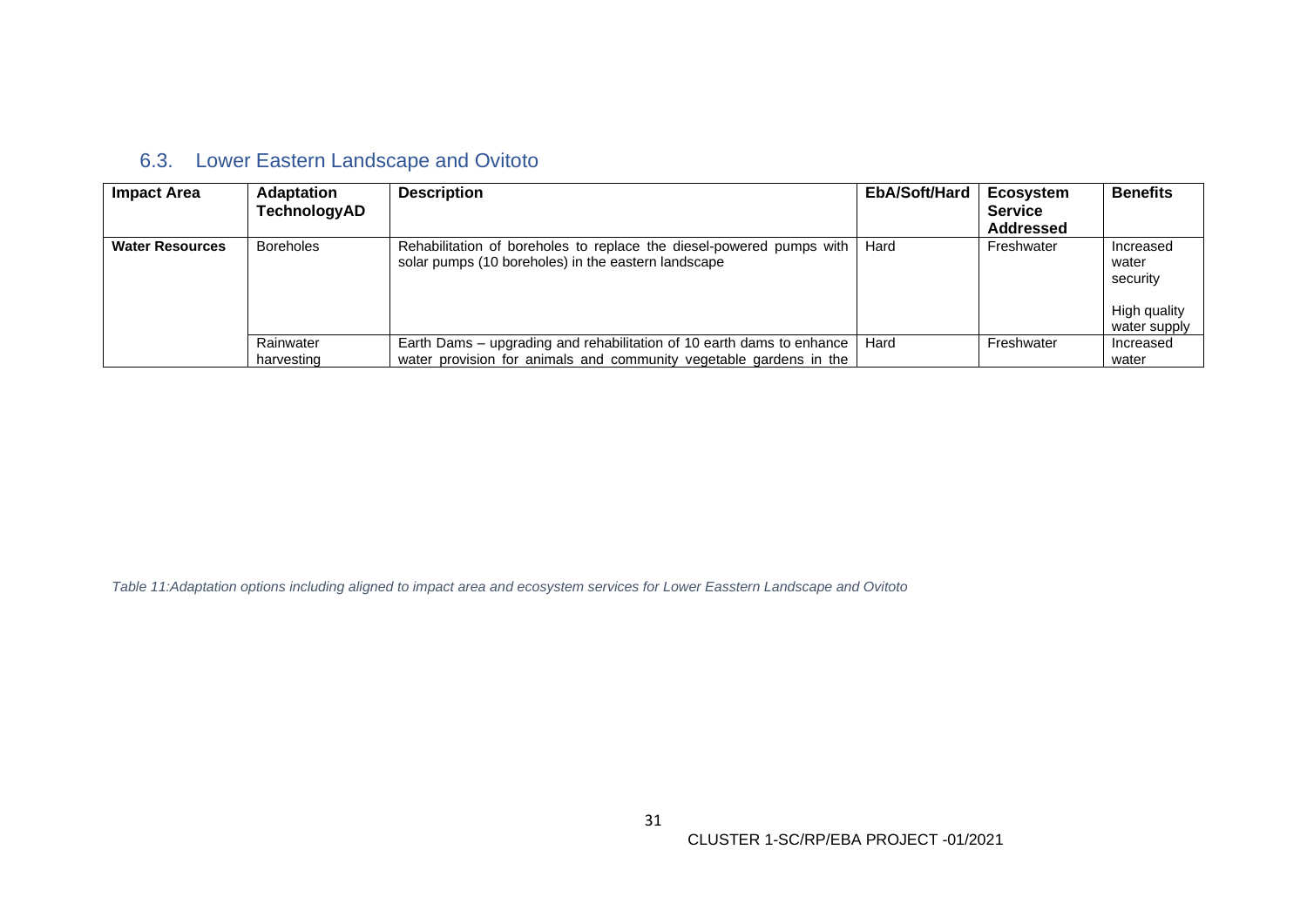|                                                                        |               | eastern landscape                                                                                                                                                                                                                                                                                                  |                        | security                                                |
|------------------------------------------------------------------------|---------------|--------------------------------------------------------------------------------------------------------------------------------------------------------------------------------------------------------------------------------------------------------------------------------------------------------------------|------------------------|---------------------------------------------------------|
| Agriculture:<br><b>Sustainable</b><br><b>Farming</b><br><b>Systems</b> | Mixed farming | Backyard garden for women led ghousehold in Ovitoto – aimed to $\vert$ EbA<br>increase productivity and to complement land and labour demands<br>across the year in varying conditions                                                                                                                             | Food                   | Increased<br>food security                              |
|                                                                        | Mixed farming | Fodder production for livestock $-$ bush to feed initiative using bush $ $ EbA<br>invasive species (bush encroachment)                                                                                                                                                                                             | Fiber                  | Increased<br>fodder for<br>livestock                    |
|                                                                        | Debushing     | Bush harvesting for fodder/charcoal/electricity production - Bush   EBA<br>encroachment threatens natural habitats for animals and plants of the<br>savannah ecosystem. Local bushes, such as black thorn (Senegalia<br>mellifera), are spreading massively at the expense of grass vegetation in<br>the savannah. | Invasion<br>resistance | Improved<br>rangeland<br>Potential<br>source of<br>fuel |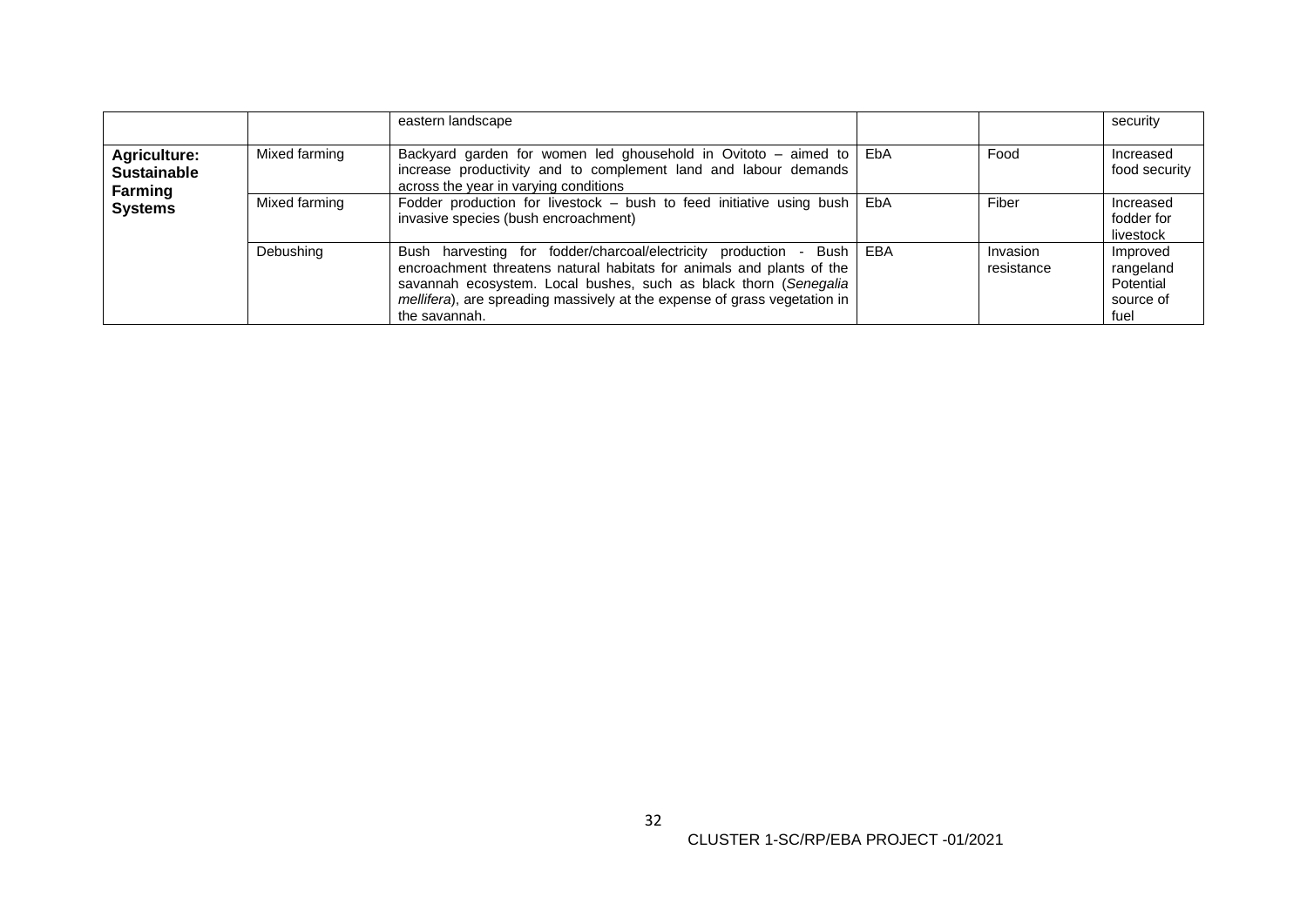# 6.4. The Southern Landscape

| Impact Area                                       | <b>Adaptation</b><br><b>Technology</b> | <b>Description</b>                                                                                 | EbA/Soft/Hard | <b>Ecosystem</b><br><b>Service</b><br>Addressed | <b>Benefits</b>            |
|---------------------------------------------------|----------------------------------------|----------------------------------------------------------------------------------------------------|---------------|-------------------------------------------------|----------------------------|
| <b>Agriculture:</b><br><b>Sustainable Farming</b> | Mixed farming                          | Crop production - Agribusiness products (high-value crops)<br>to create youth and women employment | EbA           | Food                                            | Increased food<br>securitv |
| <b>Systems</b>                                    | Mixed farming                          | Rabbit Farming                                                                                     | EbA           | Food                                            | Increased food<br>security |

<span id="page-38-1"></span><span id="page-38-0"></span>*Table 12: Adaptation options including aligned to impact area and ecosystem services for the Southern Landscape*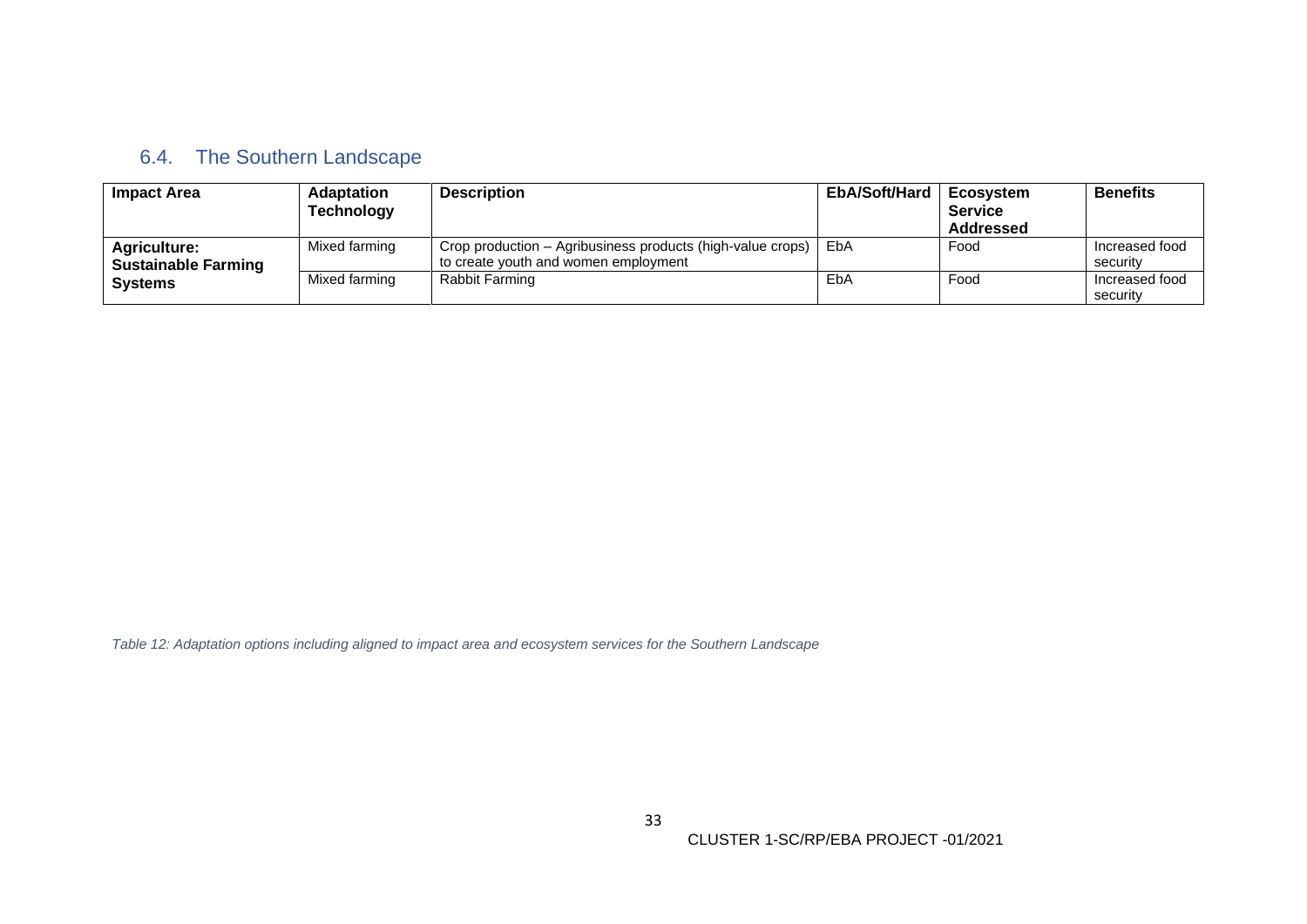| Aquaculture :<br><b>Sustainable Farming</b><br><b>Systems</b> | Mixed farming    | and Commercial Fish Farming<br>Subsistence<br>through<br>aquaculture                                                                                         | EbA  | Food       | Increased food<br>security                                  |
|---------------------------------------------------------------|------------------|--------------------------------------------------------------------------------------------------------------------------------------------------------------|------|------------|-------------------------------------------------------------|
| Agrobiodiversity<br><b>Conservation</b>                       | Mixed farming    | Bee Farming - production of honey as well as improve<br>pollination of plants                                                                                | EbA  | Food       | Increased food<br>security                                  |
| <b>Agriculture:</b><br><b>Sustainable Farming</b>             | Mixed farming    | Poultry Farming (Chicken Farm at the household level for<br>women-led households)                                                                            | EbA  | Food       | Increased food<br>security                                  |
|                                                               | Mixed farming    | Fodder Production - hydroponic fodder production for<br>livestock especially for drought seasons                                                             | EbA  | Fiber      | Increased<br>fodder for<br>livestock                        |
|                                                               | Mixed farming    | Small Scale Tannery (Training of women and youth and<br>provision of equipment for the production of leather related<br>products such as shoes, handbags etc | Hard |            |                                                             |
|                                                               | Mixed farming    | Hand Crafting & Needlework (Traditional products)                                                                                                            | Hard |            |                                                             |
|                                                               | <b>Boreholes</b> | Rehabilitation and retrofitting of existing boreholes for rural<br>communities (Agroforestry and rangeland management (6<br>boreholes)                       | Hard | Freshwater | Increased water<br>security<br>High quality<br>water supply |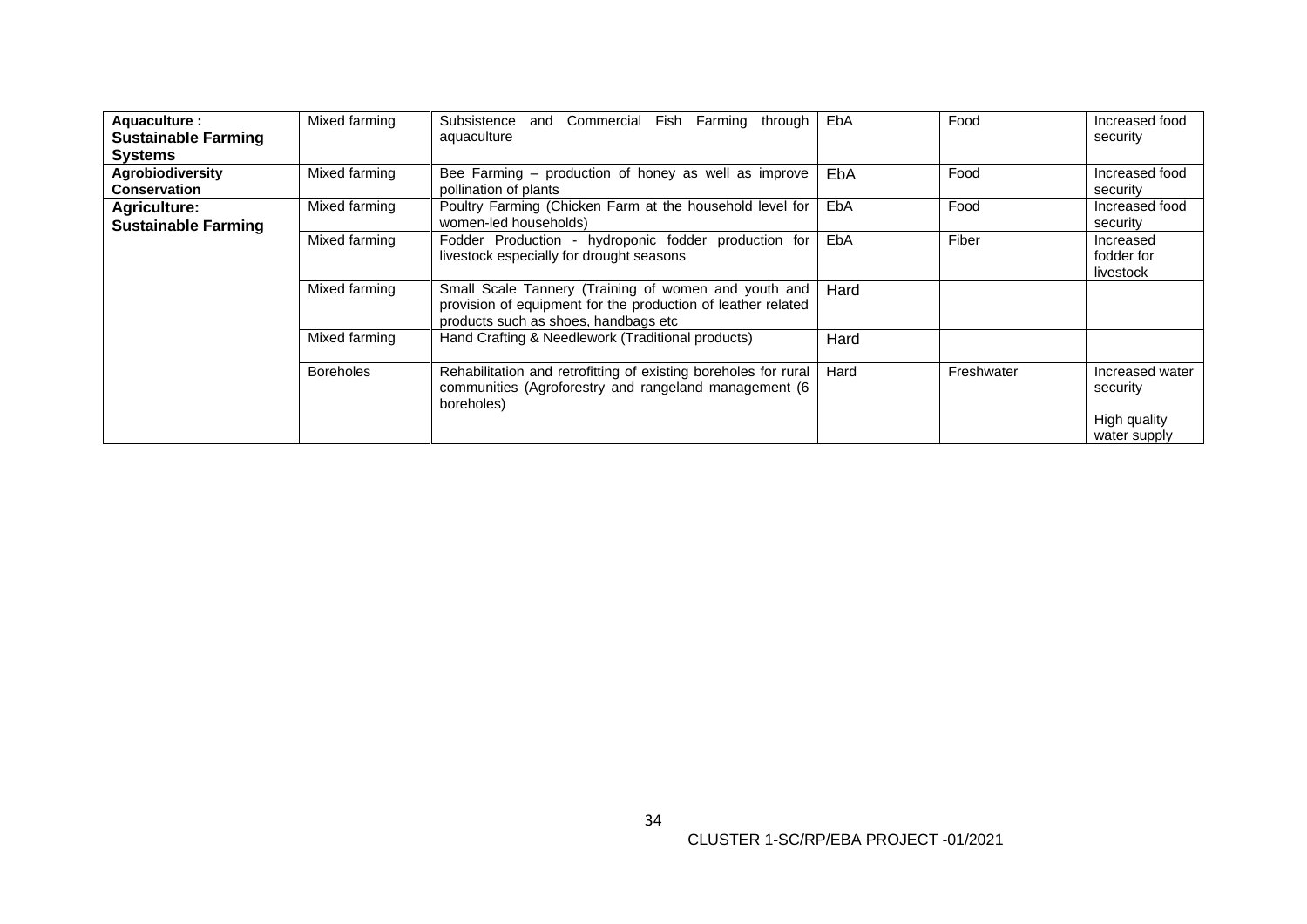# APPENDIX 1: SCREENING OF THE CONTRIBUTION OF PROPOSED INTERVENTION TO EbA GUIDING PRINCIPLES

| (Proposed<br><b>Interventions</b>  | EBA<br>∖ Principles |     |            |                      |                      |                       |                             |
|------------------------------------|---------------------|-----|------------|----------------------|----------------------|-----------------------|-----------------------------|
| <b>Projects as ranked</b><br>based | EbA                 | EbA | $-$<br>EÞA | FbA<br>interventions | EbA<br>interventions | EbA.<br>interventions | ⊢bA<br>\ strives to achieve |

# <span id="page-40-0"></span>6.5. Kunene North Landscape

<span id="page-40-2"></span><span id="page-40-1"></span>*Table 13: Screening of the contribution of the identified intervention to the EbA guiding principles in the Kunene North Landscape*

CLUSTER 1-SC/RP/EBA PROJECT -01/2021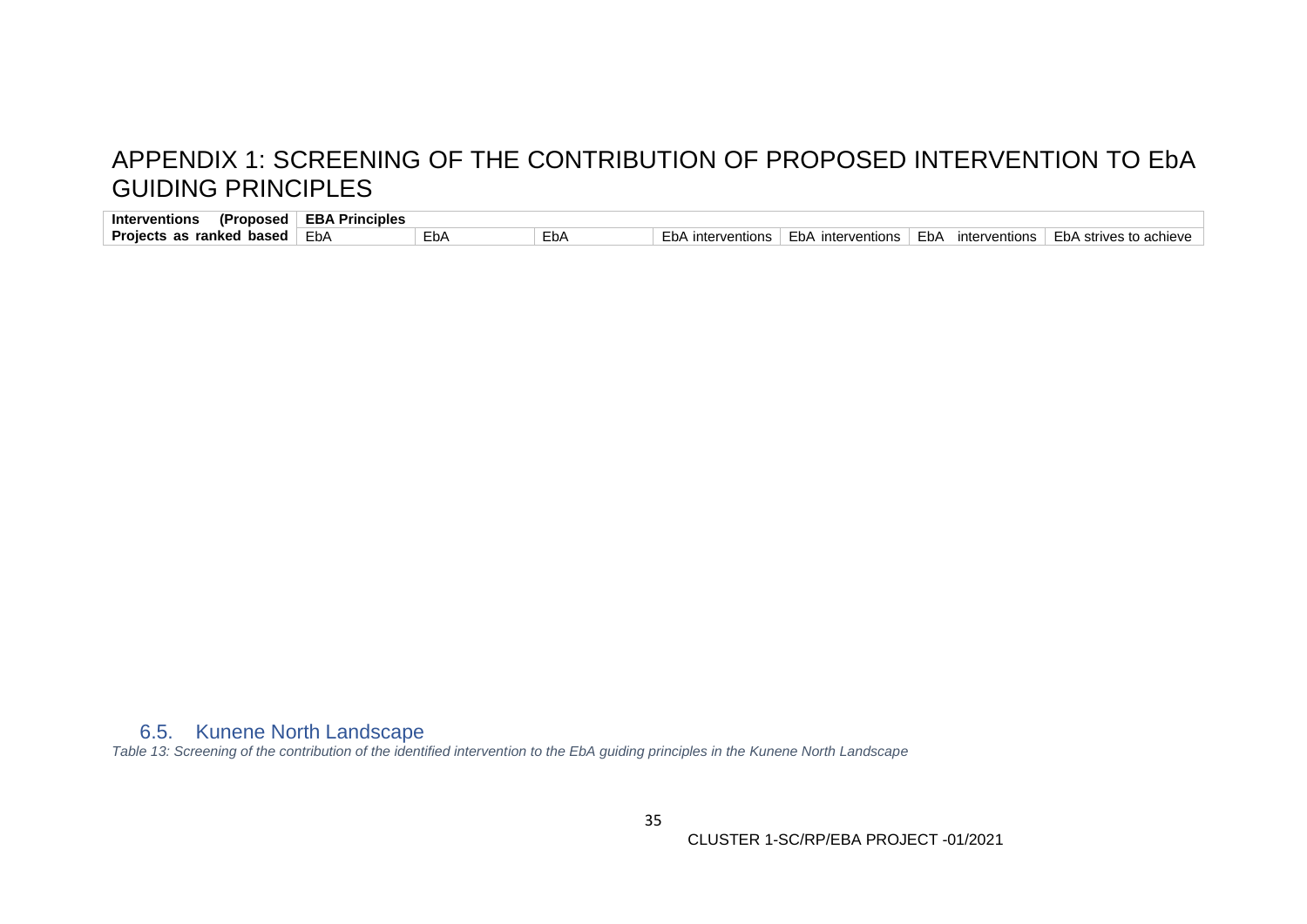| on its importance)                     | interventions     |           | interventions         |               | interventions  |                                   | are     | knowledge                     | are        |                                                 |          | strive to be                                |         | co-benefits and       |               |
|----------------------------------------|-------------------|-----------|-----------------------|---------------|----------------|-----------------------------------|---------|-------------------------------|------------|-------------------------------------------------|----------|---------------------------------------------|---------|-----------------------|---------------|
|                                        | support resilient |           | support people        |               | are            |                                   | and     |                               |            | contextualised                                  |          | integrative and to                          |         | synergistic outcomes  |               |
|                                        | and functional    |           | in.                   |               | participatory, |                                   |         | evidence-based                | within     | broader                                         |          | promote                                     |         | (job creation, income |               |
|                                        | ecosystems that   |           | adapting              | to            | inclusive      | and                               |         | as informed by                | national   | and                                             |          | transdisciplinarity                         |         | generation,           | climate       |
|                                        | ensure            | and       | climate change        |               | transparent.   |                                   | the     |                               | regional   |                                                 | and      |                                             |         | change mitigation).   |               |
|                                        | enhance           |           | and                   |               |                |                                   | best    | available                     | policy     | and                                             |          | multi-sectoral                              |         |                       |               |
|                                        |                   |           |                       |               |                |                                   | science | and                           |            | landscape                                       |          | throughout                                  |         |                       |               |
| Interventions (Proposed Projects stas) |                   |           | <b>EBA Principles</b> |               |                |                                   |         |                               |            |                                                 |          |                                             |         |                       |               |
| ranked based on its importanee wices.  |                   | EbA       | variability.          | EbA           |                | EbA                               | robust  | EbA                           |            | process <sub>B</sub> gand                       |          | the EbA interpretations                     |         | EbA                   | strives<br>to |
|                                        |                   |           | interventions         | interventions |                |                                   |         |                               |            | interventions genouservandon are designed tions |          | lifedy§ <del>l</del> ave to be              |         | achieve               |               |
|                                        |                   | support   |                       |               | support people | are                               |         | local knoweledgewiedgecalable |            |                                                 |          | integrative and to                          |         | co-benefits and       |               |
|                                        |                   | resilient |                       | in            |                | participatorearning <sub>hd</sub> |         |                               |            | and replicable ualised                          |          | promote                                     |         | synergistic           |               |
| Fodder production for a                | No.               |           | and furestional       |               | adapting es to | inclusive Yeand                   |         | evidence-                     | No.        | within                                          | broadees | transdisciplinarity <sup>Yes</sup> outcomes |         |                       | (job          |
| livestock project                      |                   |           | ecosystems            | climate       |                | transparent.                      |         | based                         | as         | national                                        | land     | and                                         |         | creation,             | income        |
|                                        |                   | that      |                       | change and    |                |                                   |         | informed by the               |            | regional                                        |          | multi-sectoral                              |         | generation,           |               |
| Vegetable production at<br>2.          | Yes               |           | ensureYes and         | climate Yes   |                |                                   | Yes     | best                          | availa⁄ide | policy                                          |          | and sthroughout                             |         | Yes climate           | change        |
| household<br>level                     |                   | enhance   |                       | variability.  |                |                                   |         | science                       | and        | landscape                                       |          | the                                         | project | mitigation).          |               |
| (training<br>and                       |                   |           | ecosystem             |               |                |                                   |         | robust                        |            | processes and                                   |          | lifecycle.                                  |         |                       |               |
| of<br>provisioning                     |                   |           |                       |               |                |                                   |         |                               |            |                                                 |          |                                             |         |                       |               |
| materials)                             |                   |           |                       |               |                |                                   |         |                               |            |                                                 |          |                                             |         |                       |               |
|                                        |                   |           |                       |               |                |                                   |         |                               |            |                                                 |          |                                             |         |                       |               |
|                                        | Yes               |           | Yes                   |               | Yes            |                                   | Yes     |                               | Yes        |                                                 | Yes      |                                             | Yes     |                       |               |
| 3.<br>to<br>Poultry<br>farming         |                   |           |                       |               |                |                                   |         |                               |            |                                                 |          |                                             |         |                       |               |
| produce meat and eggs                  |                   |           |                       |               |                |                                   |         |                               |            |                                                 |          |                                             |         |                       |               |
| traditional<br>using                   |                   |           |                       |               |                |                                   |         |                               |            |                                                 |          |                                             |         |                       |               |
| chicken varieties                      |                   |           |                       |               |                |                                   |         |                               |            |                                                 |          |                                             |         |                       |               |
| of<br>Retro-fitting<br>4.              | Yes               |           | Yes                   |               | Yes            |                                   | Yes     |                               | Yes        |                                                 | Yes      |                                             | Yes     |                       |               |
| boreholes                              |                   |           |                       |               |                |                                   |         |                               |            |                                                 |          |                                             |         |                       |               |
| replacement of diesel-                 |                   |           |                       |               |                |                                   |         |                               |            |                                                 |          |                                             |         |                       |               |
| powered borehole with                  |                   |           |                       |               |                |                                   |         |                               |            |                                                 |          |                                             |         |                       |               |
| solar-powered system                   |                   |           |                       |               |                |                                   |         |                               |            |                                                 |          |                                             |         |                       |               |

<span id="page-41-0"></span>6.6. Kunene South Landscape, Daures and Otjimbingwe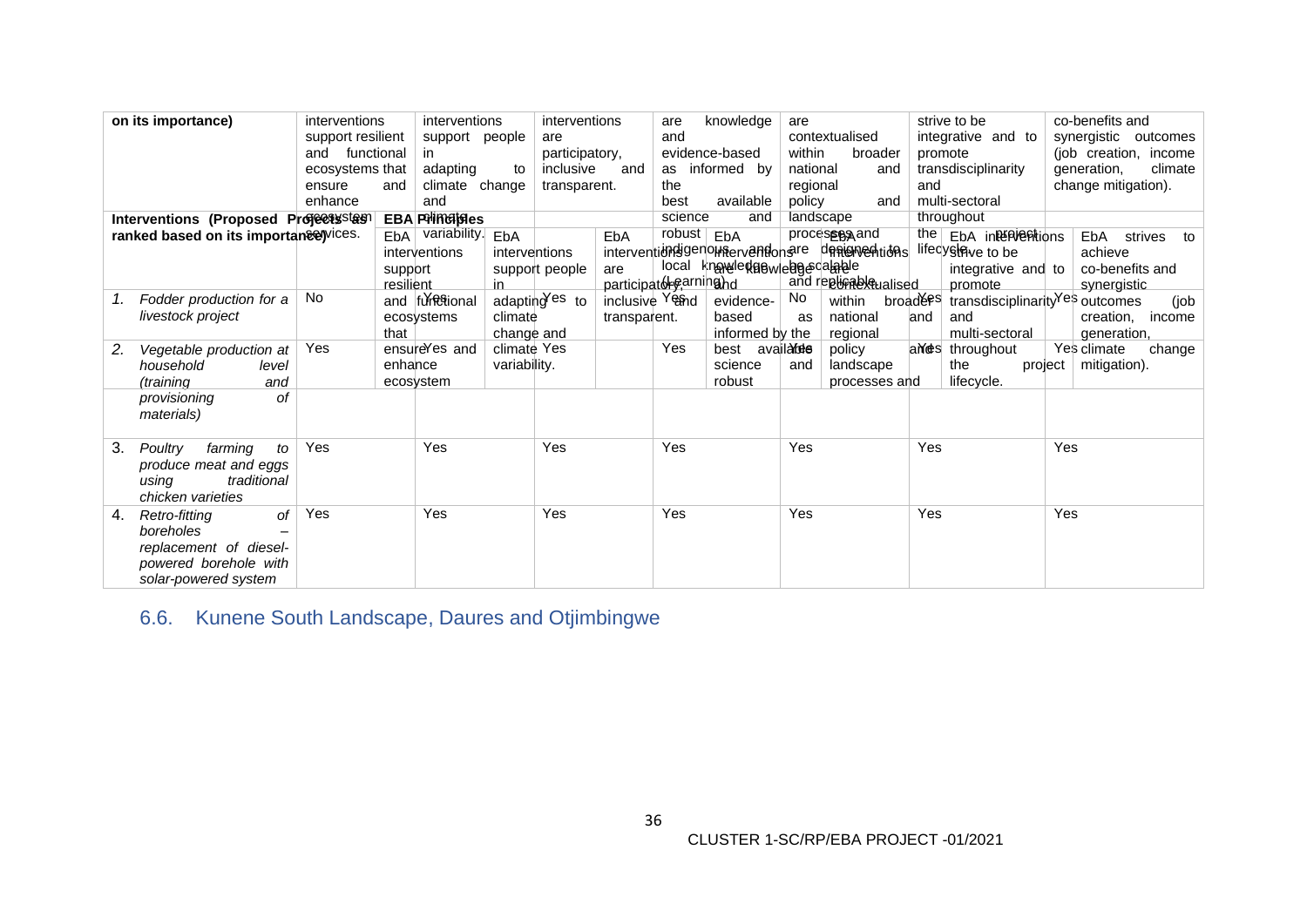|    |                                                                                                                                                  | services. |     |     | indigenous and<br>local<br>knowledge.<br>(Learning) | are designed to<br>be scalable<br>and replicable. |     |     |
|----|--------------------------------------------------------------------------------------------------------------------------------------------------|-----------|-----|-----|-----------------------------------------------------|---------------------------------------------------|-----|-----|
|    | Rehabilitation<br>of<br>boreholes<br>to<br>replace the diesel-powered pumps<br>solar pumps<br>with<br>in<br>- 8<br>Conservancies and Otjimbingwe | Yes       | Yes | Yes | No                                                  | <b>No</b>                                         | No  | Yes |
| 2. | Hydroponic gardens for women and<br>vouth:                                                                                                       | Yes       | Yes | Yes | Yes                                                 | Yes                                               | Yes | Yes |
| 3. | for<br>Bush<br>harvesting<br>fodder/charcoal/electricity<br>production                                                                           | Yes       | Yes | Yes | Yes                                                 | Yes                                               | Yes | Yes |
| 4. | Upgrading/Rehabilitating<br>Earth<br>Dams                                                                                                        | Yes       | Yes | Yes | No                                                  | <b>No</b>                                         | No  | Yes |

<span id="page-42-0"></span>*Table 14: Screening of the contribution of the identified intervention to the EbA guiding principles in the Kunene South landscape, Dâures and Otjimbingwe*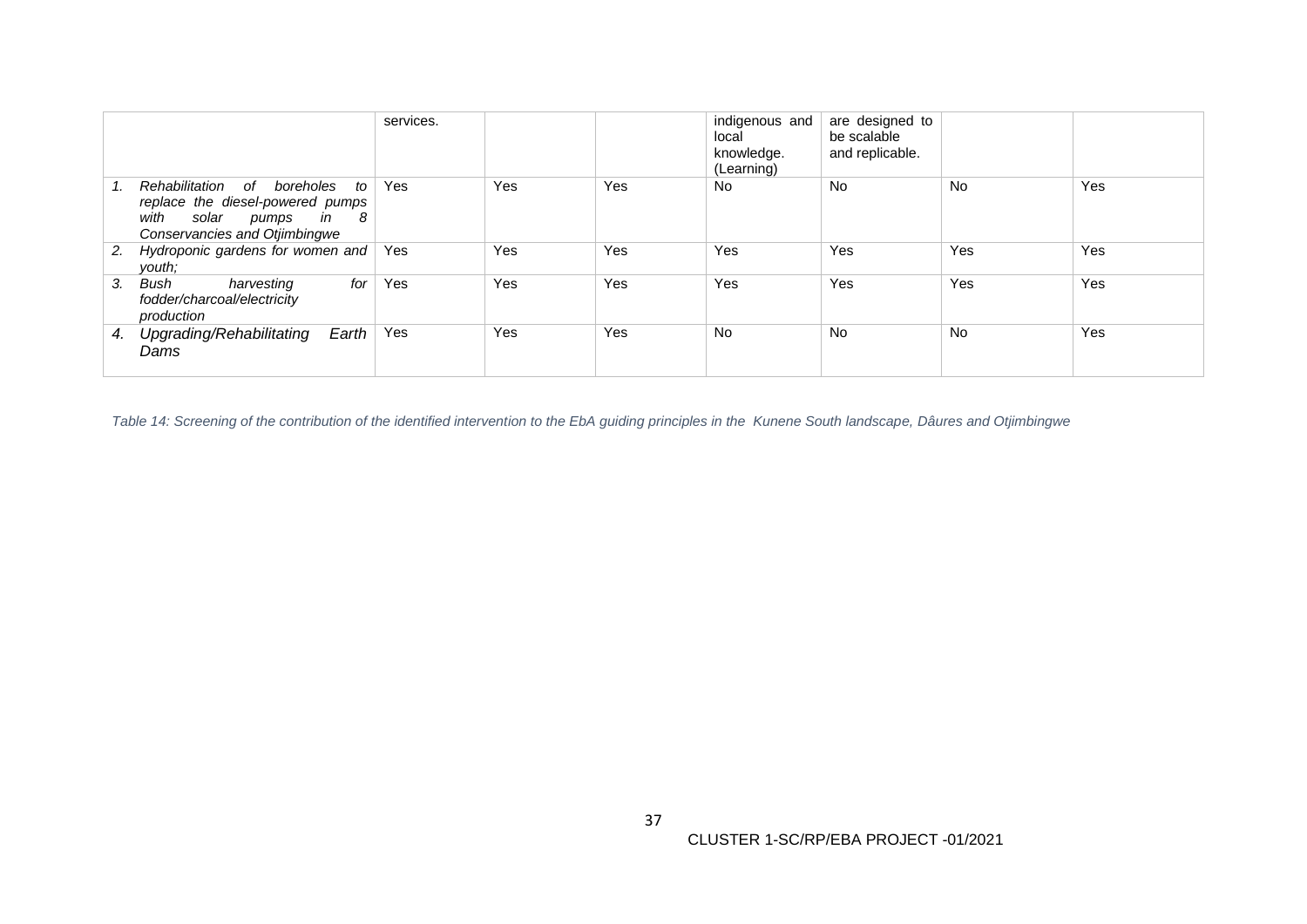# 6.7. Lower Eastern Landscape and Ovitoto

| <b>Interventions</b><br>(Proposed                                                                                                                         | <b>EBA Principles</b>                                                                                                                      |                                                                                                                     |                                                                                |                                                                                                                                                                                           |                                                                                                                                                                                                    |                                                                                                                                                                  |                                                                                                                                                                   |
|-----------------------------------------------------------------------------------------------------------------------------------------------------------|--------------------------------------------------------------------------------------------------------------------------------------------|---------------------------------------------------------------------------------------------------------------------|--------------------------------------------------------------------------------|-------------------------------------------------------------------------------------------------------------------------------------------------------------------------------------------|----------------------------------------------------------------------------------------------------------------------------------------------------------------------------------------------------|------------------------------------------------------------------------------------------------------------------------------------------------------------------|-------------------------------------------------------------------------------------------------------------------------------------------------------------------|
| Projects as ranked based on its<br>importance)                                                                                                            | EbA<br>interventions<br>support<br>resilient<br>and functional<br>ecosystems<br>that<br>ensure<br>and<br>enhance<br>ecosystem<br>services. | EbA<br>interventions<br>support people<br>in.<br>adapting<br>to<br>climate change<br>and<br>climate<br>variability. | EbA<br>interventions<br>are<br>participatory,<br>inclusive and<br>transparent. | EbA<br>interventions are<br>knowledge and<br>evidence-based<br>as informed by<br>the<br>available<br>best<br>science<br>and<br>robust<br>indigenous and<br>local knowledge.<br>(Learning) | EbA<br>interventions are<br>contextualised<br>within<br>broader<br>national<br>and<br>regional<br>policy<br>and<br>landscape<br>processes and<br>are designed to<br>be scalable<br>and replicable. | EbA interventions<br>strive to be<br>integrative and to<br>promote<br>transdisciplinarity<br>and<br>multi-sectoral<br>throughout<br>the<br>project<br>lifecycle. | strives<br><b>EbA</b><br>to<br>achieve<br>co-benefits and<br>synergistic<br>outcomes<br>(job<br>creation,<br>income<br>generation, climate<br>change mitigation). |
| Earth Dams - upgrading<br>1.<br>rehabilitation of 10<br>and<br>earth dams to enhance<br>water provision for animals<br>and community vegetable<br>gardens | Yes                                                                                                                                        | Yes                                                                                                                 | Yes                                                                            | No                                                                                                                                                                                        | <b>No</b>                                                                                                                                                                                          | No                                                                                                                                                               | Yes                                                                                                                                                               |
| Retrofitting boreholes with<br>2.<br>Solar PV systems - 40<br>boreholes for rehabilitation                                                                | Yes                                                                                                                                        | Yes                                                                                                                 | Yes                                                                            | <b>No</b>                                                                                                                                                                                 | <b>No</b>                                                                                                                                                                                          | <b>No</b>                                                                                                                                                        | Yes                                                                                                                                                               |
| Fodder production<br>and<br>3.<br>mobile fire control units                                                                                               | Yes                                                                                                                                        | Yes                                                                                                                 | Yes                                                                            | Yes                                                                                                                                                                                       | <b>No</b>                                                                                                                                                                                          | Yes                                                                                                                                                              | Yes                                                                                                                                                               |
| Community<br>food<br>4.<br>production<br>system<br>community gardening;                                                                                   | Yes                                                                                                                                        | Yes                                                                                                                 | Yes                                                                            | Yes                                                                                                                                                                                       | Yes                                                                                                                                                                                                | Yes                                                                                                                                                              | Yes                                                                                                                                                               |
| Solar system<br>for rural<br>5.<br>electrification                                                                                                        | Yes                                                                                                                                        | Yes                                                                                                                 | Yes                                                                            | Yes                                                                                                                                                                                       | Yes                                                                                                                                                                                                | Yes                                                                                                                                                              | Yes                                                                                                                                                               |

<span id="page-43-1"></span><span id="page-43-0"></span>*Table 15: Screening of the contribution of the identified intervention to the EbA guiding principles in the Lower Eastern Landscape and Ovitoto*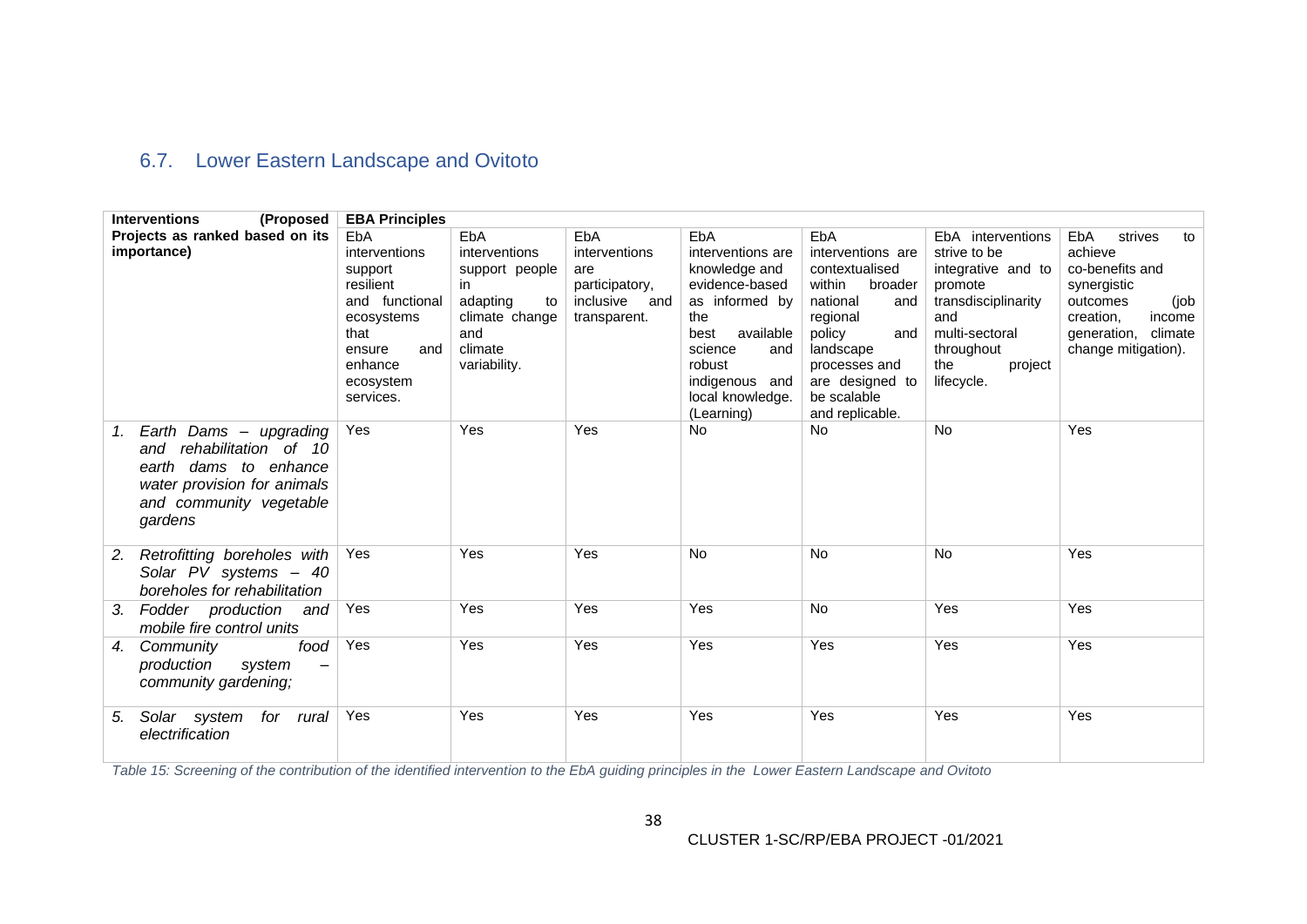# 6.8. The Southern Landscape

*Table 16: Screening of the contribution of the identified intervention to the EbA guiding principles in the Southern Landscape*

<span id="page-44-1"></span><span id="page-44-0"></span>

| Interventions (Proposed Projects                                                                                 | <b>EBA Principles</b>                                                                                                                      |                                                                                                                    |                                                                                |                                                                                                                                                                                                    |                                                                                                                                                                                                    |                                                                                                                                                                  |                                                                                                                                                                   |
|------------------------------------------------------------------------------------------------------------------|--------------------------------------------------------------------------------------------------------------------------------------------|--------------------------------------------------------------------------------------------------------------------|--------------------------------------------------------------------------------|----------------------------------------------------------------------------------------------------------------------------------------------------------------------------------------------------|----------------------------------------------------------------------------------------------------------------------------------------------------------------------------------------------------|------------------------------------------------------------------------------------------------------------------------------------------------------------------|-------------------------------------------------------------------------------------------------------------------------------------------------------------------|
| as ranked based on its importance)                                                                               | EbA<br>interventions<br>support<br>resilient<br>and functional<br>ecosystems<br>that<br>ensure<br>and<br>enhance<br>ecosystem<br>services. | EbA<br>interventions<br>support people<br>in<br>adapting<br>to<br>climate change<br>and<br>climate<br>variability. | EbA<br>interventions<br>are<br>participatory,<br>inclusive and<br>transparent. | EbA<br>interventions<br>knowledge<br>are<br>and<br>evidence-based<br>as informed by<br>the<br>available<br>best<br>science<br>and<br>robust<br>indigenous and<br>local<br>knowledge.<br>(Learning) | EbA<br>interventions are<br>contextualised<br>within<br>broader<br>national<br>and<br>regional<br>policy<br>and<br>landscape<br>processes and<br>are designed to<br>be scalable<br>and replicable. | EbA interventions<br>strive to be<br>integrative and to<br>promote<br>transdisciplinarity<br>and<br>multi-sectoral<br>throughout<br>the<br>project<br>lifecycle. | strives<br><b>EbA</b><br>to<br>achieve<br>co-benefits and<br>synergistic<br>outcomes<br>(job<br>creation,<br>income<br>generation, climate<br>change mitigation). |
| Crop<br>production<br>1.<br>Agribusiness products (high-<br>value crops) to create youth<br>and women employment | Yes                                                                                                                                        | Yes                                                                                                                | Yes                                                                            | Yes                                                                                                                                                                                                | Yes                                                                                                                                                                                                | Yes                                                                                                                                                              | Yes                                                                                                                                                               |
| <b>Rabbit Farming</b><br>2.                                                                                      | No                                                                                                                                         | Yes                                                                                                                | Yes                                                                            | Yes                                                                                                                                                                                                | Yes                                                                                                                                                                                                | Yes                                                                                                                                                              | Yes                                                                                                                                                               |
| Subsistence and Commercial<br>3.<br>Fish<br>Farming<br>through<br>aquaculture                                    | No                                                                                                                                         | Yes                                                                                                                | Yes                                                                            | Yes                                                                                                                                                                                                | No                                                                                                                                                                                                 | Yes                                                                                                                                                              | Yes                                                                                                                                                               |
| Bee Farming (Training and<br>4.<br>supply of equipment<br>for<br>honey production                                | Yes                                                                                                                                        | Yes                                                                                                                | Yes                                                                            | No                                                                                                                                                                                                 | Yes                                                                                                                                                                                                | Yes                                                                                                                                                              | Yes                                                                                                                                                               |
| Poultry Farming<br>(Chicken<br>5.<br>Farm at the household level<br>for women-led households)                    | No                                                                                                                                         | Yes                                                                                                                | Yes                                                                            | Yes                                                                                                                                                                                                | Yes                                                                                                                                                                                                | Yes                                                                                                                                                              | Yes                                                                                                                                                               |
| Fodder<br>Production<br>6.<br>hydroponic fodder production                                                       | No                                                                                                                                         | Yes                                                                                                                | Yes                                                                            | Yes                                                                                                                                                                                                | No                                                                                                                                                                                                 | Yes                                                                                                                                                              | Yes                                                                                                                                                               |
| Small<br>Scale<br>Tannery<br>7.<br>(Training of women and youth<br>and provision of equipment                    | No                                                                                                                                         | No                                                                                                                 | Yes<br>39                                                                      | No                                                                                                                                                                                                 | No                                                                                                                                                                                                 | No                                                                                                                                                               | Yes                                                                                                                                                               |

CLUSTER 1-SC/RP/EBA PROJECT -01/2021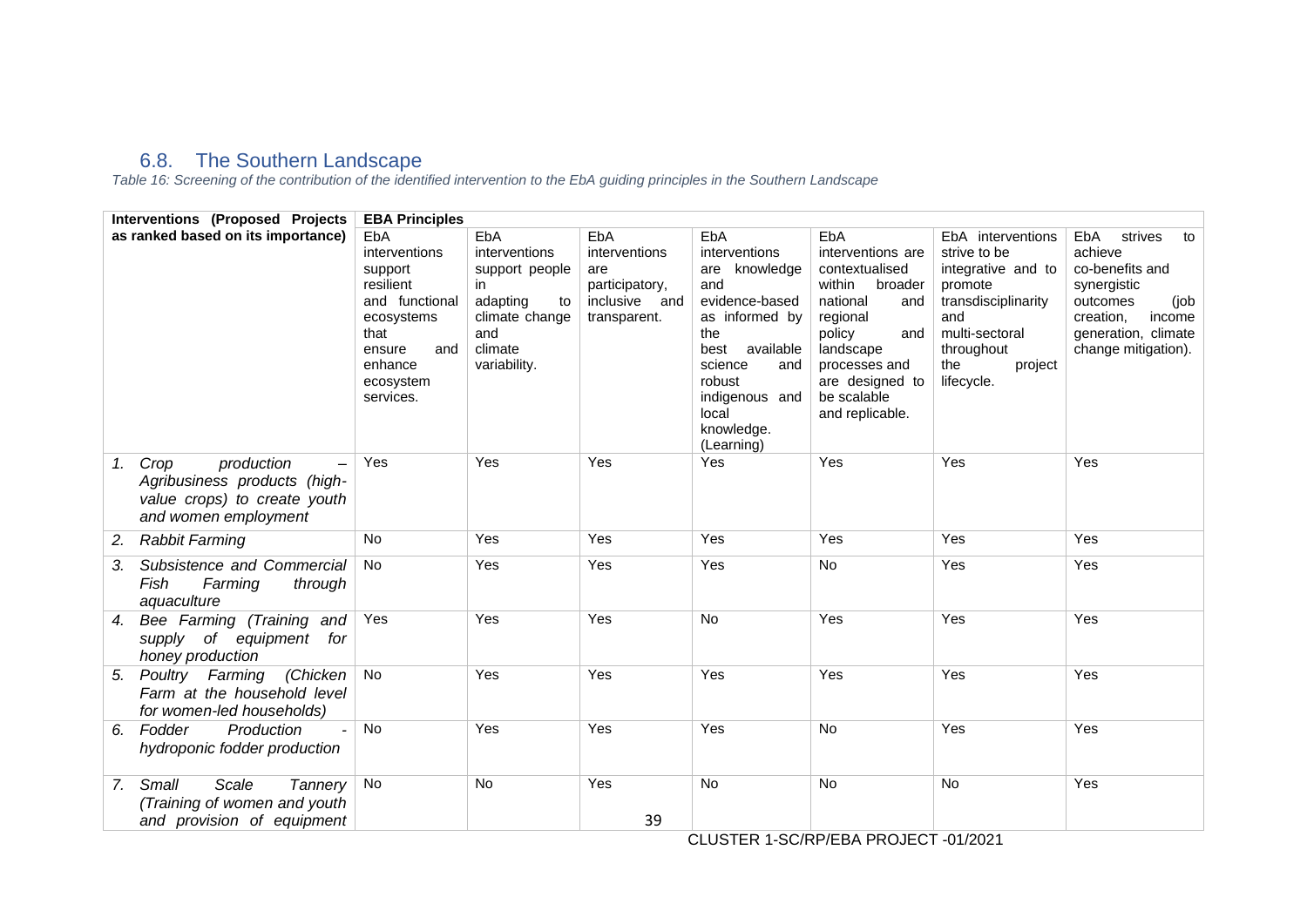| for the production of leather<br>related products such as<br>shoes, handbags etc                                                                                      |     |     |     |     |     |     |     |
|-----------------------------------------------------------------------------------------------------------------------------------------------------------------------|-----|-----|-----|-----|-----|-----|-----|
| Hand Crafting & Needlework<br>8.<br>(Traditional products)                                                                                                            | No  | No  | Yes | No  | No  | No  | Yes |
| Rehabilitation and retrofitting<br>9.<br>of boreholes for rural<br>communities (Agroforestry<br>and rangeland management                                              | Yes | Yes | Yes | No  | No  | No  | Yes |
| 10. Green Energy (Small-scale,<br>distributed solar home<br>systems provide an effective<br>and affordable way to bring<br>without<br>light to people<br>electricity) | Yes | Yes | Yes | Yes | Yes | Yes | Yes |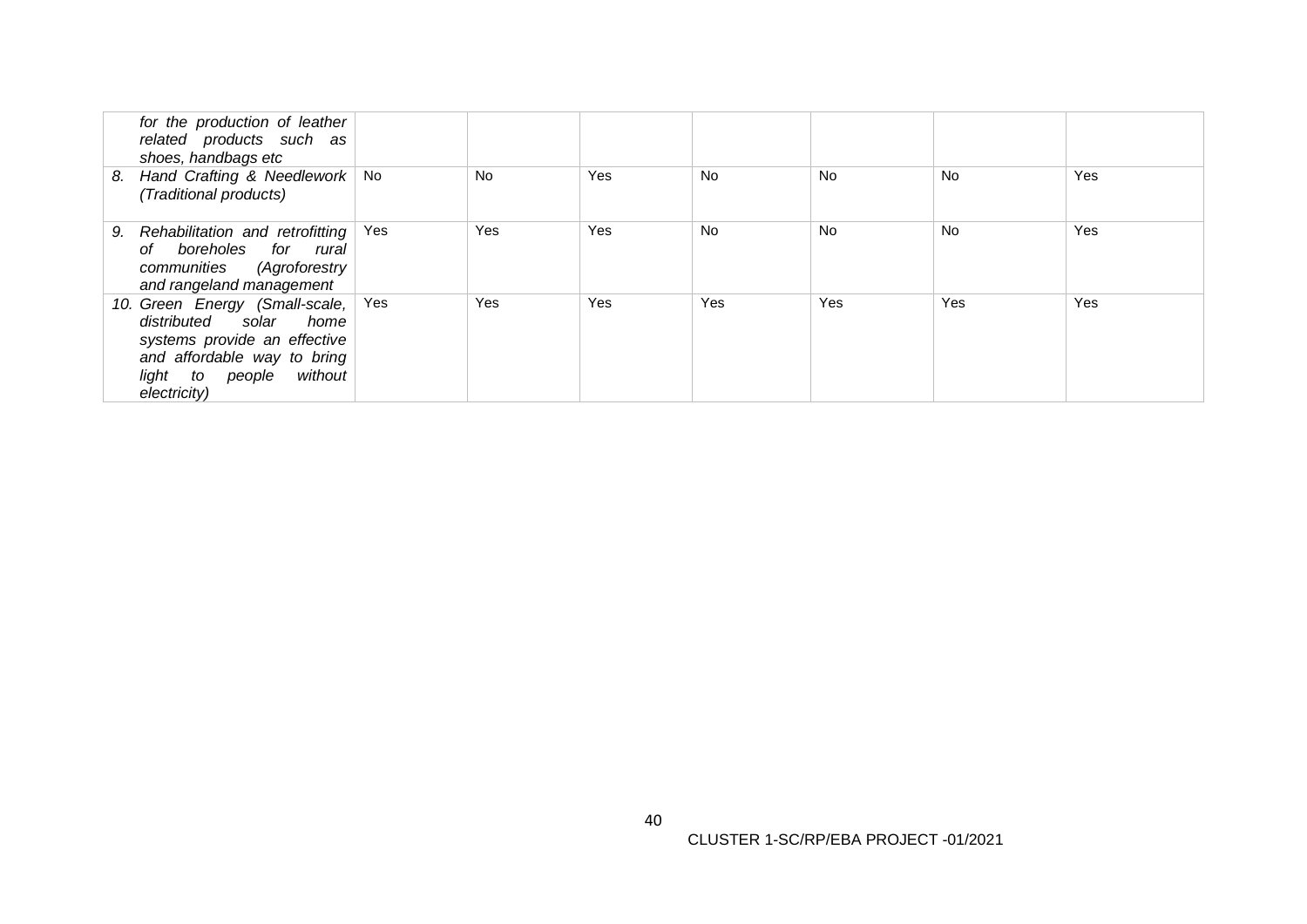# APPENDIX 2: INVESTMENT PRIORITIES PER LANDSCAPE

# **The Southern Landscape**

The Southern Landscape consultative meeting took place on the 20<sup>th</sup> of September 2021 in Keetmashoop, Karas Region. The identified initiatives in table 1 as investment priorities for the Southern Landscape.

The existing CBOs in the landscape:

- Aus Community Conservation Trust (ACCT)
- Rural Women Assembly (RWA)
- Women Action for Development (WAD
- Southern Namibia Farmers Union
- Namibia Development Trust

### **Table 1: Groups - Southern Landscape – Keetmanshoop**

<span id="page-46-0"></span>

| <b>FIRST PRIORITY</b><br><b>SECOND PRIORTY</b>                                                                                                                                                                                                                                                                                                                                                                                                                                                                                                                                                                                                          | <b>THIRD PRIORITY</b>                                                                                                                                                                                                                                                                                                                           |                                                                                                                                                                                                                                                                                                                                                                                                    |
|---------------------------------------------------------------------------------------------------------------------------------------------------------------------------------------------------------------------------------------------------------------------------------------------------------------------------------------------------------------------------------------------------------------------------------------------------------------------------------------------------------------------------------------------------------------------------------------------------------------------------------------------------------|-------------------------------------------------------------------------------------------------------------------------------------------------------------------------------------------------------------------------------------------------------------------------------------------------------------------------------------------------|----------------------------------------------------------------------------------------------------------------------------------------------------------------------------------------------------------------------------------------------------------------------------------------------------------------------------------------------------------------------------------------------------|
|                                                                                                                                                                                                                                                                                                                                                                                                                                                                                                                                                                                                                                                         |                                                                                                                                                                                                                                                                                                                                                 | <b>FOURTH PRIORITY</b>                                                                                                                                                                                                                                                                                                                                                                             |
| <b>Food Security</b><br><b>Employment Creation</b><br>Energy                                                                                                                                                                                                                                                                                                                                                                                                                                                                                                                                                                                            |                                                                                                                                                                                                                                                                                                                                                 | <b>Agriculture</b>                                                                                                                                                                                                                                                                                                                                                                                 |
| <b>Seed Supply:</b><br><b>Small Scale Tannery</b><br><b>Green Energy</b><br>The community wants to set up a tannery<br>Seed supply for vegetable gardening<br>was identified by group 1 as a priority<br>to process hides and skins for shoe<br>production and other products.<br>for the interested constituencies. The<br>proposed initiative is to enable the<br>community to be able to use the water<br>from the existing boreholes to enhance<br>food supply. The goal of the project is<br>to creating employment for the local<br>communities in rural areas, particularly<br>women and youth who are the most<br>vulnerable and food insecure. | Small-scale, distributed solar home systems<br>provide an effective and affordable way to<br>bring light & energy to people without<br>electricity. That concept of Solar streets<br>light can be further explored. This has huge<br>advantages and can bring many<br>opportunities to the villages and settlement<br>of the southern landscape | <b>Livestock Production: Restocking</b><br>Many of the communities' lost part of<br>their livestock due to drought and other<br>climate change triggers. Sheep and<br>goat farming are a viable social and<br>economic enterprise, which will enable<br>those who do not have any livestock to<br>produce their own meat for consumption<br>as well as for sale to raise money for<br>basic needs. |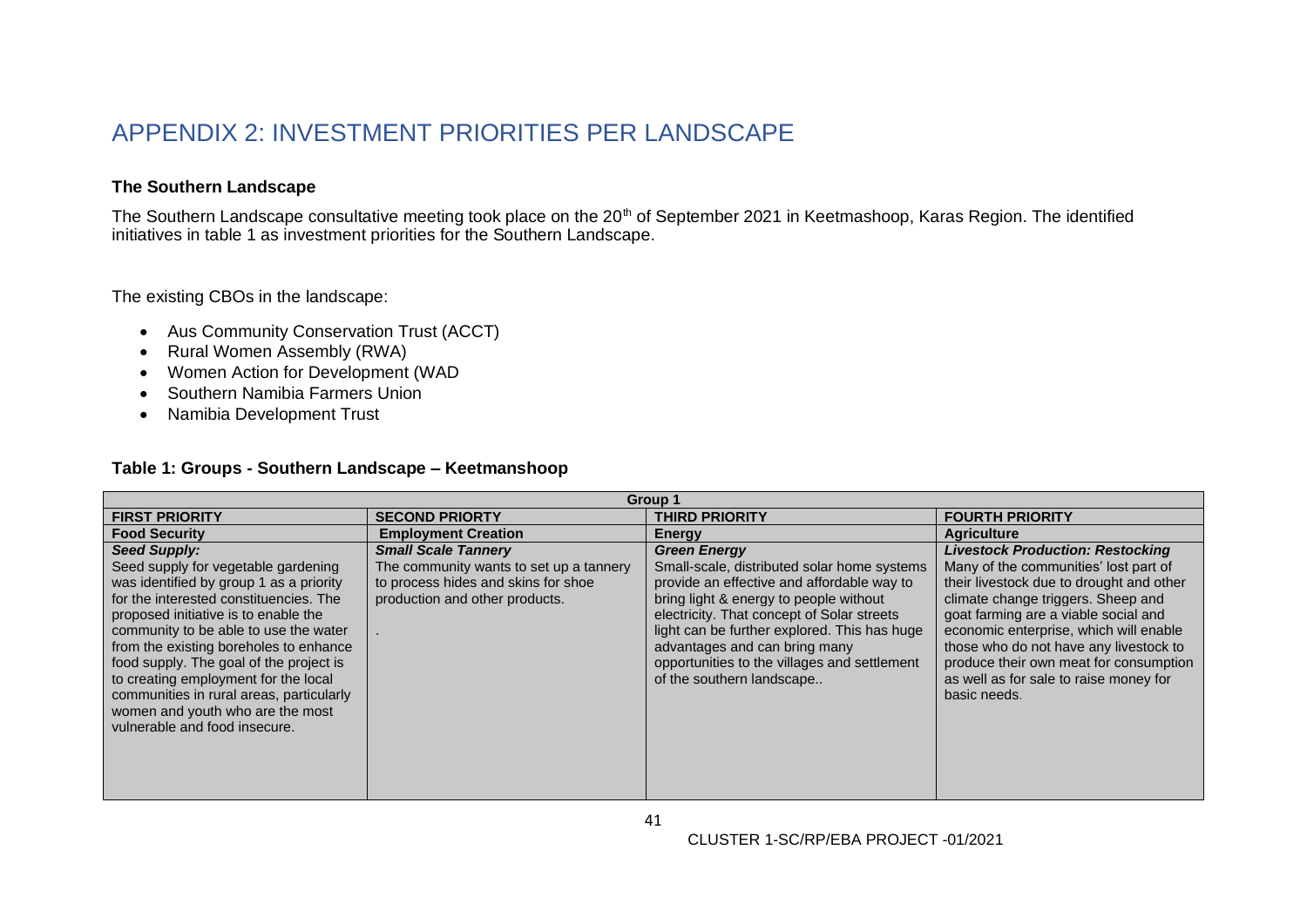| <b>Rabbit Farming</b>                                                            | <b>Hand Crafting &amp; Needlework</b>    | <b>Horticulture</b>                      |
|----------------------------------------------------------------------------------|------------------------------------------|------------------------------------------|
| Rabbits have the potential to be one of                                          |                                          |                                          |
| the most profitable small livestock to                                           | Handmade Crafts and Needle work          | Through this proposal the community      |
| raise. The community wants to tap into                                           | products can provide subsistence in hard | aims at establishing vegetable           |
| this viable option in these troubled and                                         | times; women could sell their needlework | production of a variety of crops such as |
| tough times. Rabbit meat farming is                                              | and craft products for income.           | date palms, grapes, citrus fruits,       |
| also a guaranteed quick return on                                                |                                          | watermelons, cabbage, carrots,           |
| investment. There is a huge potential                                            |                                          | tomatoes and onions. A lot of income     |
| for employment creation and poverty                                              |                                          | can be derived from fruits and           |
| reduction in the region.                                                         |                                          | vegetables thereby creating              |
|                                                                                  |                                          | employment and reducing the high         |
|                                                                                  |                                          | prevailing poverty levels in the         |
|                                                                                  |                                          | landscape.                               |
| <b>Subsistence and commercial Fish</b>                                           |                                          |                                          |
| <b>Farming</b>                                                                   |                                          |                                          |
| Fish-farming projects could                                                      |                                          |                                          |
| help to address the acute                                                        |                                          |                                          |
| unemployment problem in the two                                                  |                                          |                                          |
| southern                                                                         |                                          |                                          |
| regions. The community wants to tap                                              |                                          |                                          |
| into the potential for aquaculture and                                           |                                          |                                          |
| reservoir fisheries. They are looking at                                         |                                          |                                          |
| establishing a fingerlings pond as well.<br>The dams and reservoirs of the south |                                          |                                          |
| provide a great investment opportunity                                           |                                          |                                          |
| and are virtually unexploited                                                    |                                          |                                          |
| <b>Bee Farming</b>                                                               |                                          |                                          |
| Beekeeping is advantageous for rural                                             |                                          |                                          |
| livelihoods as production costs are low                                          |                                          |                                          |
| and also one does not necessarily need                                           |                                          |                                          |
| to own land for this practice. The                                               |                                          |                                          |
| Southern Landscape community                                                     |                                          |                                          |
| wishes to explore this investment                                                |                                          |                                          |
| opportunity and wants training in skills                                         |                                          |                                          |
| and knowledge about this at the same                                             |                                          |                                          |
| time.                                                                            |                                          |                                          |
| <b>Poultry Farming:</b>                                                          |                                          |                                          |
| Opportunities exist for the southern                                             |                                          |                                          |
| landscape communities to grow its                                                |                                          |                                          |
| poultry sector and to move closer to                                             |                                          |                                          |
| self-sufficiency. The communities want                                           |                                          |                                          |
| to become self-sufficient by embarking                                           |                                          |                                          |
| on poultry farming and exploit the                                               |                                          |                                          |

42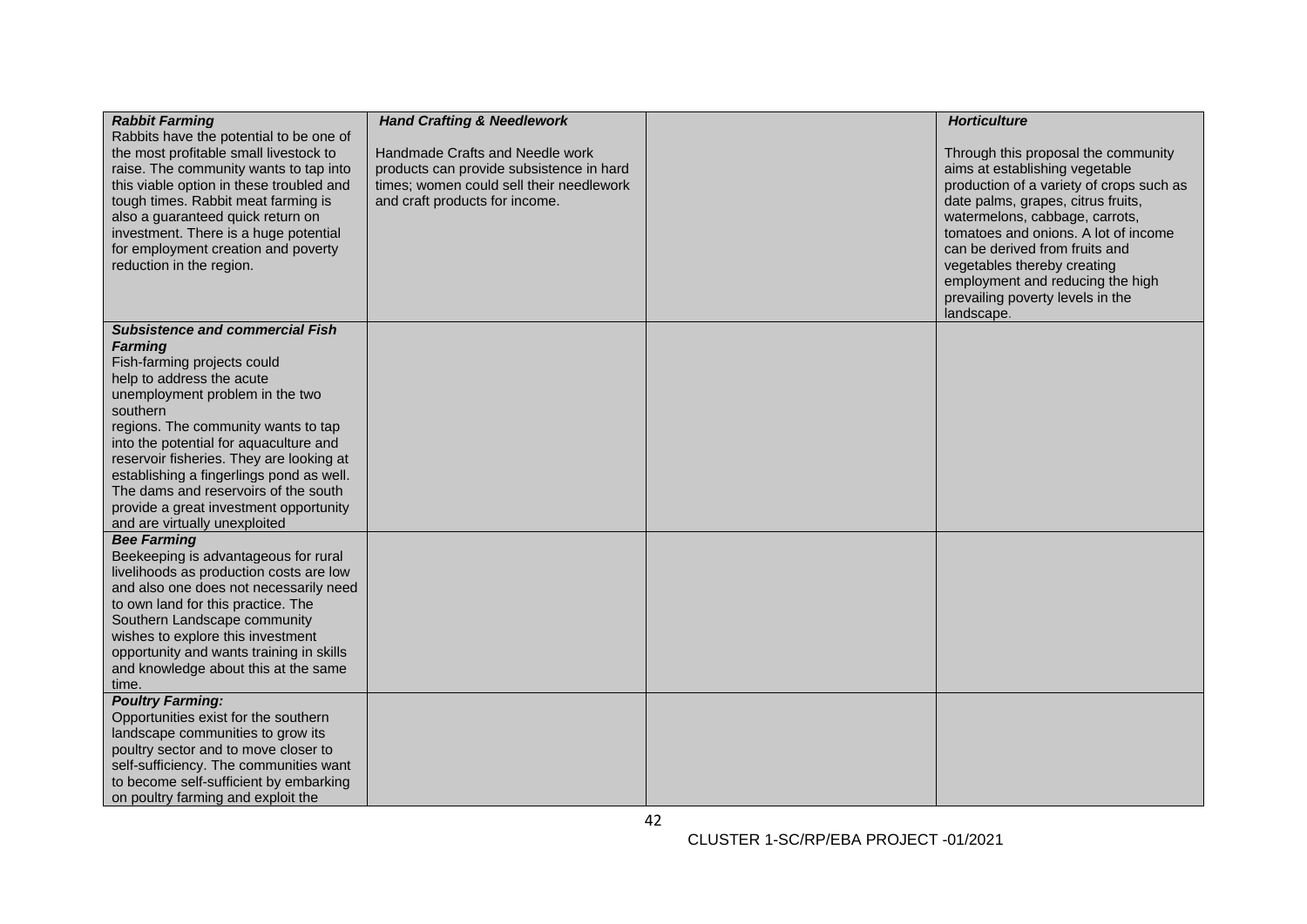| market for eggs locally and elsewhere.                                                                                                                                                                                                                                                                                                                                                                                                       |                                                                                                           |                                                                                                                                                                                                                                                                                                                                                                                                                                                                                                                                                                                                                                               |                        |
|----------------------------------------------------------------------------------------------------------------------------------------------------------------------------------------------------------------------------------------------------------------------------------------------------------------------------------------------------------------------------------------------------------------------------------------------|-----------------------------------------------------------------------------------------------------------|-----------------------------------------------------------------------------------------------------------------------------------------------------------------------------------------------------------------------------------------------------------------------------------------------------------------------------------------------------------------------------------------------------------------------------------------------------------------------------------------------------------------------------------------------------------------------------------------------------------------------------------------------|------------------------|
|                                                                                                                                                                                                                                                                                                                                                                                                                                              |                                                                                                           | Group 2                                                                                                                                                                                                                                                                                                                                                                                                                                                                                                                                                                                                                                       |                        |
| <b>FIRST PRIORITY</b>                                                                                                                                                                                                                                                                                                                                                                                                                        | <b>SECOND PRIORTY</b>                                                                                     | <b>THIRD PRIORIT</b>                                                                                                                                                                                                                                                                                                                                                                                                                                                                                                                                                                                                                          | <b>FOURTH PRIORITY</b> |
| <b>Food Security</b>                                                                                                                                                                                                                                                                                                                                                                                                                         | <b>Water Infrastructure Development</b>                                                                   | <b>Sustainable Land Management</b>                                                                                                                                                                                                                                                                                                                                                                                                                                                                                                                                                                                                            |                        |
| <b>Crop Production: including medical</b><br>crops:<br>The community proposes to develop a<br>food and agriculture-related businesses                                                                                                                                                                                                                                                                                                        | <b>Boreholes:</b><br>The rehabilitation and retrofitting of<br>existing boreholes. The aim is to increase | Land Management:<br>The community wants to engage in<br>promoting the implementation of sound                                                                                                                                                                                                                                                                                                                                                                                                                                                                                                                                                 |                        |
| that create jobs, re-circulate financial<br>capital in the community, or in other<br>ways, contribute to the community's<br>economic development.                                                                                                                                                                                                                                                                                            | water supply in the Landscape for<br>Livestock and irrigation purposes                                    | rangeland management strategies which<br>include reforestation, diversification and<br>rotational grazing. This idea came from that<br>challenge of Rangeland degradation<br>negatively influencing the livelihoods of a                                                                                                                                                                                                                                                                                                                                                                                                                      |                        |
| <b>Fodder Production:</b><br>The community from the drought hit<br>southern regions of Hardap and<br>//Kharas require greenhouse<br>hydroponic fodder production<br>structures. Each hydroponic system<br>would produce fodder every seven<br>days and sustain 80 large stock. The<br>identified beneficiaries in the<br>Landscape would collect the fodder<br>every month from the centers where<br>the prospective project would run from. |                                                                                                           | large portion of the landscape's<br>communities and resulting in a downward<br>trend in the ability of produce food. It<br>furthermore has a negative impact on the<br>profitability of livestock farming in particular<br>and the whole economy in general. It further<br>contributes towards increasing levels of<br>poverty in the region.<br>In order to achieve this the community<br>suggested the following.<br>restore and maintain the water<br>cycle<br>restore and maintain rangeland<br>biodiversity<br>to adjust animals timely<br>to<br>available fodder sources<br>to make timely provision for<br>disaster drought situations |                        |
| <b>Bee Farming</b><br>Beekeeping is advantageous for rural<br>livelihoods as production costs are low.<br>One does not necessarily need to own<br>land for this practice. The Southern<br>Landscape community wishes to<br>explore this investment opportunity and<br>wants training in skills and knowledge<br>about this at the same time.                                                                                                 |                                                                                                           |                                                                                                                                                                                                                                                                                                                                                                                                                                                                                                                                                                                                                                               |                        |

43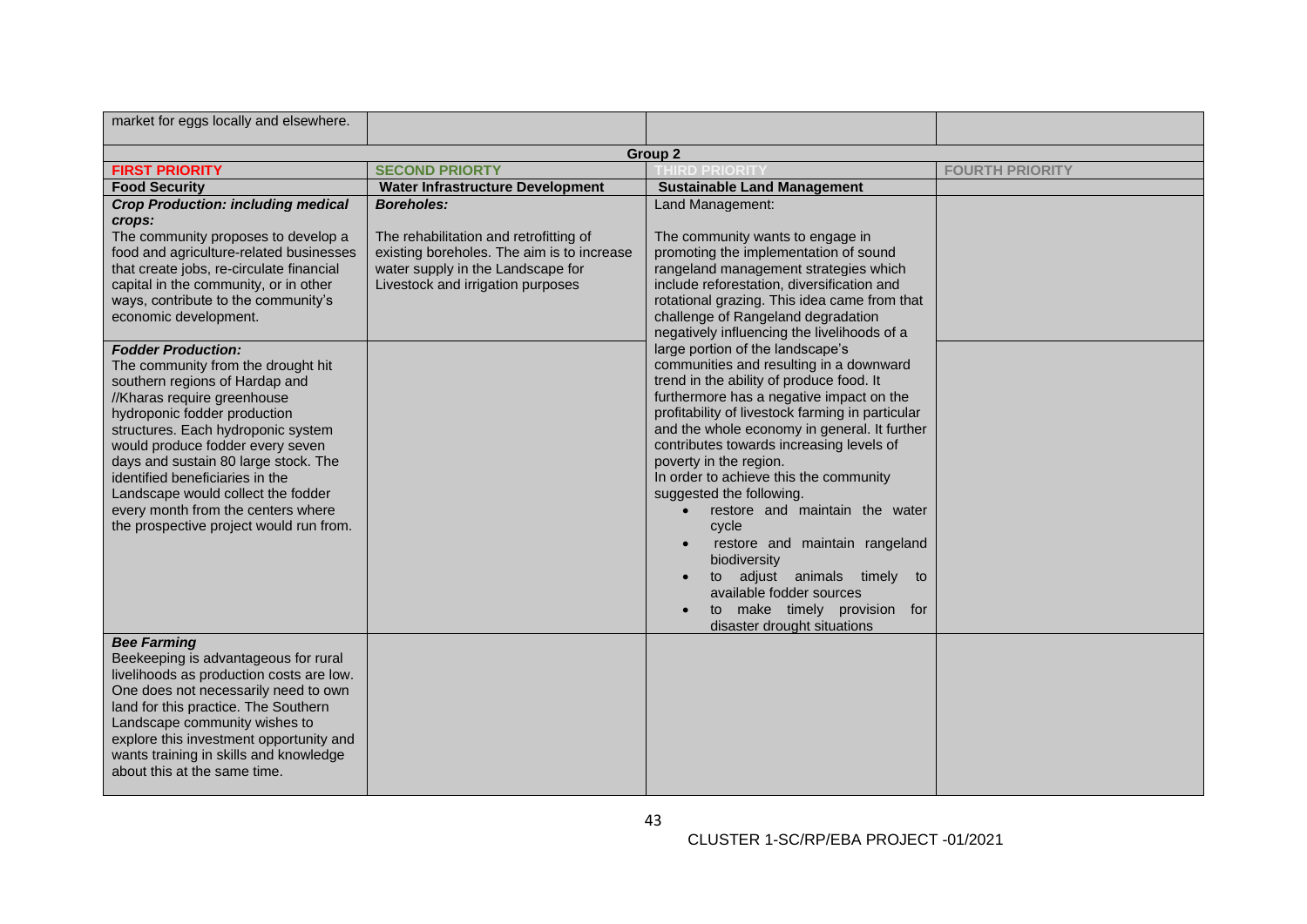# **PRIORITISED INVESTMENTS FOR THE SOUTHERN LANDSCAPE**

After the group presentations, the floor was open for deliberations to prioritise the investment plan for the southern Landscape (Keetmanshoop Consultative Workshop) and the list according to importance is as follows (Table 2):

# **Table 2: Landscape Investment prioritization list**

| <b>Interventions</b>                | <b>Activities</b>                                                                                                        |
|-------------------------------------|--------------------------------------------------------------------------------------------------------------------------|
| 1. Food security                    | Seed Supply<br><b>Rabbit Farming</b><br>Subsistence and commercial fish farming<br><b>Bee Farming</b><br>Poultry Farming |
| 2. Water Infrastructure Development | Upgrading/Rehabilitating Earth Dams<br>Rehabilitating and retrofitting existing boreholes with Solar pumps               |
| 3. Agriculture                      | Crop Production (including medicinal plants)<br>Livestock production (restocking)                                        |
| 4. Renewable Energy                 | Solar Home Systems                                                                                                       |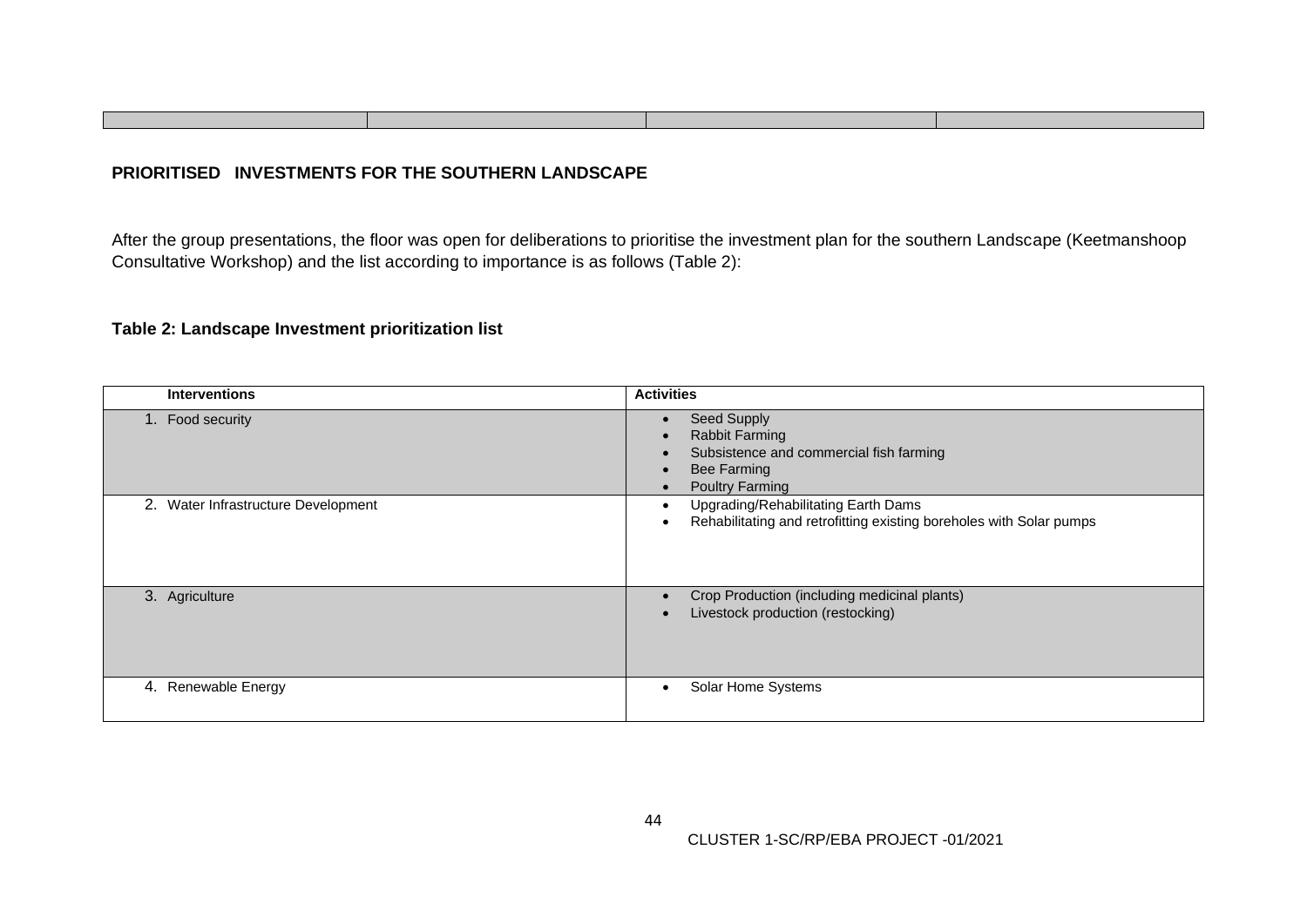|                                                                                                                                                                                                                                                                                                                              |                                                                                                                                                                                                                                                                                                                                                                                                       | Group 1                                                                                                                                                                                                                                                                                                                                                                                           |                                                                                                                                                                                                                                                                                                                                                                                                                                                                                                                                                                                                                                                                                                                                                                                                                                                                                                      |
|------------------------------------------------------------------------------------------------------------------------------------------------------------------------------------------------------------------------------------------------------------------------------------------------------------------------------|-------------------------------------------------------------------------------------------------------------------------------------------------------------------------------------------------------------------------------------------------------------------------------------------------------------------------------------------------------------------------------------------------------|---------------------------------------------------------------------------------------------------------------------------------------------------------------------------------------------------------------------------------------------------------------------------------------------------------------------------------------------------------------------------------------------------|------------------------------------------------------------------------------------------------------------------------------------------------------------------------------------------------------------------------------------------------------------------------------------------------------------------------------------------------------------------------------------------------------------------------------------------------------------------------------------------------------------------------------------------------------------------------------------------------------------------------------------------------------------------------------------------------------------------------------------------------------------------------------------------------------------------------------------------------------------------------------------------------------|
|                                                                                                                                                                                                                                                                                                                              |                                                                                                                                                                                                                                                                                                                                                                                                       | <b>THIRD PRIORITY</b>                                                                                                                                                                                                                                                                                                                                                                             |                                                                                                                                                                                                                                                                                                                                                                                                                                                                                                                                                                                                                                                                                                                                                                                                                                                                                                      |
| <b>Water Infrastructure Development</b>                                                                                                                                                                                                                                                                                      | <b>Water Infrastructure Development</b>                                                                                                                                                                                                                                                                                                                                                               | Energy                                                                                                                                                                                                                                                                                                                                                                                            | <b>Agriculture</b>                                                                                                                                                                                                                                                                                                                                                                                                                                                                                                                                                                                                                                                                                                                                                                                                                                                                                   |
| <b>Earth Dams:</b><br>The community wishes to evaluate<br>the technicalities and cost of<br>upgrading/rehabilitating 10 earth<br>dams in the Lower Eastern<br>Landscape with the aim of providing<br>increased supply of water for the<br>purpose of cultivating vegetables, and<br>for providing drinking water for cattle. | <b>Boreholes:</b><br>Need to refit 40 existing boreholes and<br>replace the diesel-powered pumps with solar<br>pumps. Many of the boreholes are not<br>functional hence the need for rehabilitation.<br><b>The</b><br>Community will be selective in the process,<br>targeting the areas that are hard hit by the<br>water challenges first and then targeting the<br>rest as the project progresses. | Solar home systems for rural<br>electrification:<br>Small-scale, distributed solar home<br>systems provide an effective and<br>affordable way to bring light to people<br>without electricity. The Namibian Rural<br>Electrification program did not cover<br>all the areas thus the community<br>proposes solar systems to areas too<br>remote a location to be reached by the<br>National Grid. | <b>Hydroponic Fodder production:</b><br>The community proposes hydroponic<br>production which is an innovative solution<br>during drought times. Farmers have been<br>unable to grow crops to feed themselves<br>and their valuable animals. To meet this<br>increasing demand for fodder, one of the<br>alternatives is hydroponic fodder to<br>supplement the meagre pasture resources.<br>Hydroponic fodder production requires only<br>seed and water as production inputs with<br>modest labour inputs. This also allows for an<br>opportunity to create employment and water<br>will be sourced from the planned<br>rehabilitated earth dam and boreholes.<br><b>Bush to Feed Initiatives:</b><br>The production of bush-based fodder has<br>the potential to save their herds during<br>recent periods of drought the community<br>agrees and are strongly advocating for this<br>initiative. |
|                                                                                                                                                                                                                                                                                                                              |                                                                                                                                                                                                                                                                                                                                                                                                       | Group 2                                                                                                                                                                                                                                                                                                                                                                                           |                                                                                                                                                                                                                                                                                                                                                                                                                                                                                                                                                                                                                                                                                                                                                                                                                                                                                                      |
| <b>FIRST PRIORITY</b>                                                                                                                                                                                                                                                                                                        |                                                                                                                                                                                                                                                                                                                                                                                                       | <b>THIRD PRIORITY</b>                                                                                                                                                                                                                                                                                                                                                                             |                                                                                                                                                                                                                                                                                                                                                                                                                                                                                                                                                                                                                                                                                                                                                                                                                                                                                                      |
| <b>Water Infrastructure Development</b>                                                                                                                                                                                                                                                                                      | <b>Wildlife Conservation</b>                                                                                                                                                                                                                                                                                                                                                                          | <b>Agriculture &amp; Food Security</b>                                                                                                                                                                                                                                                                                                                                                            | <b>Eco Tourism</b>                                                                                                                                                                                                                                                                                                                                                                                                                                                                                                                                                                                                                                                                                                                                                                                                                                                                                   |
| <b>Retrofitting existing boreholes with</b><br><b>Solar PV systems:</b>                                                                                                                                                                                                                                                      | fencing for conservation<br>The community wants an area fenced off for                                                                                                                                                                                                                                                                                                                                | <b>Crops, Fish and Poultry</b><br><b>Production:</b>                                                                                                                                                                                                                                                                                                                                              | <b>Campsite, Cultural Centre, Arts and</b><br>Craft:                                                                                                                                                                                                                                                                                                                                                                                                                                                                                                                                                                                                                                                                                                                                                                                                                                                 |
| The community intends retrofitting<br>and rehabilitation of existing<br>boreholes. There were also                                                                                                                                                                                                                           | Wildlife Conservation purposes. This, they<br>propose has the potential to reduce poaching<br>and human-wildlife conflict. It has the                                                                                                                                                                                                                                                                 | The community is proposing the<br>integration of fish farming with<br>livestock production and farming of                                                                                                                                                                                                                                                                                         | The community wants to establish a<br>campsite which will be used by local and<br>international tourists. This area will host an                                                                                                                                                                                                                                                                                                                                                                                                                                                                                                                                                                                                                                                                                                                                                                     |

# **Table 3: Groups Work - Lower Eastern Landscape – Okakarara**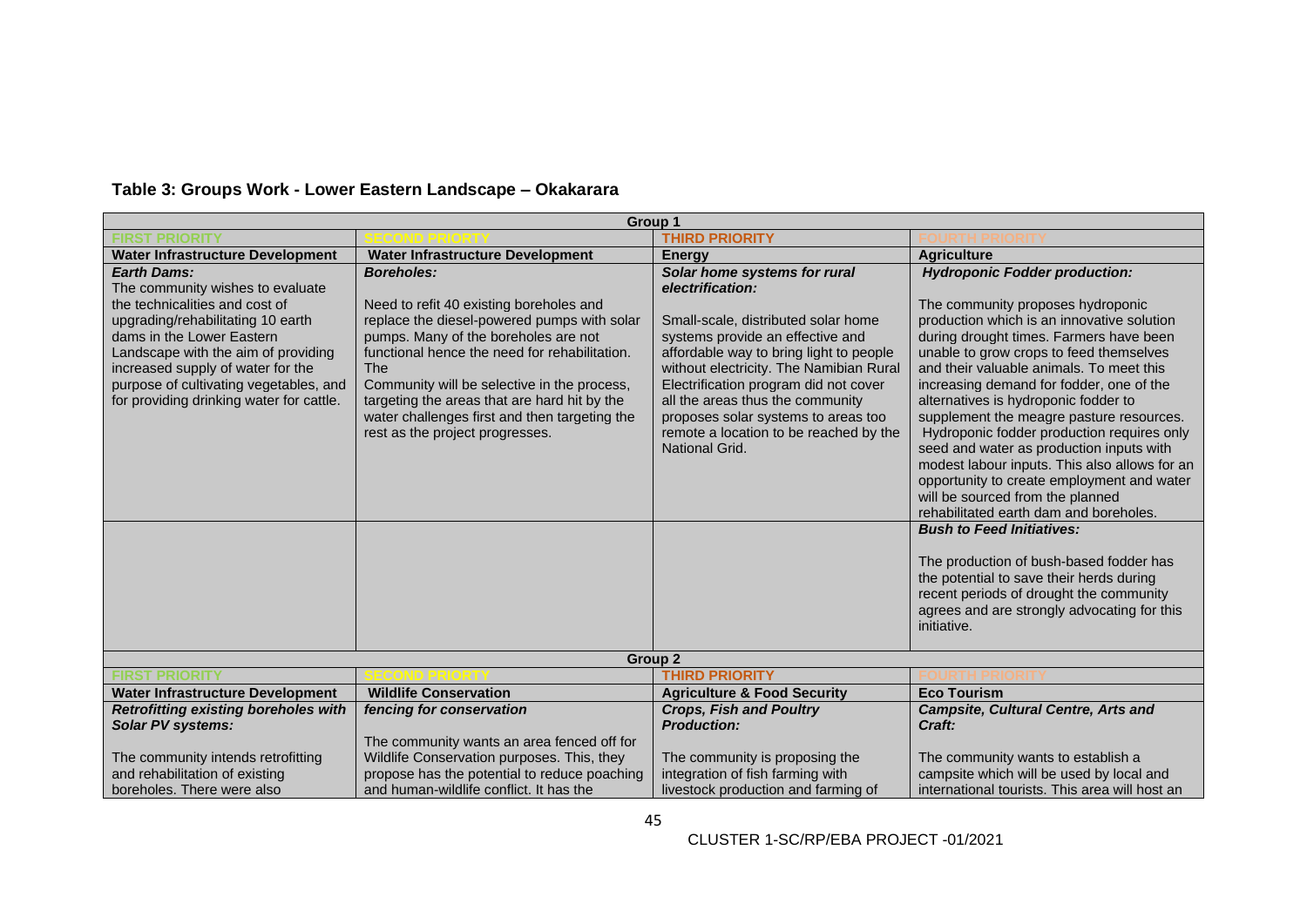| suggestions to look at ways of<br>desalinating the water and looking at<br>water harvesting which will allow<br>them to look into the potential for fish<br>farming.                                                                                                                                                                                                                                                                                                                                                                                                                                                                                         | potential for eco-tourism (Trophy hunting and<br>Safari Tours) which will in turn create<br>employment and improve people living<br>standards sustainably.                                                                                                                                | agricultural crops, including vegetable<br>farming.<br>Fish pond silt is an excellent fertilizer<br>for land crops and can be used by<br>farmers. In areas without adequate<br>irrigation, pond water may also be<br>used for irrigating crops. Integrated<br>farming can further allow for the<br>potential for raising pigs and poultry,<br>crop and vegetable farming as well as<br>farming of fish | information & environmental centre which<br>will have a cultural part and another part for<br>crafts and arts, where local handcrafts<br>products are sold. Training of local to run<br>this venture will also need to be considered. |
|--------------------------------------------------------------------------------------------------------------------------------------------------------------------------------------------------------------------------------------------------------------------------------------------------------------------------------------------------------------------------------------------------------------------------------------------------------------------------------------------------------------------------------------------------------------------------------------------------------------------------------------------------------------|-------------------------------------------------------------------------------------------------------------------------------------------------------------------------------------------------------------------------------------------------------------------------------------------|--------------------------------------------------------------------------------------------------------------------------------------------------------------------------------------------------------------------------------------------------------------------------------------------------------------------------------------------------------------------------------------------------------|---------------------------------------------------------------------------------------------------------------------------------------------------------------------------------------------------------------------------------------|
|                                                                                                                                                                                                                                                                                                                                                                                                                                                                                                                                                                                                                                                              |                                                                                                                                                                                                                                                                                           | Group 3                                                                                                                                                                                                                                                                                                                                                                                                |                                                                                                                                                                                                                                       |
| <b>FIRST PRIORITY</b>                                                                                                                                                                                                                                                                                                                                                                                                                                                                                                                                                                                                                                        |                                                                                                                                                                                                                                                                                           | <b>THIRD PRIORITY</b>                                                                                                                                                                                                                                                                                                                                                                                  |                                                                                                                                                                                                                                       |
| <b>Agriculture</b>                                                                                                                                                                                                                                                                                                                                                                                                                                                                                                                                                                                                                                           | <b>Water Infrastructure Development</b>                                                                                                                                                                                                                                                   | <b>Food Security</b>                                                                                                                                                                                                                                                                                                                                                                                   |                                                                                                                                                                                                                                       |
| De-Bushing: Bush Encroachment:<br>Bush control offers the potential to<br>increase agricultural productivity,<br>economic growth, employment and<br>energy supply. The community wants<br>to tap into these opportunities through<br>woodblock production, fodder<br>production and bush to feed<br>investments opportunities. They also<br>want to be properly trained in all<br>areas that can derive value from this<br>investment plan.<br>Investment opportunities include<br>biomass as feed for cattle or game, or<br>as fertiliser for crop production, the<br>construction industry and building<br>materials, such as chipboards or<br>wood panel. | <b>Boreholes and Earth dams:</b><br>The community aim is to excavate or<br>rehabilitate earth dams . The boreholes can<br>be rehabilitated and fitted with solar powered<br>systems.<br>The aim is to increase water supply in the<br>Landscape for Livestock and irrigation<br>purposes. | <b>Community Food Production</b><br>system:<br>The community proposes to develop a<br>food and agriculture-related<br>businesses that create jobs, re-<br>circulate financial capital in the<br>community, or in other ways,<br>contribute to the community's<br>economic development                                                                                                                  |                                                                                                                                                                                                                                       |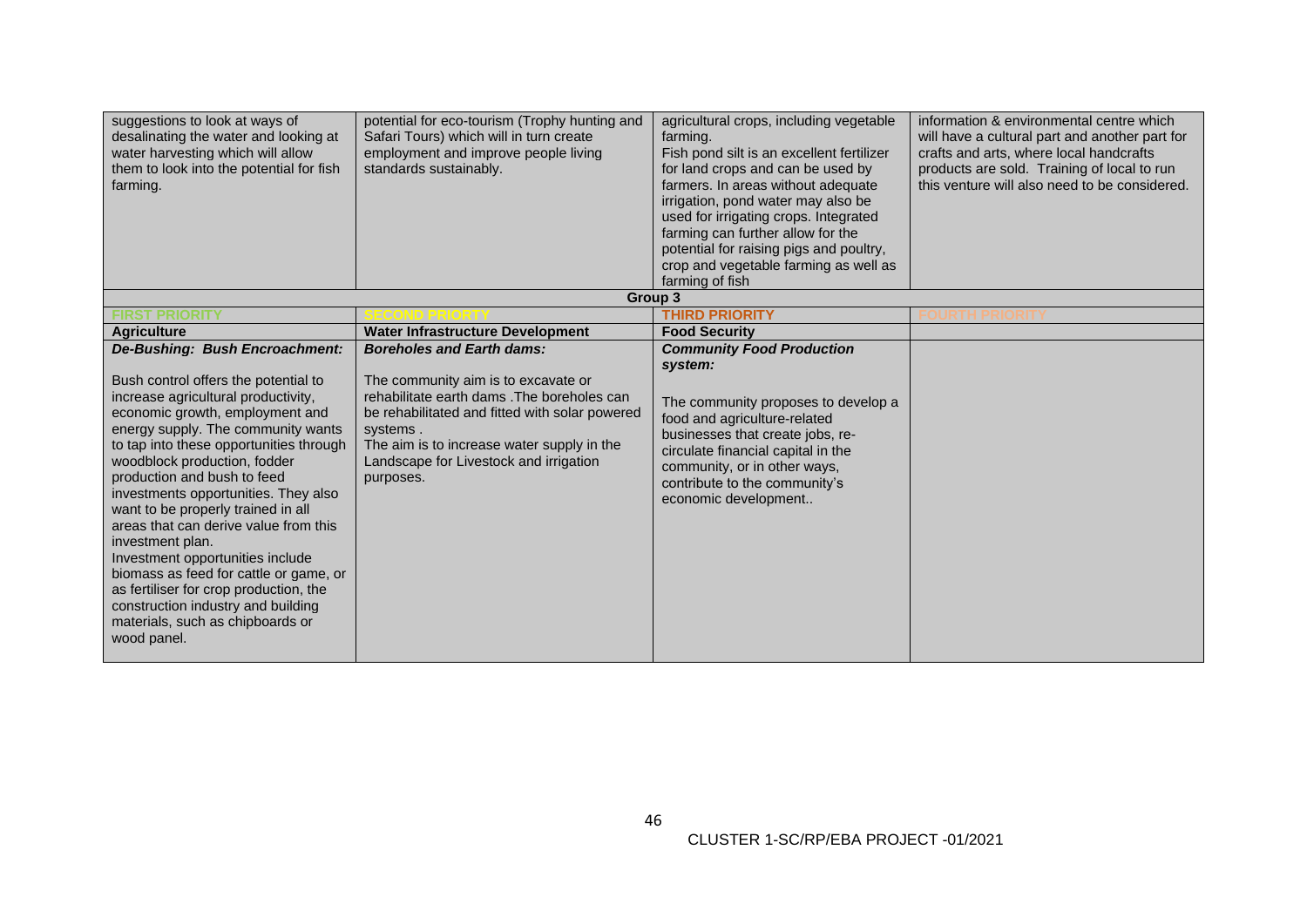# **PRIORITISED INVESTMENTS FOR THE LOWER EASTERN LANDSCAPE**

After the group presentations, the floor was open for deliberations to prioritise the investment plan for Lower Eastern Landscape (Okakarara Consultative Workshop) and the list according to importance is as follows:

- 1. **Water Infrastructure Development**
- 2. **Food security (Agriculture)**
- 3. **Tourism and Wildlife Conservation**
- 4. **Renewable Energy**
- 5. **Fire Control**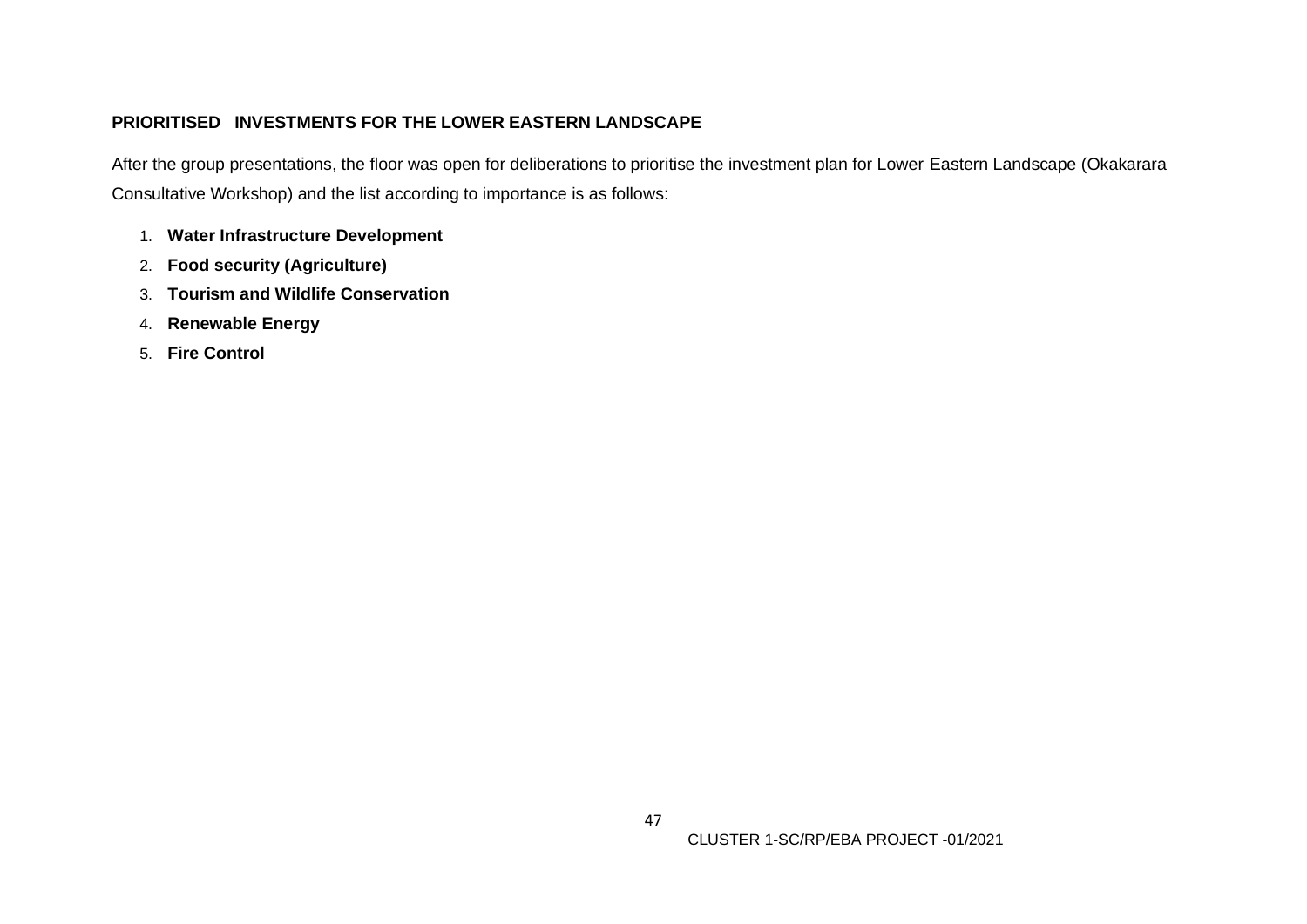# **Group 1- Kunene South**

| <b>FIRST PRIORITY</b>                                                                                                                                                                                                                                                                                                                                                            | <b>SECOND PRIORITY</b>                                                                                                                                                                                                                                                                                                                                                                                                                                              | <b>THIRD PRIORITY</b>                                                                                                                                                                                                                                                                                                                                                                                                                                                                                                                                                                                     |
|----------------------------------------------------------------------------------------------------------------------------------------------------------------------------------------------------------------------------------------------------------------------------------------------------------------------------------------------------------------------------------|---------------------------------------------------------------------------------------------------------------------------------------------------------------------------------------------------------------------------------------------------------------------------------------------------------------------------------------------------------------------------------------------------------------------------------------------------------------------|-----------------------------------------------------------------------------------------------------------------------------------------------------------------------------------------------------------------------------------------------------------------------------------------------------------------------------------------------------------------------------------------------------------------------------------------------------------------------------------------------------------------------------------------------------------------------------------------------------------|
| <b>Water Infrastructure Development</b>                                                                                                                                                                                                                                                                                                                                          | <b>Food Security</b>                                                                                                                                                                                                                                                                                                                                                                                                                                                | <b>Livestock Restocking</b>                                                                                                                                                                                                                                                                                                                                                                                                                                                                                                                                                                               |
| There are 8 conservancy areas that<br>have been impacted by erratic rainfall for<br>the past 10 years making it a very dry<br>vast landscape that needs 40 boreholes<br>to feed the water reservoirs <i>i.e.</i> 8<br>conservancies $X$ 5 boreholes = 40.                                                                                                                        | If you install the solar pumps and do not<br>address the food issue, the people will<br>steal the solar panels to feed themselves,<br>thus there is need to focus on utilisation of<br>the water from the boreholes to encourage<br>backyard gardening; hydroponic<br>(technique of growing plants without soil<br>but uses mineral nutrients solutions to<br>grow plants like cucumber, onions, peas<br>etc) farming in containers using the latest<br>technology. | Wrong farming systems lead to poverty, using goats that are browsers in an area<br>where sheep that are grazers are more suitable and vice versa, there is need to<br>consider adaptability.<br>We will need to enhance the restocking efforts that are currently being done under the<br>IREMA project under the EIF project to be able to impact a broader target of<br>households so that the restocking can be effective.<br>-There is local supply of animals that are already adapted to this environment of the<br>Kunene & Otjozondjupa regions at the local auctions that are held every Friday. |
| -Need to refit these 40 boreholes to<br>replace the diesel powered pumps with<br>solar pumps to mitigate the human-<br>wildlife conflict with farmers who cannot<br>afford the diesel and lubricants to run<br>these engines and in doing so the 40<br>water points will be rehabilitated and<br>jobs created during this activity. There<br>has been job losses due to Covid19. | -Poultry farming to produce meat and<br>eggs using traditional chicken varieties<br>(marathon chickens).<br>-Pig rearing for meat and breeding for sale<br>to other farmers. The pigs can be fed from<br>the gardening and poultry waste products<br>to sustain them and create a zero waste<br>ecosystem.                                                                                                                                                          | -For the elephants in the Kunene region, there is need to install water points in the<br>field far from human settlements so that they do not roam to people's homes in search<br>of water and in the process destroy crops, infrastructure or cause loss of human life all<br>of which damage the livelihoods of these communities.                                                                                                                                                                                                                                                                      |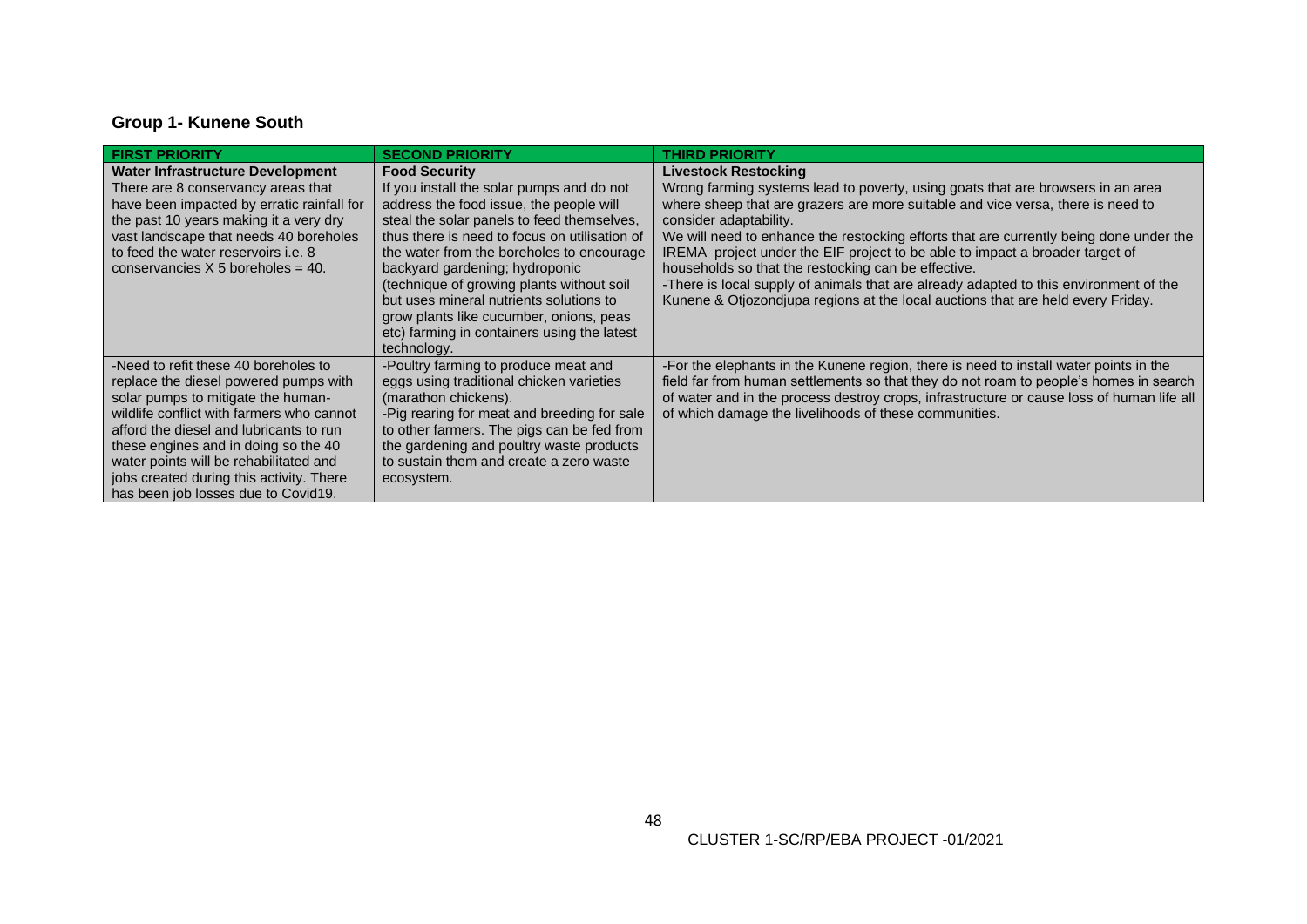# **Group 2- Dâures**

| <b>FIRST PRIORITY</b>                                                                                                                                                                                                                                        | <b>SECOND PRIORITY</b>                                                                                                                                                                                                                                                                                                                                                                                                                                                                                                                          | <b>THIRD PRIORITY</b>                                                                                                                                                                                                                                                                                                                                                                                                                                                                                                                                                                                                                                                                   | <b>FORTH PRIORITY</b>                                                                                                                                                                                                                                                                                     |
|--------------------------------------------------------------------------------------------------------------------------------------------------------------------------------------------------------------------------------------------------------------|-------------------------------------------------------------------------------------------------------------------------------------------------------------------------------------------------------------------------------------------------------------------------------------------------------------------------------------------------------------------------------------------------------------------------------------------------------------------------------------------------------------------------------------------------|-----------------------------------------------------------------------------------------------------------------------------------------------------------------------------------------------------------------------------------------------------------------------------------------------------------------------------------------------------------------------------------------------------------------------------------------------------------------------------------------------------------------------------------------------------------------------------------------------------------------------------------------------------------------------------------------|-----------------------------------------------------------------------------------------------------------------------------------------------------------------------------------------------------------------------------------------------------------------------------------------------------------|
| <b>Water Infrastructure</b><br><b>Development</b>                                                                                                                                                                                                            | <b>Horticulture</b>                                                                                                                                                                                                                                                                                                                                                                                                                                                                                                                             | <b>Small &amp; Medium Enterprises</b>                                                                                                                                                                                                                                                                                                                                                                                                                                                                                                                                                                                                                                                   | <b>Conservation (Eco-Tourism)</b>                                                                                                                                                                                                                                                                         |
| -Equipping the existing boreholes<br>with solar powered pumps and<br>storage tanks (Retrofitting) i.e.<br>replacing the diesel powered<br>boreholes with solar. Identify 25<br>farms (5 farms per area in the<br>Dâures Constituency for the pilot<br>phase) | -Date production along the banks of the<br>Omaruru river that has been invaded by the<br>alien invasive Prosopis sp. (P.glandulosa, P.<br>juliflora and P. chilensis, as well as hybrids from<br>cross-pollinatin) trees and by removing this<br>alien plant and replacing it with date palm plants<br>instead.<br>-The date plantations (1 or 2 hectares) along<br>the Omaruru river will be under irrigation to<br>ensure the prolific growth of the date plants and<br>in turn curb migration of the people residing<br>alongside the river. | -Diversification due to drought since you<br>cannot farm with cows and goats but<br>rather do so with pigs and poultry. This<br>activity provides an opportunity for<br>capacity building by teaching the<br>community new skills and improving their<br>livelihoods.                                                                                                                                                                                                                                                                                                                                                                                                                   | -In order to promote sightseeing routes<br>in target landscapes there is need to set<br>up wildlife drinking holes away/closer to<br>campsite inorder for tourist to visit these<br>sites.                                                                                                                |
| -Water purification at Spitzkoppe<br>where it is salty and treat it for<br>potable use and bottle it for sale.                                                                                                                                               | -Vegetable production by revamping existing<br>gardens for food security and create jobs for the<br>locals in the process. This activity will<br>supplement the government's drought relief<br>program by enabling the community to grow<br>short season varieties of cash crops, tomatoes,<br>carrots, peppers in greenhouses and if done in<br>gardens practice crop rotation to keep the land<br>fertile.                                                                                                                                    | -Traditional furniture production for items<br>such as tables & stools, table coasters,<br>using the wood from the Prosopis that<br>has been removed along the banks of the<br>Omaruru river. There is need for<br>equipment to upscale from traditional<br>carving methods to more technologically<br>advanced environmentally friendly<br>methods.<br>-Some of this wood can be used for<br>charcoal production or sold as dry<br>firewood at the local service stations for<br>resale to local customers and tourists.<br>The marketing is being done to attract<br>more people to this furniture and recently<br>50X50kg bags have been sold at the local<br>Engen Service Station. | b) Arts & Craft Centres<br>-Set up trading centres so that women<br>can sell their handicrafts and gemstones<br>to tourists and visitors to their respective<br>areas within a walking distance from<br>their settlements so that they do not<br>travel long distances to get to these<br>trading places. |
|                                                                                                                                                                                                                                                              | -Fodder production by growing lucern along<br>suitable land parcels to be identified along the<br>Omaruru river.<br>-The harvested alien invader Prosopis biomass<br>can be crushed and processed into fodder by<br>adding nutritional supplements and<br>preservatives to turn it into a fodder feed for the<br>livestock during the drought season.                                                                                                                                                                                           | - Currently, in Okambahe there is a<br>project running for removal of Prosopis<br>along the Omaruru & Ugab River, and this<br>biomass is being grinded & crushed into<br>fodder but there is lack of machinery&<br>there is need to upscale to ensure more<br>job creation and sustainability.                                                                                                                                                                                                                                                                                                                                                                                          | c) Heritage & Tourism Establishments<br>- Refurbishment of existing places such<br>as museums.<br>-Identifying and protecting rock painting<br>sites.<br>-Establishing community campsites and<br>tourism information centres using precast<br>and prefabricated materials as<br>encouraged by the EIF.   |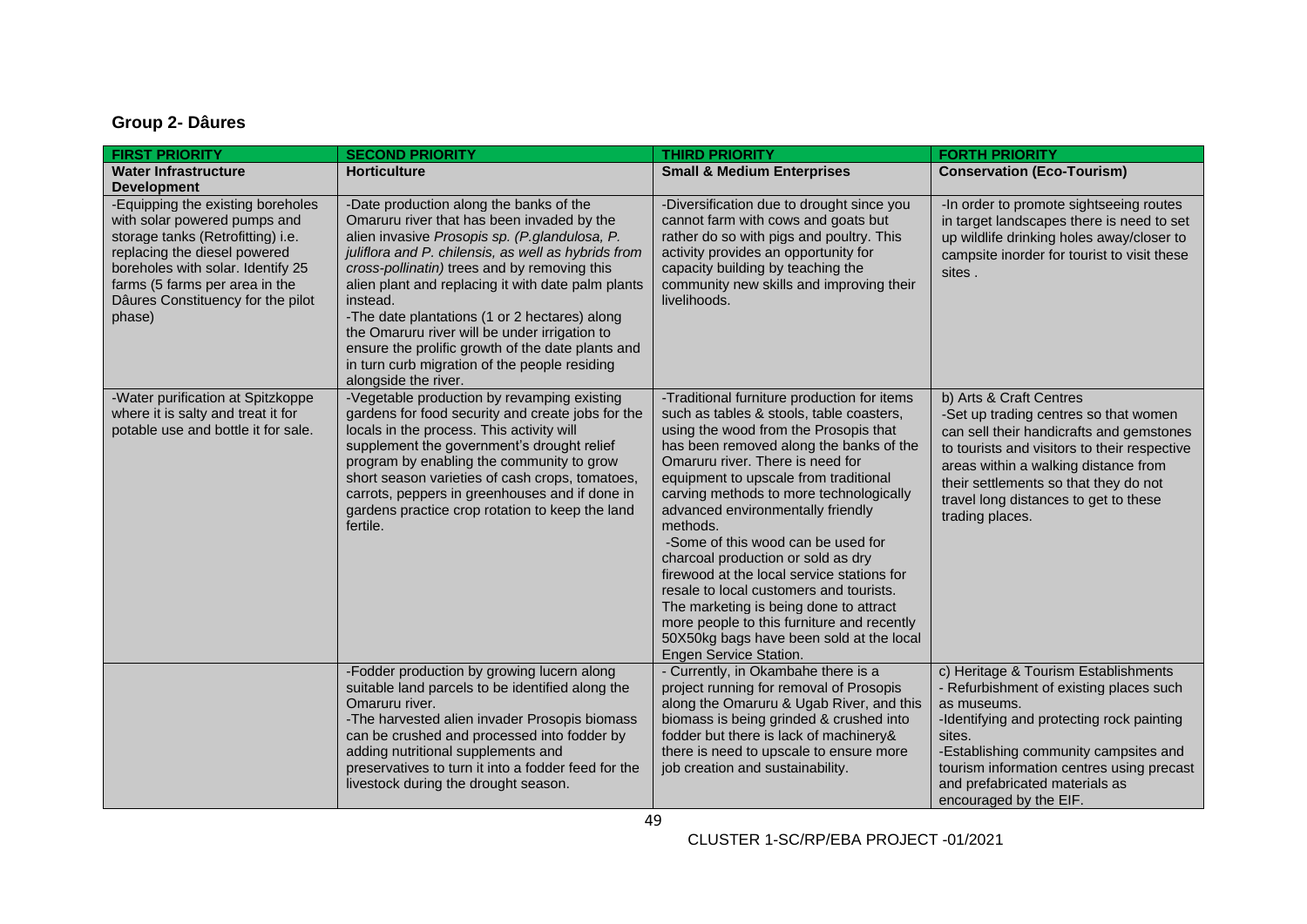# **PRIORITISED INVESTMENTS FOR THE KUNENE SOUTH AND DÂURES LANDSCAPE**

After the group presentations, the floor was open for deliberations to prioritise the investment plan for the Kunene south and Dâures landscape and the list according to importance is as follows:

- 1. **Water infrastructure development- refitting of existing boreholes & rehabilitation of water points (earth dams)**
- 2. **Food security (Agriculture)**
- 3. **Small & Medium Enterprises and alternative farming with poultry and pigs**

**Groups - Lower Eastern Landscape – Okakarara**

| Group 1                                                                                                                                                                                                                                                                                                                   |                                                                                                                                                                                                                                                                                                                                                                                         |                                                                                                                                                                                                                                                                                                                                                                                                           |                                                                                                                                                                                                                                                                                                                                                                                                                                                                                                                                                                                                                                                                  |
|---------------------------------------------------------------------------------------------------------------------------------------------------------------------------------------------------------------------------------------------------------------------------------------------------------------------------|-----------------------------------------------------------------------------------------------------------------------------------------------------------------------------------------------------------------------------------------------------------------------------------------------------------------------------------------------------------------------------------------|-----------------------------------------------------------------------------------------------------------------------------------------------------------------------------------------------------------------------------------------------------------------------------------------------------------------------------------------------------------------------------------------------------------|------------------------------------------------------------------------------------------------------------------------------------------------------------------------------------------------------------------------------------------------------------------------------------------------------------------------------------------------------------------------------------------------------------------------------------------------------------------------------------------------------------------------------------------------------------------------------------------------------------------------------------------------------------------|
|                                                                                                                                                                                                                                                                                                                           |                                                                                                                                                                                                                                                                                                                                                                                         | <b>THIRD PRIORITY</b>                                                                                                                                                                                                                                                                                                                                                                                     |                                                                                                                                                                                                                                                                                                                                                                                                                                                                                                                                                                                                                                                                  |
| Water Infrastructure Development                                                                                                                                                                                                                                                                                          | <b>Water Infrastructure Development</b>                                                                                                                                                                                                                                                                                                                                                 | <b>Energy</b>                                                                                                                                                                                                                                                                                                                                                                                             | <b>Agriculture</b>                                                                                                                                                                                                                                                                                                                                                                                                                                                                                                                                                                                                                                               |
| <b>Earth Dams:</b><br>The community wishes to evaluate the<br>technicalities and cost of<br>upgrading/rehabilitating 10 earth dams in<br>the Lower Eastern Landscape with the aim<br>of providing increased supply of water for<br>the purpose of cultivating vegetables, and<br>for providing drinking water for cattle. | <b>Boreholes:</b><br>Need to refit boreholes at a and to replace the<br>diesel-powered pumps with solar pumps. Many<br>of the boreholes are not functional hence the<br>need for rehabilitation. The<br>Community will be selective in the process,<br>targeting the areas that are hard hit by the water<br>challenges first and then targeting the rest as the<br>project progresses. | Solar home systems for<br>rural electrification:<br>Small-scale, distributed solar<br>home systems provide an<br>effective and affordable way<br>to bring light to people<br>without electricity. The<br>Namibian Rural Electrification<br>program did not cover all the<br>areas thus the community<br>proposes solar systems to<br>areas too remote a location<br>to be reached by the National<br>Grid | <b>Hydroponic Fodder production:</b><br>The community proposes hydroponic<br>production which is an innovative solution<br>during drought times. Farmers have been<br>unable to grow crops to feed themselves<br>and their valuable animals. To meet this<br>increasing demand for fodder, one of the<br>alternatives is hydroponic fodder to<br>supplement the meagre pasture resources.<br>Hydroponic fodder production requires only<br>seed and water as production inputs with<br>modest labour inputs. This also allows for<br>an opportunity to create employment and<br>water will be sourced from the planned<br>rehabilitated earth dam and boreholes. |
|                                                                                                                                                                                                                                                                                                                           | Group <sub>2</sub>                                                                                                                                                                                                                                                                                                                                                                      |                                                                                                                                                                                                                                                                                                                                                                                                           | <b>Bush to Feed Initiatives:</b><br>The production of bush-based fodder has<br>the potential to save their herds during<br>recent periods of drought the community<br>agrees and are strongly advocating for this<br>initiative.                                                                                                                                                                                                                                                                                                                                                                                                                                 |
| <b>FIRST PRIORITY</b>                                                                                                                                                                                                                                                                                                     |                                                                                                                                                                                                                                                                                                                                                                                         | <b>THIRD PRIORITY</b>                                                                                                                                                                                                                                                                                                                                                                                     |                                                                                                                                                                                                                                                                                                                                                                                                                                                                                                                                                                                                                                                                  |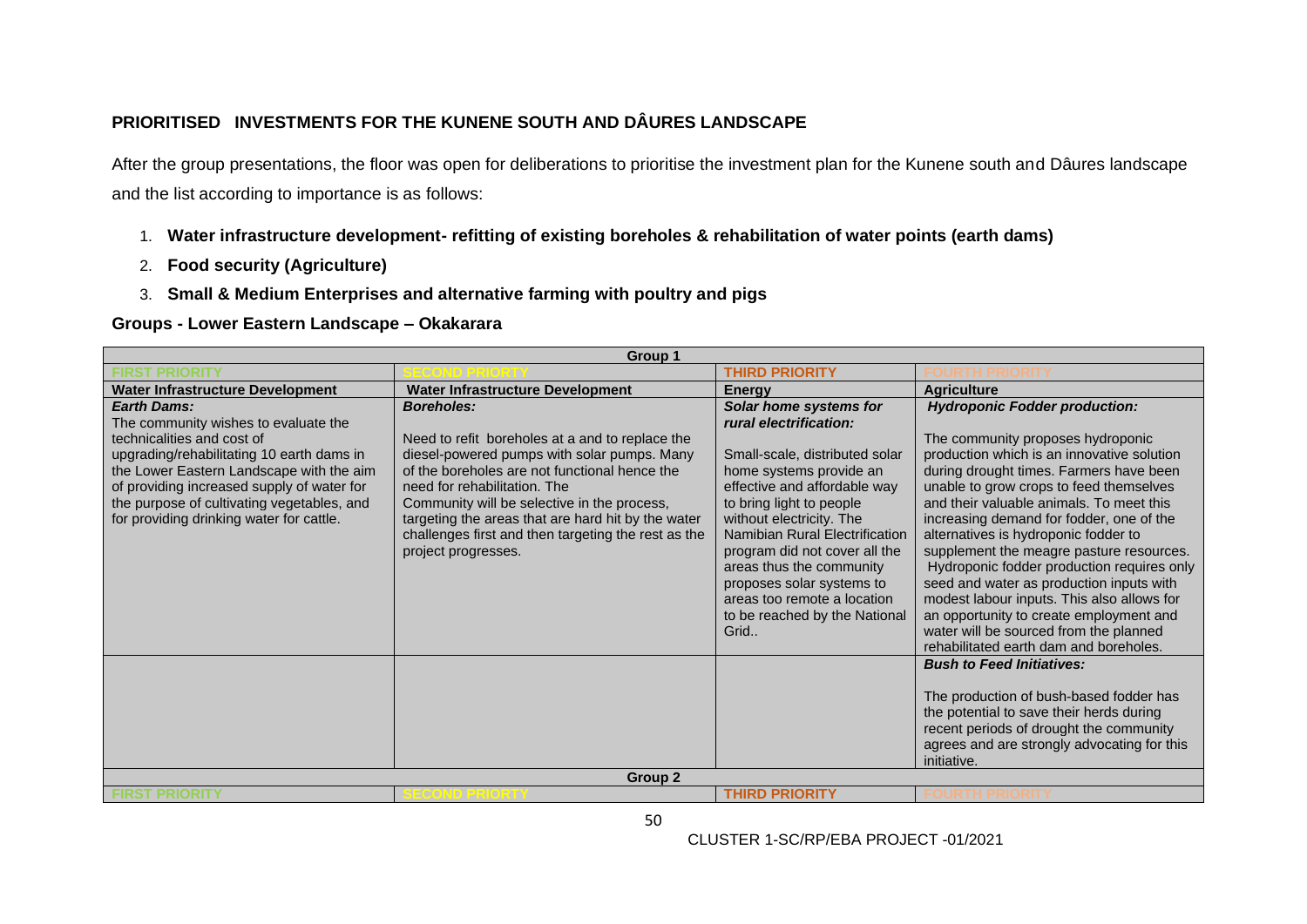| <b>Water Infrastructure Development</b>                                                                                                                                                                                                                                                                                                                                                                                                                                                                                                                                                         | <b>Awareness on Wildlife Conservation</b>                                                                                                                                                                                                                                                              | <b>Agriculture &amp; Food</b><br><b>Security</b>                                                                                                                                                                                                                                                                                                                                                                                                                                                                          | <b>Eco Tourism</b>                                                                                                                                                                                                                                                                                                                                         |
|-------------------------------------------------------------------------------------------------------------------------------------------------------------------------------------------------------------------------------------------------------------------------------------------------------------------------------------------------------------------------------------------------------------------------------------------------------------------------------------------------------------------------------------------------------------------------------------------------|--------------------------------------------------------------------------------------------------------------------------------------------------------------------------------------------------------------------------------------------------------------------------------------------------------|---------------------------------------------------------------------------------------------------------------------------------------------------------------------------------------------------------------------------------------------------------------------------------------------------------------------------------------------------------------------------------------------------------------------------------------------------------------------------------------------------------------------------|------------------------------------------------------------------------------------------------------------------------------------------------------------------------------------------------------------------------------------------------------------------------------------------------------------------------------------------------------------|
| <b>Retrofitting boreholes with Solar PV</b><br>systems:                                                                                                                                                                                                                                                                                                                                                                                                                                                                                                                                         | <b>Strengthen conservation concepts</b><br>The community wants conservation concepts to                                                                                                                                                                                                                | <b>Crops, Fish and Poultry</b><br><b>Production:</b>                                                                                                                                                                                                                                                                                                                                                                                                                                                                      | <b>Campsite, Cultural Centre, Arts and</b><br>Craft:                                                                                                                                                                                                                                                                                                       |
| The community proposes for retrofitting and<br>rehabilitation of existing boreholes. There<br>were also suggestions to look at ways of<br>desalinating the water and looking at water<br>harvesting which will allow them to look into<br>the potential for fish farming.                                                                                                                                                                                                                                                                                                                       | be supported in target landscapes.<br>This, they propose has the potential to reduce<br>poaching and human-wildlife conflict. It has the<br>potential for eco-tourism (Trophy hunting and<br>Safari Tours) which will in turn create<br>employment and improve people living standards<br>sustainably. | The community is proposing<br>the integration of fish farming<br>with livestock production and<br>farming of agricultural crops,<br>including vegetable farming.<br>Fish pond silt is an excellent<br>fertilizer for land crops and<br>can be used by farmers. In<br>areas without adequate<br>irrigation, pond water may<br>also be used for irrigating<br>crops. Integrated farming can<br>further allow for the potential<br>for raising pigs and poultry,<br>crop and vegetable farming<br>as well as farming of fish | The community wants to establish a<br>campsite which will be used by local and<br>international tourist. This area will host an<br>environmental centre which will have a<br>cultural part and another part for crafts and<br>arts, where local handcrafts products are<br>sold. Training of local to run this venture<br>will also need to be considered. |
|                                                                                                                                                                                                                                                                                                                                                                                                                                                                                                                                                                                                 | Group 3                                                                                                                                                                                                                                                                                                |                                                                                                                                                                                                                                                                                                                                                                                                                                                                                                                           |                                                                                                                                                                                                                                                                                                                                                            |
| <b>FIRST PRIORITY</b>                                                                                                                                                                                                                                                                                                                                                                                                                                                                                                                                                                           |                                                                                                                                                                                                                                                                                                        | <b>THIRD PRIORITY</b>                                                                                                                                                                                                                                                                                                                                                                                                                                                                                                     |                                                                                                                                                                                                                                                                                                                                                            |
| <b>Agriculture</b>                                                                                                                                                                                                                                                                                                                                                                                                                                                                                                                                                                              | <b>Water Infrastructure Development</b>                                                                                                                                                                                                                                                                | <b>Food Security</b>                                                                                                                                                                                                                                                                                                                                                                                                                                                                                                      | <b>Rangeland Management</b>                                                                                                                                                                                                                                                                                                                                |
| De-Bushing: Bush Encroachment:                                                                                                                                                                                                                                                                                                                                                                                                                                                                                                                                                                  | <b>Boreholes and Earth dams:</b>                                                                                                                                                                                                                                                                       | <b>Community Food</b><br><b>Production system:</b>                                                                                                                                                                                                                                                                                                                                                                                                                                                                        | <b>Fire Control</b>                                                                                                                                                                                                                                                                                                                                        |
| Bush control offers the potential to increase<br>agricultural productivity, economic growth,<br>employment and energy supply. The<br>community wants to tap into these<br>opportunities through woodblock production,<br>fodder production and bush to feed<br>investments opportunities. They also want<br>to be properly trained in all areas that can<br>derive value from this investment plan.<br>Investment opportunities include biomass<br>as feed for cattle or game, or as fertiliser for<br>crop production, the construction industry<br>and building materials, such as chipboards | The community proposes<br>for the excavation/rehabilitationof earth dams<br>and retrofitting of boreholes. The aim is to<br>increase water supply in the Landscape for<br>Livestock and irrigation purposes.                                                                                           | The community proposes to<br>develop a food and<br>agriculture-related<br>businesses that create jobs,<br>re-circulate financial capital<br>in the community, or in other<br>ways, contribute to the<br>community's economic<br>development.                                                                                                                                                                                                                                                                              | The community proposes to be supported<br>with mobile fire control units .Training<br>should be provided on fire control<br>measures in target landscapes.                                                                                                                                                                                                 |